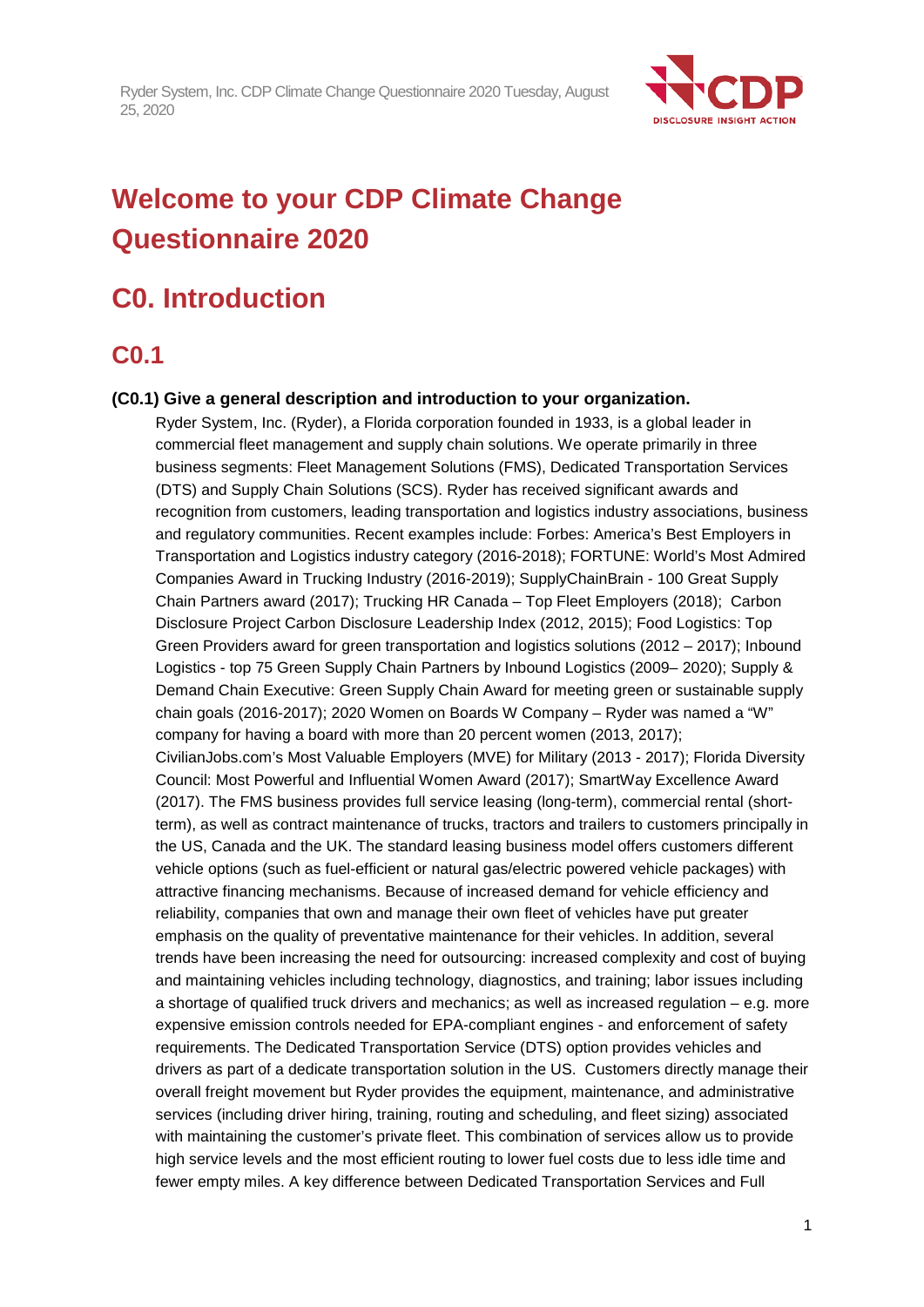

Service Lease is Ryder provides the drivers for Dedicated. The SCS supply chain solution provides Distribution and Transportation Management services in North America and Asia. SCS customers are looking for a total integrated solution that includes managing outsourced vehicles, drivers, freight routing, IT integration, warehouse and distribution management, as well as other logistics engineering services. SCS provides a wide range of services relating to a customer's distribution operations, from designing the distribution network to managing distribution facilities. Customers can more precisely align inbound and outbound shipments, synchronize returns with optimized fleet use and arrange backhauls to offset transportation costs and minimize empty miles that will directly help lowering GHG emissions. The SCS Transportation Management business offers services relating to all aspects of a customer's transportation network. Ryder's transportation specialists provide shipment planning and execution, through a series of technological and web-based solutions.

## **C0.2**

## **(C0.2) State the start and end date of the year for which you are reporting data.**

|                  | <b>Start date</b> | End date     | Indicate if you are providing emissions data for<br>past reporting years |
|------------------|-------------------|--------------|--------------------------------------------------------------------------|
| <b>Reporting</b> | January 1,        | December 31, | <b>No</b>                                                                |
| <b>vear</b>      | 2019              | 2019         |                                                                          |

## **C0.3**

## **(C0.3) Select the countries/areas for which you will be supplying data.**

Canada China, Hong Kong Special Administrative Region Germany Mexico United Kingdom of Great Britain and Northern Ireland United States of America

## **C0.4**

**(C0.4) Select the currency used for all financial information disclosed throughout your response.**

USD

## **C0.5**

**(C0.5) Select the option that describes the reporting boundary for which climaterelated impacts on your business are being reported. Note that this option should align with your chosen approach for consolidating your GHG inventory.**

Operational control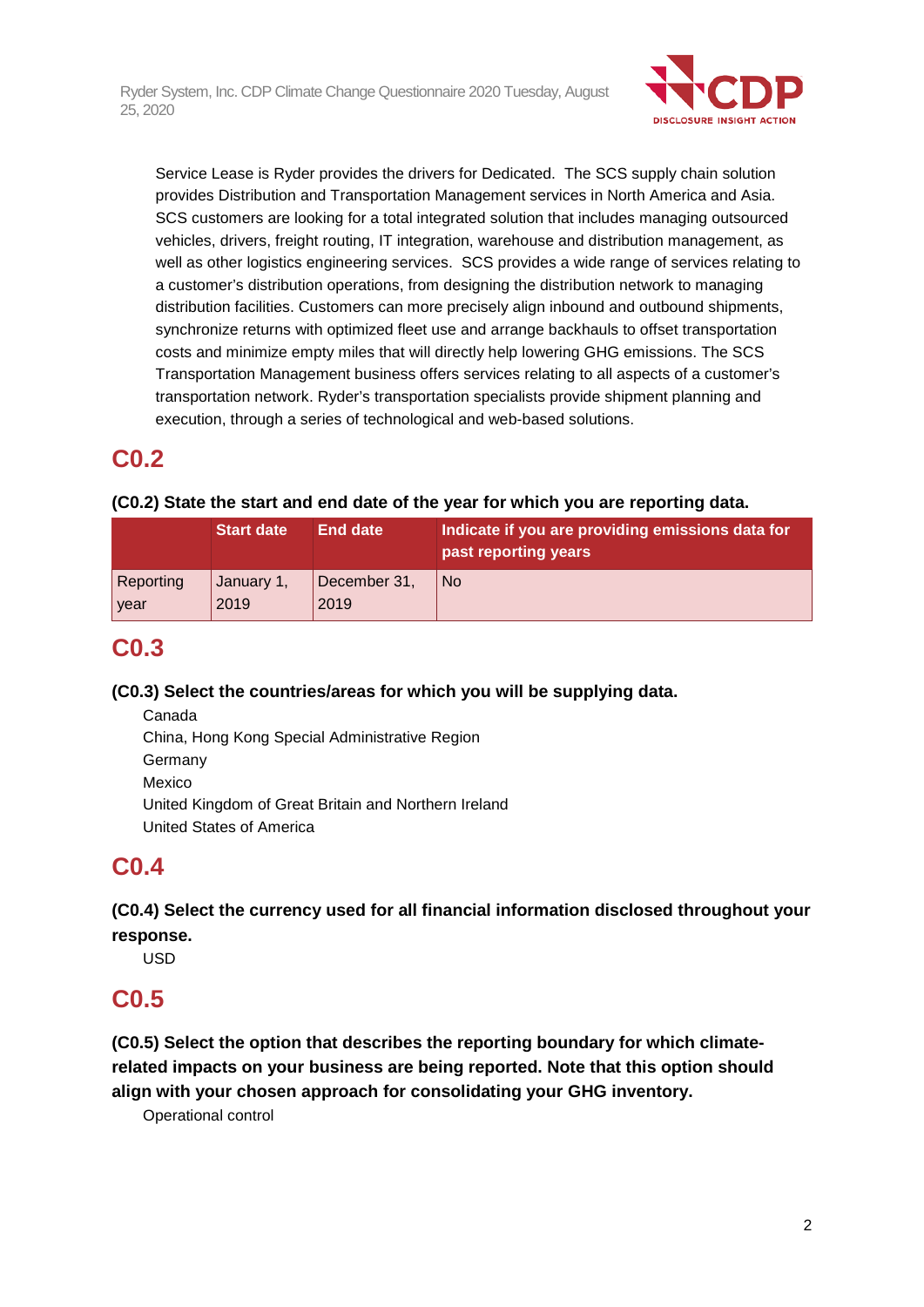

# **C-TO0.7/C-TS0.7**

## **(C-TO0.7/C-TS0.7) For which transport modes will you be providing data?**

Heavy Duty Vehicles (HDV)

# **C1. Governance**

# **C1.1**

**(C1.1) Is there board-level oversight of climate-related issues within your organization?**

Yes

# **C1.1a**

**(C1.1a) Identify the position(s) (do not include any names) of the individual(s) on the board with responsibility for climate-related issues.**

| <b>Position of</b><br>individual(s) | <b>Please explain</b>                                                                                                                                                                                                                                                                                                                                                                                                                                                                                                                                                                                                                                                                                                                                                                                                                                                                                                                                                                                                                                                                                                                                                                                                                                                                                                                                                                                                                                                                                                                              |
|-------------------------------------|----------------------------------------------------------------------------------------------------------------------------------------------------------------------------------------------------------------------------------------------------------------------------------------------------------------------------------------------------------------------------------------------------------------------------------------------------------------------------------------------------------------------------------------------------------------------------------------------------------------------------------------------------------------------------------------------------------------------------------------------------------------------------------------------------------------------------------------------------------------------------------------------------------------------------------------------------------------------------------------------------------------------------------------------------------------------------------------------------------------------------------------------------------------------------------------------------------------------------------------------------------------------------------------------------------------------------------------------------------------------------------------------------------------------------------------------------------------------------------------------------------------------------------------------------|
| <b>Board-level</b><br>committee     | i) Management of Ryder's fundamental governance policies and practices are<br>overseen by Ryder's Board of Directors Corporate Governance Committee., They<br>are responsible for reviewing and informing on matters relating to public policy,<br>public affairs and corporate responsibility including Ryder's environmental &<br>sustainability programs, which address regulatory and business issues such as<br>climate change impacts and strategy.<br>ii) The Board periodically reviews and decides on a variety of issues related to<br>sustainability and climate change opportunities, throughout the year including: in its<br>review of environmental issues related to Proxy statements and disclosures; as part<br>of periodic changes to our Corporate Sustainability Reporting; and when reviewing<br>and deciding on changes to improve Ryder's ESG (Environmental, Social &<br>Governance) priorities, disclosures and performance rankings throughout the year.<br>In addition, the Board is updated periodically on enterprise risks, including climate<br>related impacts.<br>ii) The Vice President of Environmental, Real Estate, and Fuel Services maintains<br>day-to-day operational responsibility for Environmental Programs including climate<br>change impacts and strategy and then reports to the Executive Vice President,<br>Chief Legal Officer and Board Corporate Secretary. Once a year, a broader<br>Environmental Program Report is provided to the Board of Directors Corporate<br>Governance Committee. |

## **C1.1b**

**(C1.1b) Provide further details on the board's oversight of climate-related issues.**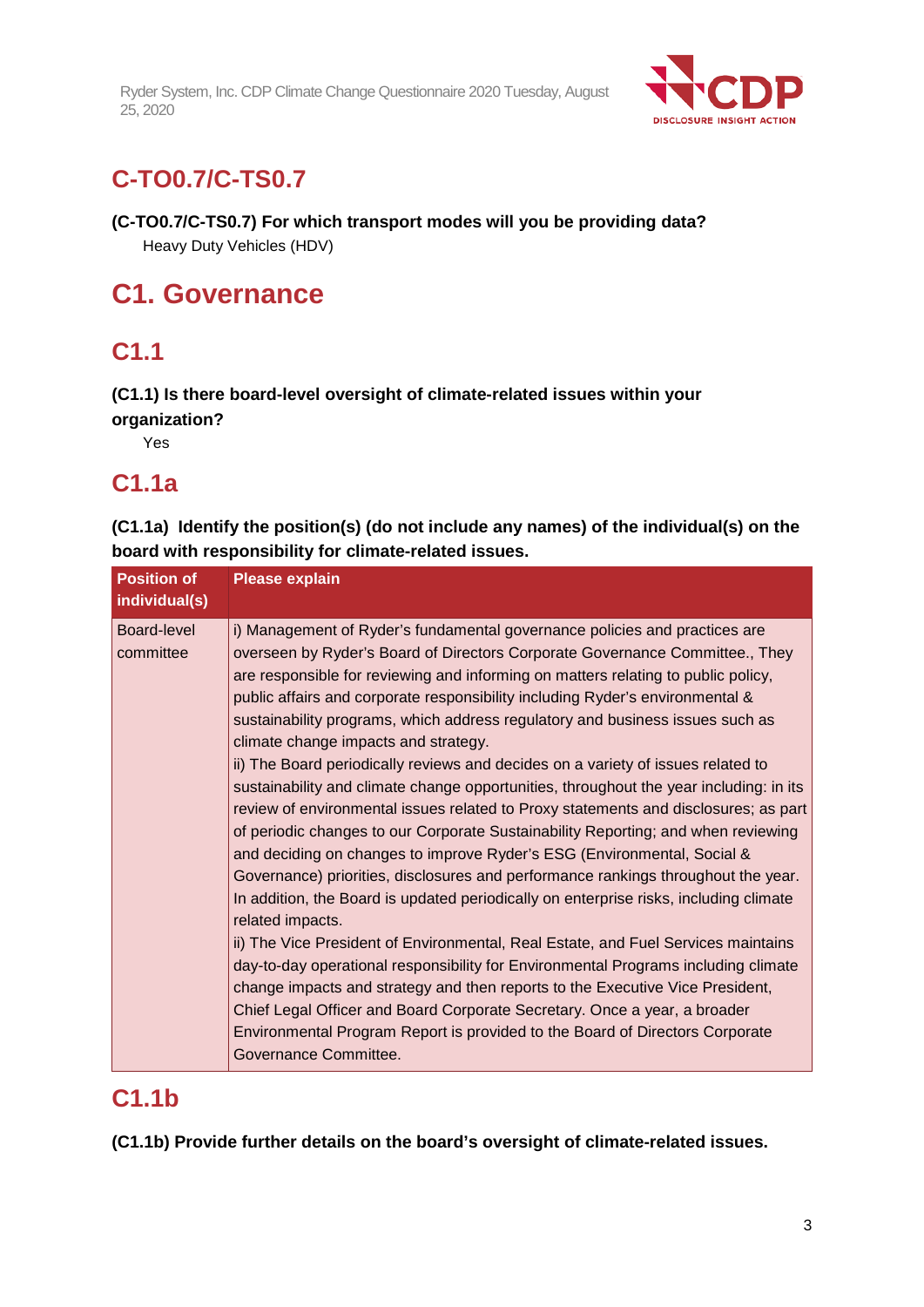

| <b>Frequency with</b><br>which climate-<br>related issues<br>are a scheduled<br>agenda item | <b>Governance</b><br>mechanisms into<br>which climate-related<br>issues are integrated                                                                           | <b>Please explain</b>                                                                                                                                                                                                                                                                                                                                                                                                                                                                                                                                                                                                                                                                                                                                                                                                                                                                                                                                                                                                                                                   |
|---------------------------------------------------------------------------------------------|------------------------------------------------------------------------------------------------------------------------------------------------------------------|-------------------------------------------------------------------------------------------------------------------------------------------------------------------------------------------------------------------------------------------------------------------------------------------------------------------------------------------------------------------------------------------------------------------------------------------------------------------------------------------------------------------------------------------------------------------------------------------------------------------------------------------------------------------------------------------------------------------------------------------------------------------------------------------------------------------------------------------------------------------------------------------------------------------------------------------------------------------------------------------------------------------------------------------------------------------------|
| Scheduled - all<br>meetings                                                                 | Reviewing and guiding<br>major plans of action<br>Monitoring and<br>overseeing progress<br>against goals and<br>targets for addressing<br>climate-related issues | Ryder's Board of Directors' Corporate Governance<br>Committee oversees major plans of action as important<br>matters arise. For example, periodically throughout the<br>year and during the annual board meeting,<br>environmental risks and costs are reviewed to identify<br>potential business opportunities and action plans to<br>assist with reductions related to energy and resource<br>conservation. This includes both specific program<br>updates (e.g. energy efficiency projects) and a general<br>overview of greenhouse gas target performance.                                                                                                                                                                                                                                                                                                                                                                                                                                                                                                          |
| Sporadic - as<br>important matters<br>arise                                                 | Reviewing and guiding<br>business plans                                                                                                                          | Ryder's Board of Directors' Corporate Governance<br>Committee oversees reviewing and guiding business<br>plans as important matters arise. For example, over the<br>last 6 years, Ryder has expanded its alternative fuel<br>strategy to include increased investments to develop<br>business opportunities related to electric vehicles, such<br>as EV charging stations at our locations, and offering<br>energy management services to our Customers. This<br>was developed in a top down approach, reviewed and<br>adopted by Ryder's leadership team and Board.<br>Previously Ryder's natural gas truck fleet offerings were<br>expanded into 16 states and 61 maintenance/repair<br>shops were retrofitted to accommodate maintenance of<br>natural gas vehicles. In addition, Ryder is committed<br>and investing in equipment at FMS shops that will<br>expand its ability to accommodate and support the<br>expansion of electric vehicle markets in key geographic<br>areas. Ryder is the exclusive sales and lease partner of<br>electric trucks for Chanje. |

# **C1.2**

## **(C1.2) Provide the highest management-level position(s) or committee(s) with responsibility for climate-related issues.**

| Name of the position(s) | Responsibility | <b>Frequency of reporting to the</b> |
|-------------------------|----------------|--------------------------------------|
| and/or committee(s)     |                | board on climate-related             |
|                         |                | <b>issues</b>                        |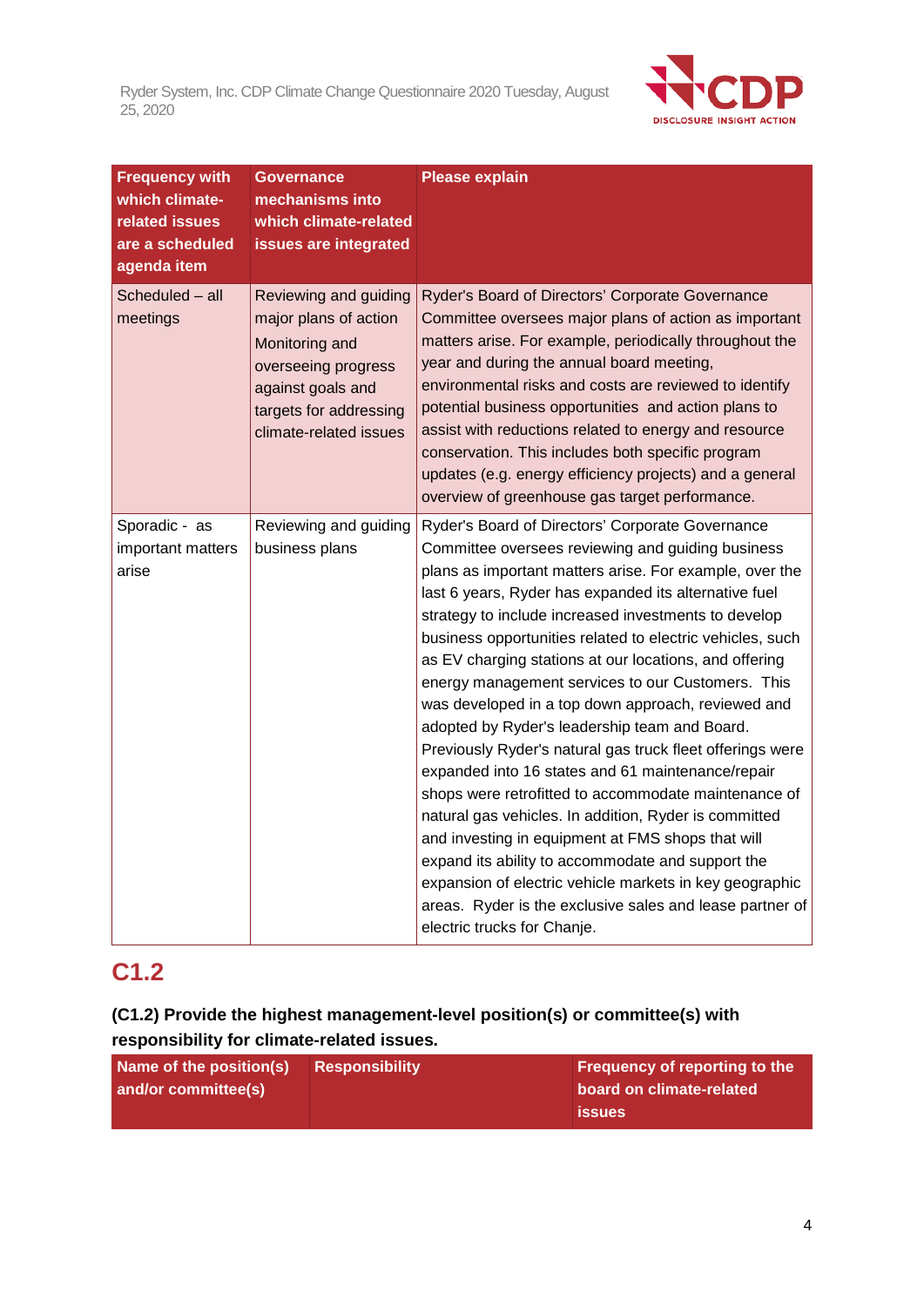

| Other C-Suite Officer,          | Both assessing and managing | More frequently than quarterly |
|---------------------------------|-----------------------------|--------------------------------|
| please specify                  | climate-related risks and   |                                |
| • Other: Chief Legal<br>Officer | opportunities               |                                |

## **C1.2a**

**(C1.2a) Describe where in the organizational structure this/these position(s) and/or committees lie, what their associated responsibilities are, and how climate-related issues are monitored (do not include the names of individuals).**

The Vice President, Environmental, Real Estate, and Fuel Services, maintains day-to-day operational responsibility for Environmental Programs including climate change impacts, reduction strategies and performance reporting to the Chief Legal Officer and Corporate Secretary. Our monitoring of climate-related issues includes a review of Ryders's scope 1, 2 and 3 GHG emissions and identifying new opportunities for reductions, as well as customer emission reduction benefits. In addition, business and market opportunities are explored to assist customers with emission reductions resulting from improved transportation management and supply chain solutions. An Environmental Report of our progress in these areas is reviewed annually with our Board of Directors Corporate Governance Committee.

## **C1.3**

**(C1.3) Do you provide incentives for the management of climate-related issues, including the attainment of targets?**

|       | Provide incentives for the management of climate-related issues | <b>Comment</b> |
|-------|-----------------------------------------------------------------|----------------|
| Row 1 | <b>Yes</b>                                                      |                |

## **C1.3a**

**climate-related issues (do not include the names of individuals). Entitled to incentive Type of Activity incentive inventivized Comment** Energy manager  $\vert$  Monetary Energy Facility Managers are incentivized to measure,

**(C1.3a) Provide further details on the incentives provided for the management of** 

| incentive      | <i>incentive</i>           | inventivized                                                                             |                                                                                                                                                                                                                                              |
|----------------|----------------------------|------------------------------------------------------------------------------------------|----------------------------------------------------------------------------------------------------------------------------------------------------------------------------------------------------------------------------------------------|
| Energy manager | Monetary<br>reward         | Energy<br>reduction<br>project<br>Energy<br>reduction<br>target<br>Efficiency<br>project | Facility Managers are incentivized to measure,<br>track and attain targets for energy use reductions<br>and associated greenhouse gas (GHG) emissions<br>reductions from conservation programs, awareness<br>campaigns and other activities. |
| All employees  | Non-<br>monetary<br>reward | Behavior<br>change                                                                       | Employees are encouraged to participate in<br>numerous Energy Conservation Challenge<br>initiatives; since 2013 various initiatives have been                                                                                                |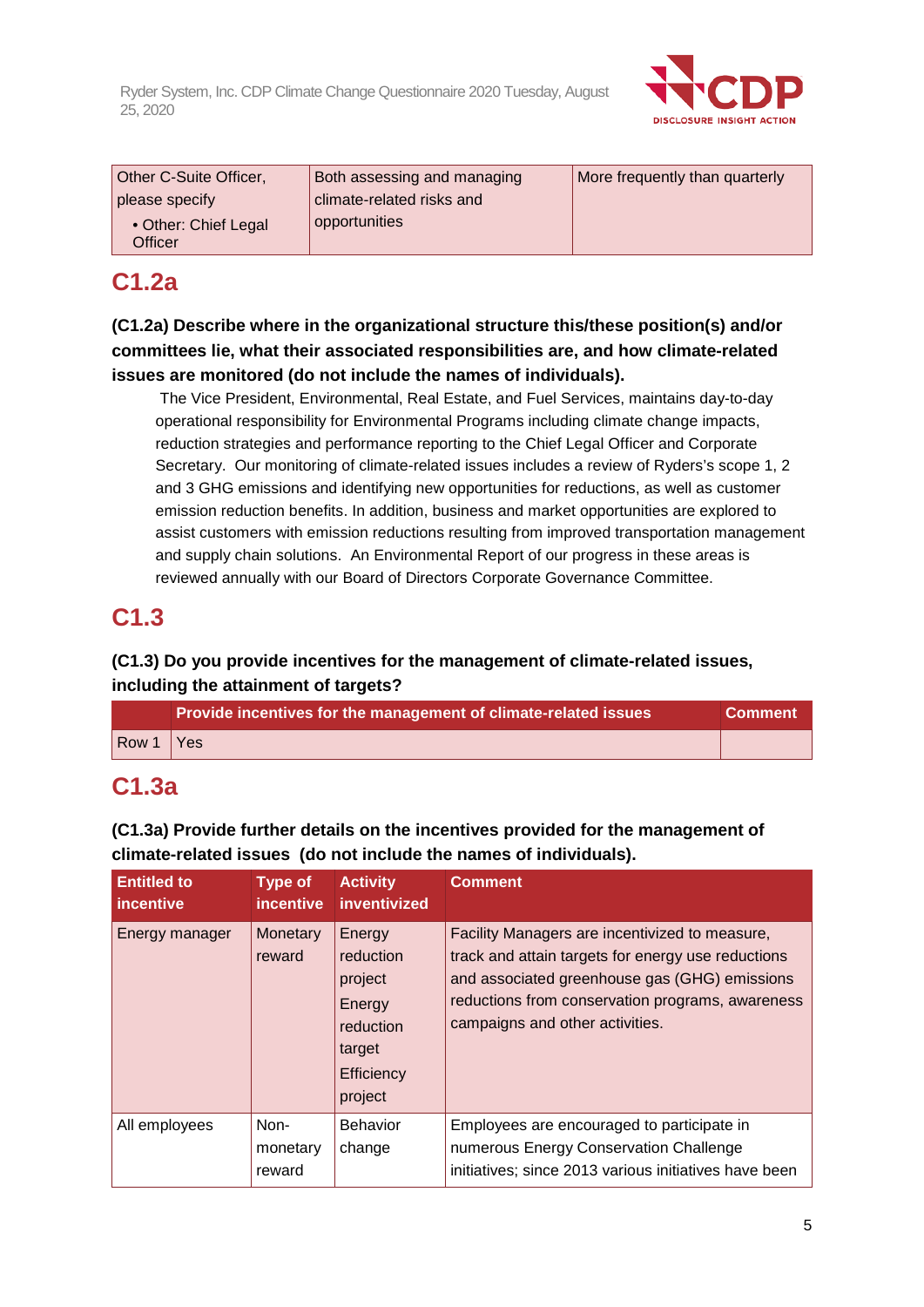

|                   |                    | related             | established to promote best practices for energy                                                         |
|-------------------|--------------------|---------------------|----------------------------------------------------------------------------------------------------------|
|                   |                    | indicator           | and climate change reduction. Ryder's emission                                                           |
|                   |                    |                     | reduction goal (first piloted in 2010) was to reduce                                                     |
|                   |                    |                     | scope 2 electricity emissions by 10% and                                                                 |
|                   |                    |                     | employees who submitted 'winning' solutions were                                                         |
|                   |                    |                     | rewarded with luncheons/cookouts and recognition                                                         |
|                   |                    |                     | plaques. The program was further expanded in                                                             |
|                   |                    |                     | 2014 to include all FMS employees and new                                                                |
|                   |                    |                     | incentive programs added to identify targets                                                             |
|                   |                    |                     | annually to reach energy savings goals is select                                                         |
|                   |                    |                     | areas. In 2015 and 2016 new corporate                                                                    |
|                   |                    |                     | conservation standards were put in place, including                                                      |
|                   |                    |                     | energy efficient LED lighting in major facility<br>upgrades and targeting 90% of Ryder owned sites       |
|                   |                    |                     | for lighting evaluations which were replaced in late                                                     |
|                   |                    |                     | 2019 and early 2020.                                                                                     |
|                   |                    |                     |                                                                                                          |
| Buyers/purchasers | Monetary<br>reward | Energy<br>reduction | Facility maintenance contractors as well as 3rd<br>party suppliers are incentivized to identify, propose |
|                   |                    | project             | and implement energy reduction opportunities.                                                            |
|                   |                    |                     | Several large scale programs have been developed                                                         |
|                   |                    |                     | and launched that reduce energy use and provide                                                          |
|                   |                    |                     | financial benefit to our supplier partners for                                                           |
|                   |                    |                     | service/materials. These programs include shop                                                           |
|                   |                    |                     | lighting upgrades, energy efficient HVAC                                                                 |
|                   |                    |                     | replacements and preventative maintenance                                                                |
|                   |                    |                     | initiatives that financially encourage suppliers to find                                                 |
|                   |                    |                     | improved energy management solutions. In 2018,                                                           |
|                   |                    |                     | Ryder began assigning an annual building                                                                 |
|                   |                    |                     | maintenance budget to each facility based on                                                             |
|                   |                    |                     |                                                                                                          |
|                   |                    |                     | operating footprint and building square footage.                                                         |
|                   |                    |                     | This serves to benchmark each facility's                                                                 |
|                   |                    |                     | performance & utility usage, thereby improving                                                           |
|                   |                    |                     | employee management and investment decisions                                                             |
|                   |                    |                     | that result in facility upgrades that promote energy<br>efficiency and resource conservation.            |

# **C2. Risks and opportunities**

# **C2.1**

**(C2.1) Does your organization have a process for identifying, assessing, and responding to climate-related risks and opportunities?**

Yes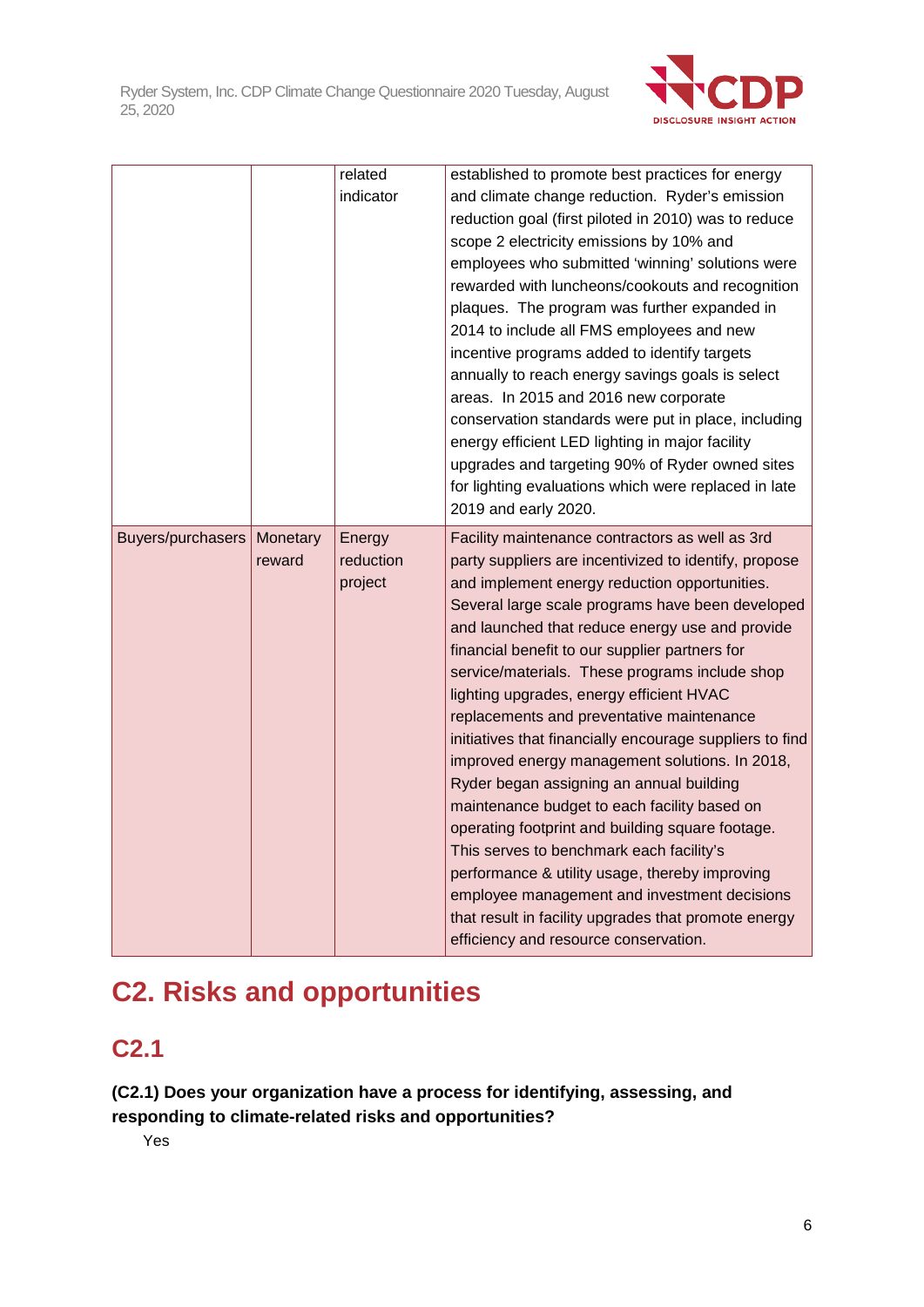

# **C2.1a**

## **(C2.1a) How does your organization define short-, medium- and long-term time horizons?**

|                 | <b>From</b><br>(years) | Τo<br>(years) | <b>Comment</b>                                                                                |
|-----------------|------------------------|---------------|-----------------------------------------------------------------------------------------------|
| Short-term      | $\Omega$               | 5             | SBTi recommends these time horizons for short-term, medium-<br>term, and longer-term targets. |
| Medium-<br>term | 5                      | 15            | SBTi recommends these time horizons for short-term, medium-<br>term, and longer-term targets. |
| Long-term       | 15                     | 30            | SBTi recommends these time horizons for short-term, medium-<br>term, and longer-term targets. |

## **C2.1b**

## **(C2.1b) How does your organization define substantive financial or strategic impact on your business?**

Ryder is a global leader in transportation and supply chain management solutions. Ryder's mission is to provide innovative fleet management and supply chain solutions that are reliable, safe and efficient, enabling our customers to deliver on their promises. We seek to deliver valuable solutions that will compel customers to outsource their fleet management and supply chain needs to us. As such, we closely monitor, respond to, and mitigate climate-related risks, such as severe weather and other natural occurrences, that reduce efficiencies in or cause significant business disruptions to our customers' and our fleet utilization and operations. Many of our customers operate in cyclical or seasonal industries, or operate industries, including the food and beverage industry, that may be impacted by unanticipated weather, growing conditions (such as droughts, insects or disease), natural disasters and other climaterelated conditions. These impacts can result in reductions to freight volume shipped or to their need for our services, which could materially affect our operating results and financial condition. Similarly, our operations may be affected by climate-related factors such as increased severe weather, including floods, fires, hurricanes and earthquakes at operating locations where we have vehicles, warehouses and other facilities. These weather events can adversely affect the performance of our fleet, result in damage to our vehicles and facilities, make our workforce temporarily unavailable in impacted areas, cause fuel costs to rise, as well as result in other significant business interruptions. Insurance to protect against loss of business and other related consequences resulting from these natural occurrences is subject to coverage limitations, depending on the nature of the risk insured. This insurance may not be sufficient to cover all of our damages or damages to others and this insurance may not continue to be available at commercially reasonable rates. Even with insurance, if any natural occurrence leads to a catastrophic interruption of service, we may not be able to mitigate a significant interruption in operations.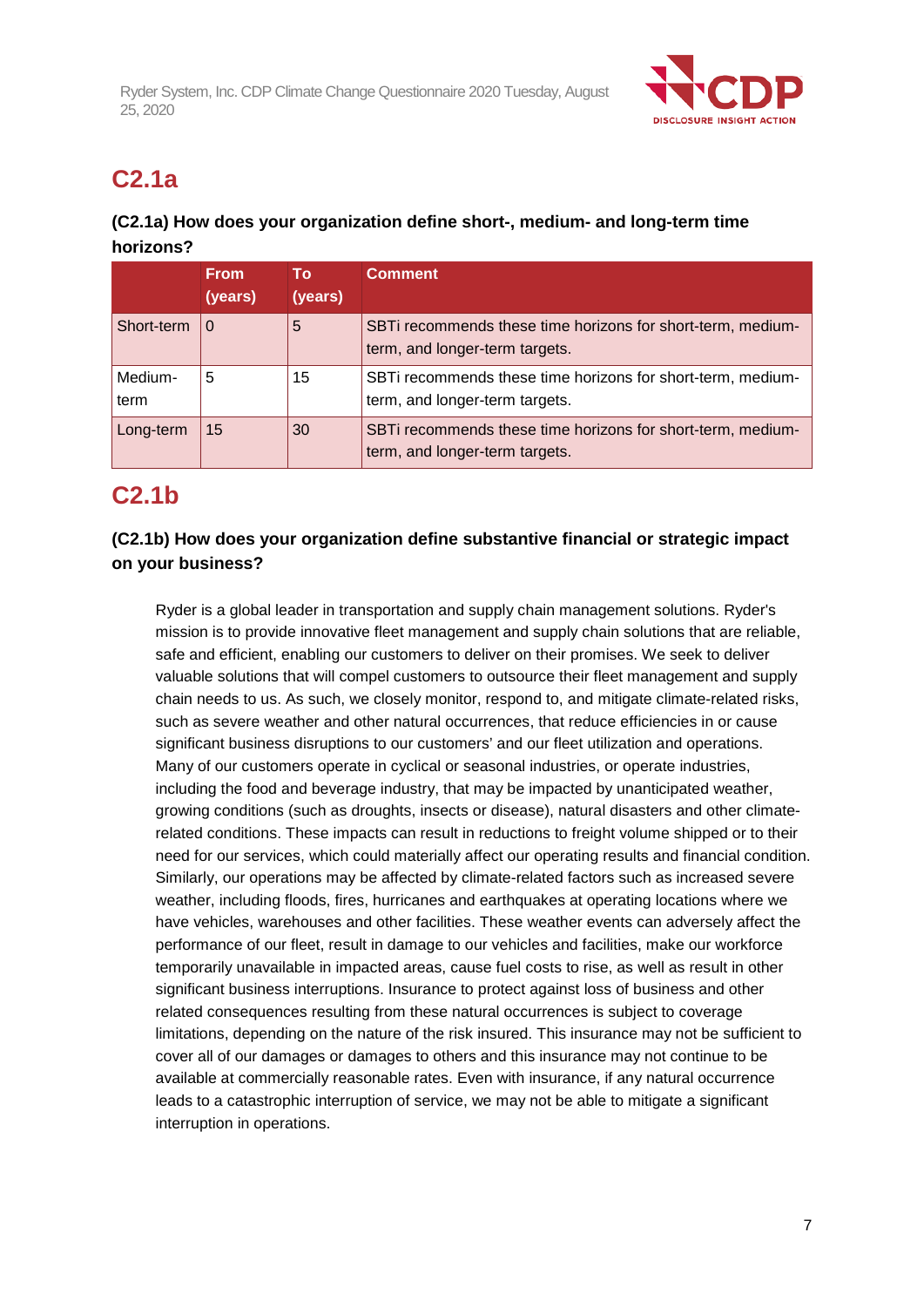

## **C2.2**

## **(C2.2) Describe your process(es) for identifying, assessing and responding to climaterelated risks and opportunities.**

## **Value chain stage(s) covered**

Direct operations

#### **Risk management process**

A specific climate-related risk management process

#### **Frequency of assessment**

More than once a year

#### **Time horizon(s) covered**

Short-term Medium-term Long-term

#### **Description of process**

a) Ryder's process for identifying and assessing climate-related risks includes evaluation, management, and on-going review of financial, regulatory, customer, employment, insurance, and environmental risks, among others at both a company level and an asset level:

i) Company level, we utilize insurance risk management modelling systems used by underwriters and an integrated Environmental Management System (EMS) to manage climate change risks; ensure compliance; promote business opportunity and growth; and create a competitive advantage with environmental programs consistent with Ryder's long-term business strategy.

ii) Asset level, we apply formal identification processes and assess climate change risks and opportunities of our assets: a) Facilities, we contract with third party risk consulting firms to perform onsite surveys of operating facilities to support compliance.

b) Vehicle fleet, we identify efficiencies through our participation in the EPA SmartWay® Program and Ryder's RydeSmart fleet tracking system. RydeSmart is an integrated telematics platform helps customers monitor key vehicle attributes such as location, speed and idle time and real-time performance metrics. In addition, Ryder pursues investments in low carbon technologies including electric and alternative fuel vehicles such as natural gas or electric trucks.

### **Value chain stage(s) covered**

Upstream

#### **Risk management process**

Integrated into multi-disciplinary company-wide risk management process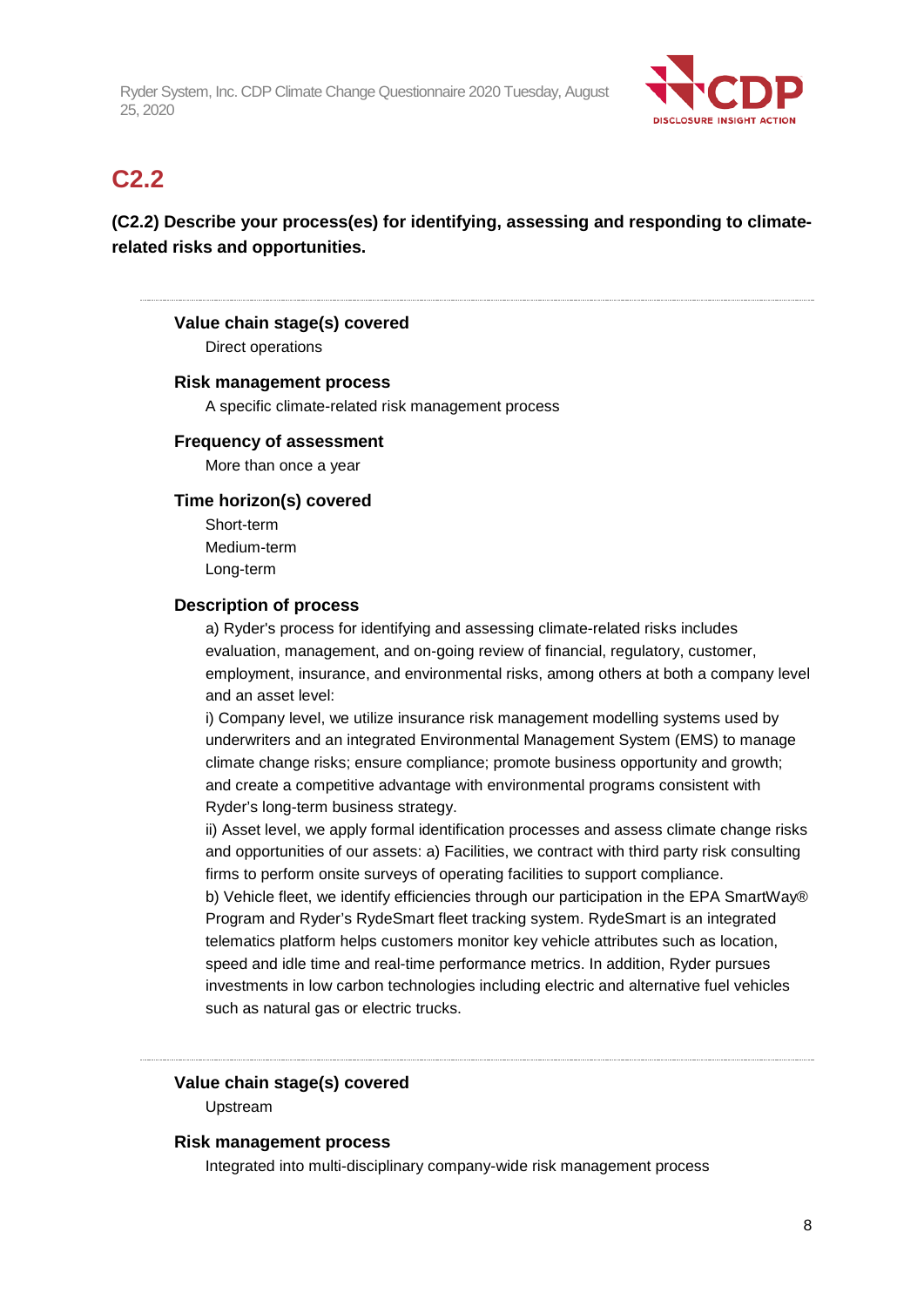

#### **Frequency of assessment**

More than once a year

#### **Time horizon(s) covered**

Short-term Medium-term Long-term

#### **Description of process**

Ryder buys vehicles and related equipment from a relatively small number of original equipment manufacturers (OEMs) in our FMS business. Some of our vehicle manufacturers rely on a small concentration of suppliers for certain vehicle parts, components and equipment. Ryder maintains strong partnerships with our OEMS to ensure our fleet is optimum to keep our Customer businesses moving smoothly, using best in class advanced vehicle technologies and operating at lower costs. Through these partnerships Ryder is able to identify, assess and respond to supply chain disruptions that may impact truck availabilities. In addition, Ryder leverages third party consultants to help track pending regulations related to climate change that may require changes to truck technologies to meet emission standards.

#### **Value chain stage(s) covered**

Downstream

#### **Risk management process**

Integrated into multi-disciplinary company-wide risk management process

#### **Frequency of assessment**

More than once a year

#### **Time horizon(s) covered**

Short-term Medium-term Long-term

#### **Description of process**

In recent years, our industry has been characterized by rapid changes in customer demand for low carbon technologies as a result of emission reduction programs. Ryder is actively engaged in developing strategic partnerships with new technology providers, developing new products, and evaluating emerging technology. However we cannot be certain that such initiatives will be successful or timely, and our failure to implement any of these initiatives successfully or in a timely manner could have an adverse impact on our financial condition or results of our operations.

For example, new concepts are currently under development for more advanced low carbon or alternative fuel transportation options including electric vehicles, automatic or semi-automatic self-driving vehicles, connected vehicle platforms, and drones.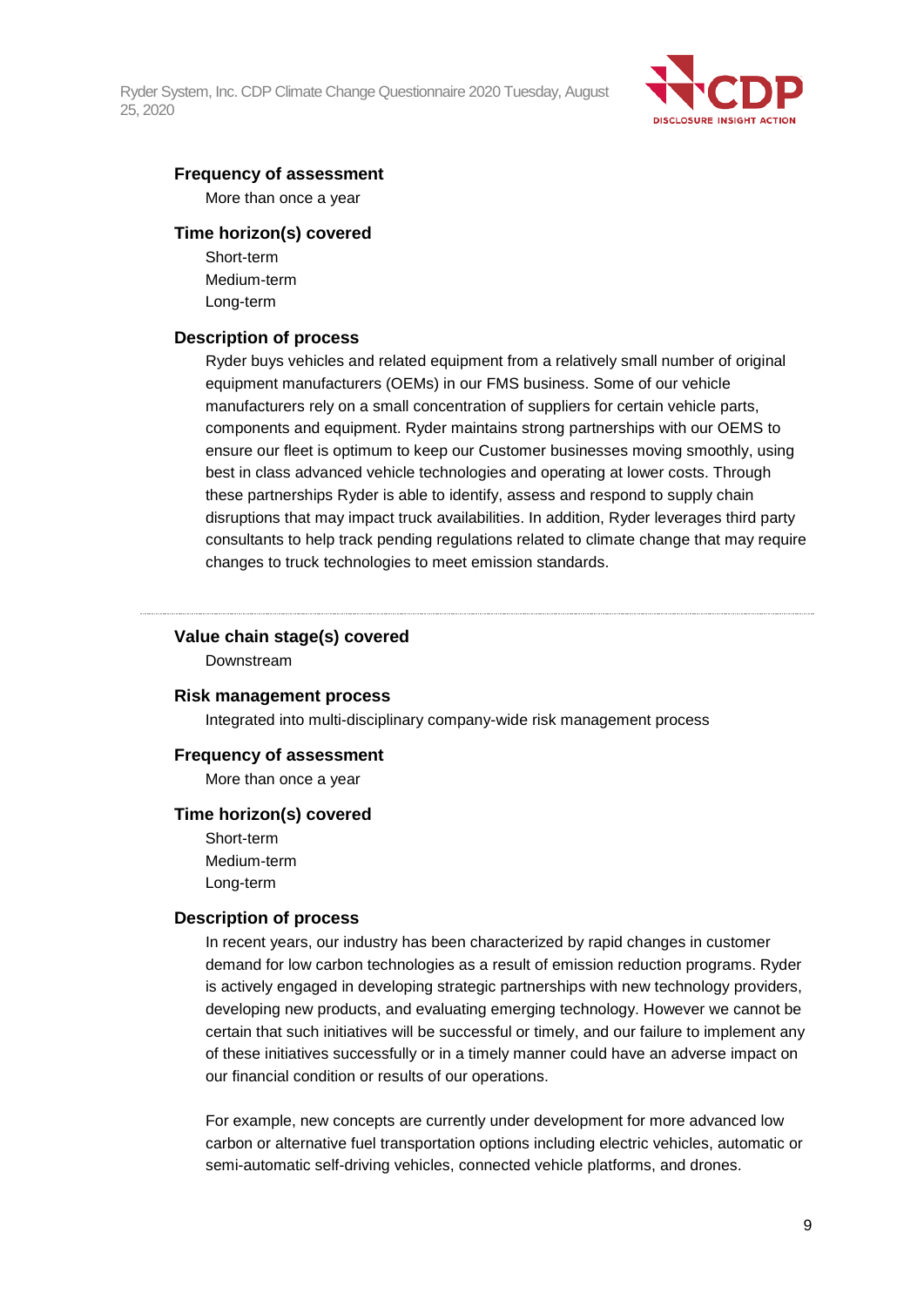

Additional innovations impacting the transportation, trucking and supply chain/logistics industries are likely that we cannot yet foresee.

Our inability to quickly adapt to and adopt new innovations in products and processes desired by our customers may result in a significant loss of demand for our service offerings. In addition, advances in low carbon technology may require us to increase investments in order to remain competitive, and our customers may not be willing to accept higher prices to cover the cost of these investments. Our lease and rental fleets could become unfavorable with our customers or obsolete within a relatively short period of time, and we may no longer be able to find buyers for our used vehicles. An increase in customer use of electric vehicles could reduce the demand for our vehicle maintenance services, diesel vehicles and related offerings. Likewise, self-driving vehicles may reduce the demand for our dedicated service offerings, where, in addition to a vehicle, Ryder provides a driver as part of an integrated, full service customer solution.

## **C2.2a**

## **(C2.2a) Which risk types are considered in your organization's climate-related risk assessments?**

|                        | <i>inclusion</i>                | Relevance & Please explain                                                                                                                                                                                                                                                                                                                                        |
|------------------------|---------------------------------|-------------------------------------------------------------------------------------------------------------------------------------------------------------------------------------------------------------------------------------------------------------------------------------------------------------------------------------------------------------------|
| Current<br>regulation  | Relevant,<br>always<br>included | We determine that current regulation risk is relevant to our organization<br>because it has financial and strategic impacts to our business. For<br>example, the climate change regulations adopted and proposed in<br>California have had significant financial costs to our organization and<br>our customers.                                                  |
| Emerging<br>regulation | Relevant.<br>always<br>included | We determine that emerging regulation risk is relevant to our<br>organization because it has financial and strategic impacts to our<br>business. For example, fuel and vehicle efficiency regulations are<br>relevant to our organization and our customers and new technologies.                                                                                 |
| Technology             | Relevant,<br>always<br>included | We determine that technology risk is relevant to our organization<br>because it has financial and strategic impacts to our business. For<br>example, new vehicle and fuel technologies, such as alternative fuels<br>are relevant to our organization and our customers.                                                                                          |
| Legal                  | Relevant,<br>always<br>included | We determine that legal risk is relevant to our organization because it<br>has financial and strategic impacts to our business. For example,<br>changes in the regulatory environment can result in increased fuel<br>efficiency mandates, accelerated deployment of alternative fuel<br>vehicles or carbon taxes all of which will directly impact our industry. |
| <b>Market</b>          | Relevant,<br>always<br>included | We determine that market risk is relevant to our organization because it<br>has financial and strategic impacts to our business. For example,<br>market changes in fuel costs could influence our business and<br>financials.                                                                                                                                     |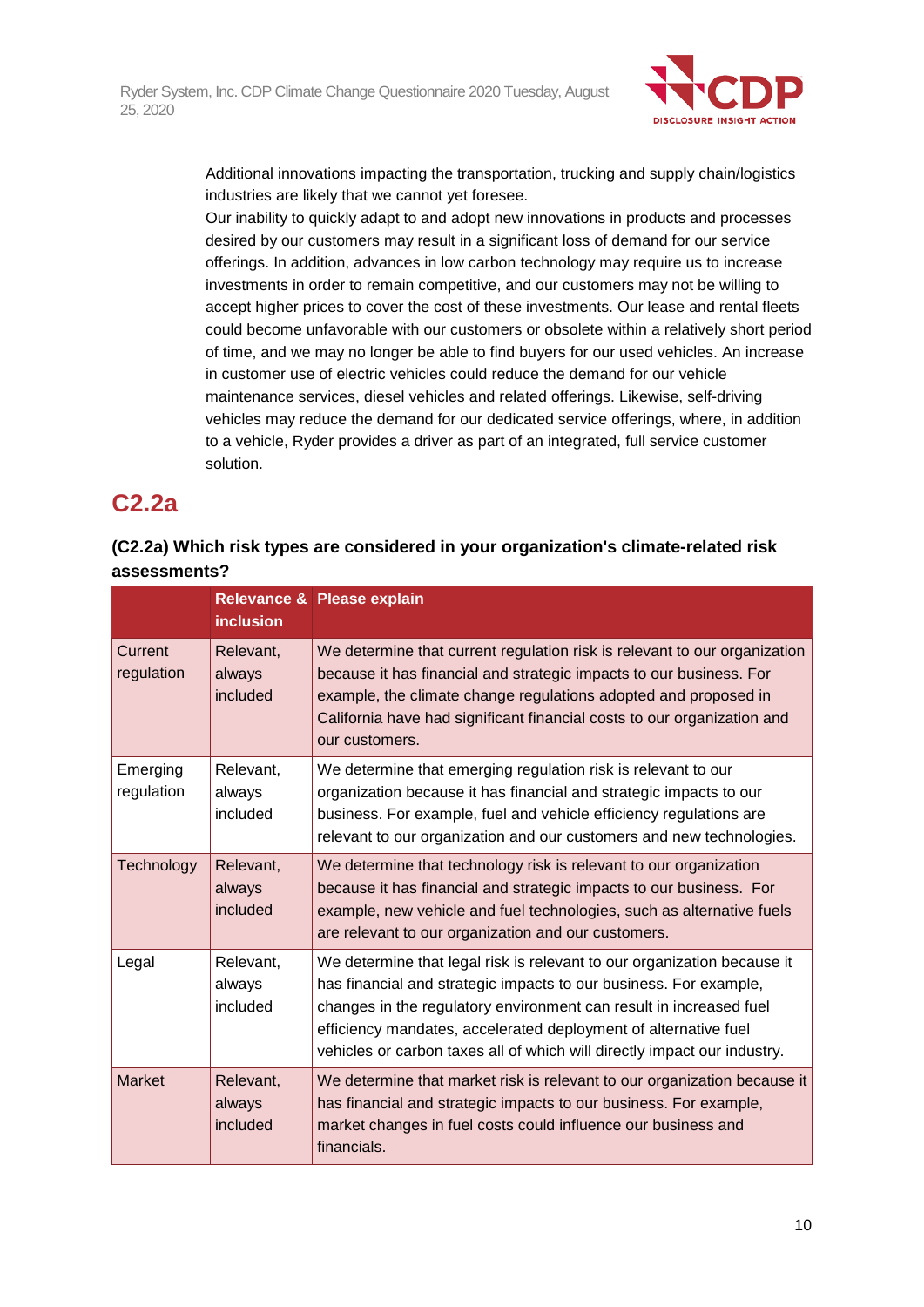

| Reputation          | Relevant,<br>always<br>included | We determine that reputation risk is relevant to our organization<br>because it has financial and strategic impacts to our business. For<br>example, increased shareholder and customer expectations regarding<br>greenhouse gas reductions can directly impact Ryder's reputation and<br>reduce customer demand for our transportation services.                                                                                                                                                                                         |
|---------------------|---------------------------------|-------------------------------------------------------------------------------------------------------------------------------------------------------------------------------------------------------------------------------------------------------------------------------------------------------------------------------------------------------------------------------------------------------------------------------------------------------------------------------------------------------------------------------------------|
| Acute<br>physical   | Relevant,<br>always<br>included | We determine that acute physical risk is relevant to our organization<br>because it has financial and strategic impacts to our business. For<br>example, during natural disasters or other extenuating circumstances,<br>we extend our transportation and supply chain environmental expertise,<br>technology, and infrastructure to customers and organizations in need.<br>On the other hand, Ryder could also experience supply chain<br>disruptions, particularly due to the small pool of Original Equipment<br>Manufacturers (OEM). |
| Chronic<br>physical | Relevant,<br>always<br>included | We determine that chronic physical risk is relevant to our organization<br>because it has financial and strategic impacts to our business. For<br>example, extreme weather events can influence our operations and the<br>operations of our customers.                                                                                                                                                                                                                                                                                    |

## **C2.3**

**(C2.3) Have you identified any inherent climate-related risks with the potential to have a substantive financial or strategic impact on your business?**

Yes

## **C2.3a**

**(C2.3a) Provide details of risks identified with the potential to have a substantive financial or strategic impact on your business.**



i) We anticipate regulatory risks in the United States if both pending and proposed statespecific or increased federal regulations move forward. This includes state or federal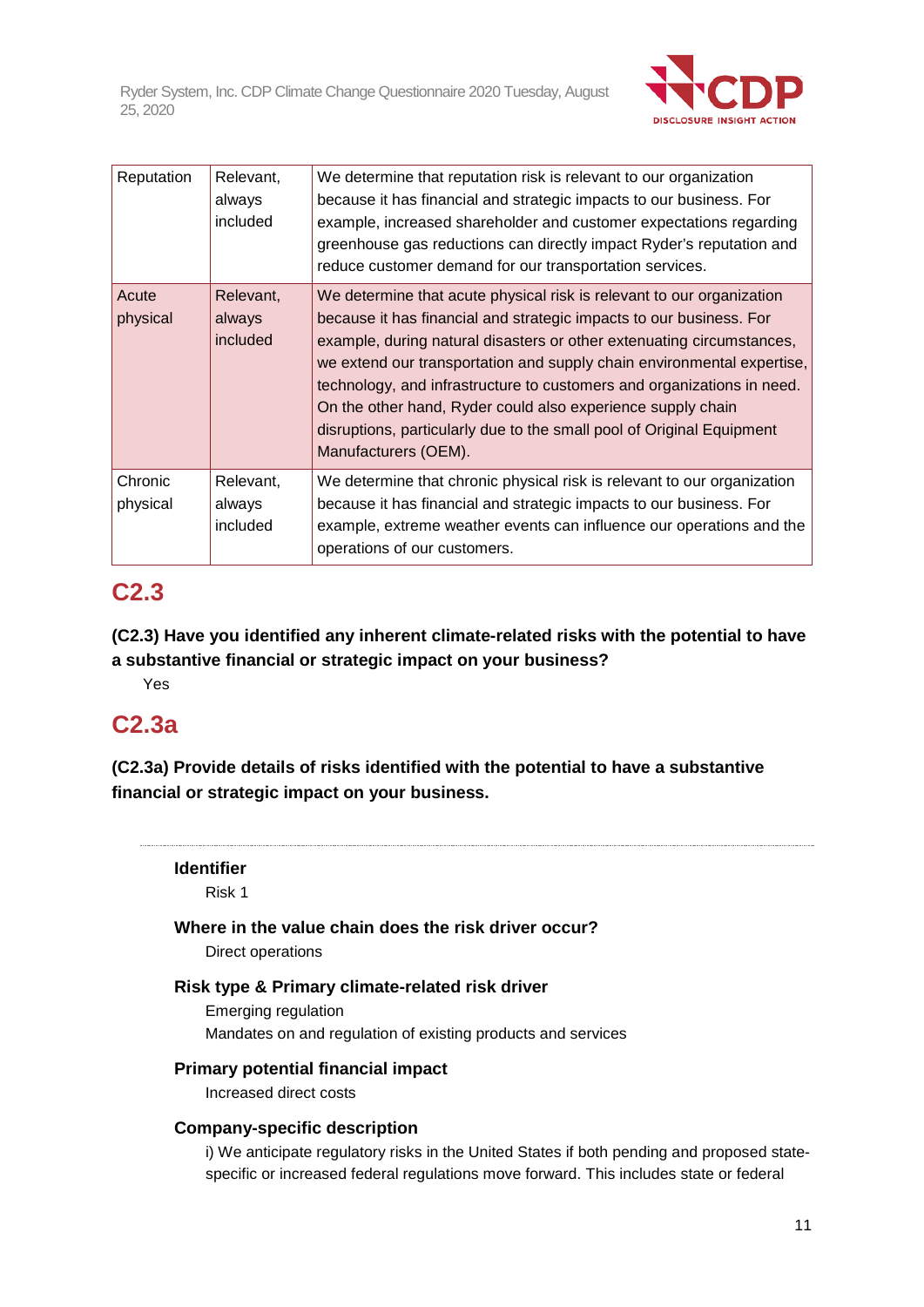

changes in all areas including engine or emission standards for vehicles, particularly related to vehicle efficiency. ii) In the case of changes in emissions or engine standards, we anticipate these changes could lead to increases in the cost of operating Ryder's fleet and an increase in operating costs for our Customers. We monitor, evaluate and help influence legislative and regulatory activities through our government relations program that includes active participation in diverse business, professional and trade groups.

#### **Time horizon**

Medium-term

#### **Likelihood**

More likely than not

#### **Magnitude of impact**

Medium-low

## **Are you able to provide a potential financial impact figure?**

Yes, a single figure estimate

### **Potential financial impact figure (currency)**

150,000

**Potential financial impact figure – minimum (currency)**

### **Potential financial impact figure – maximum (currency)**

### **Explanation of financial impact figure**

We continue to anticipate that the costs and complexities of compliance with the future climate change regulatory reporting responses and/or mandated carbon caps will increase Ryder's operating costs. Enacted legislation that directly or indirectly affects our equipment, cost of fuel, or operations could influence our business and financials. The climate change regulations adopted in California over the past 10 years have necessitated more than \$500,000 in capital investments and increased Ryder's annual operating costs by more than \$150,000.

### **Cost of response to risk**

1,600,000

#### **Description of response and explanation of cost calculation**

Our costs associated with compliance and reporting will continue to increase, particularly if regulations mandate compliance thresholds, fuel or electricity or the cost associated with maintaining and servicing our vehicles due to new vehicle technologies and engines or emission control devices. Ryder retains professional environmental consulting and legal expertise to measure, track, assess, and report implement programs to mitigate the direct potential impact of regulations to Ryder and our customers, which cost more than \$1.6 Million annually.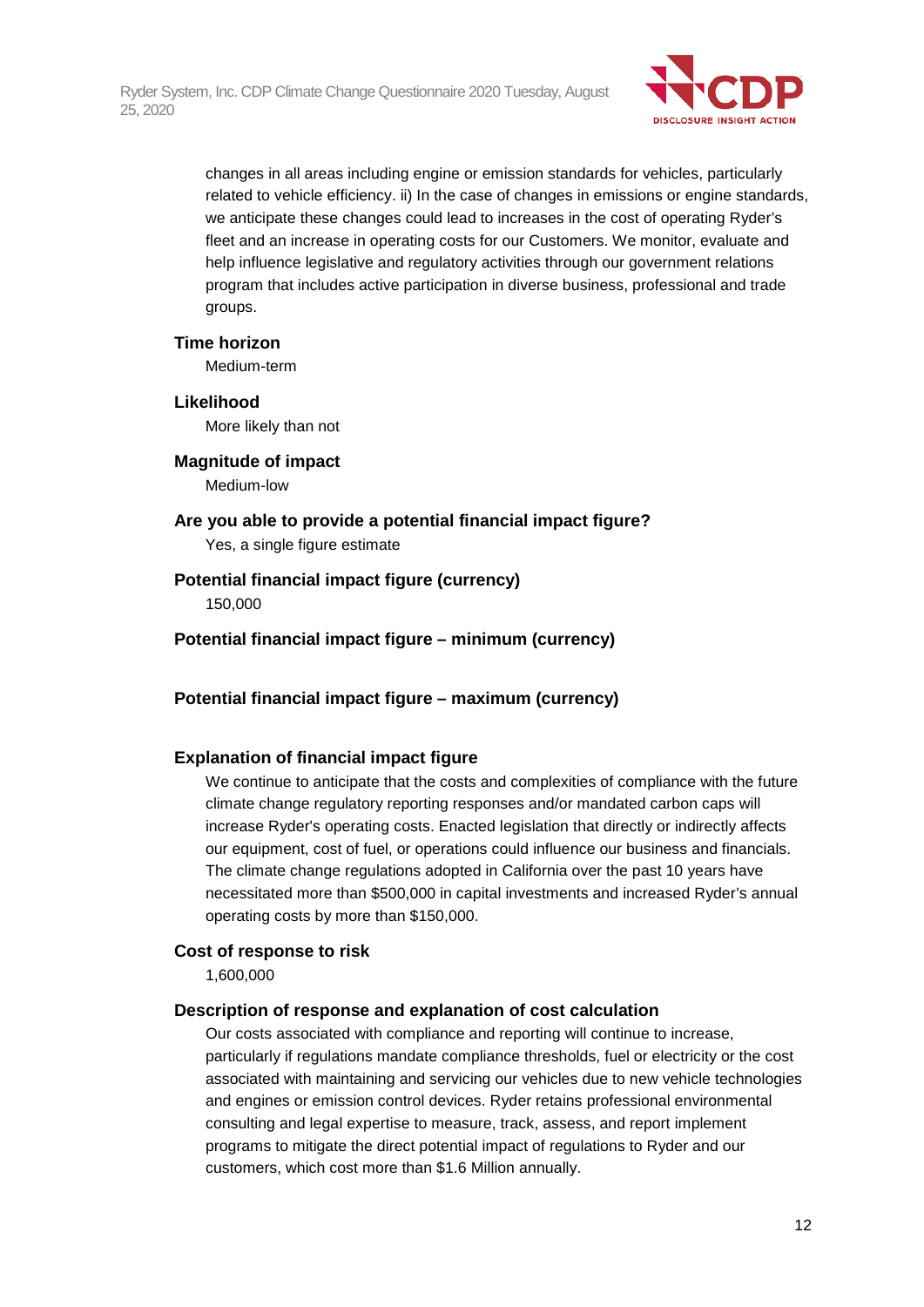

Ryder proactively addresses regulatory risks by implementing continual improvement management programs designed to improve efficiencies and by implementing energy conservation efforts before they are mandated by regulations. For example, we have implemented an energy tracking and reporting tool that allows us to measure energy use and GHGs associated with our operations. By continually working to improve energy efficiency, we are reducing emissions and exposure to fuel-related regulatory costs. Ryder is always striving to improve our customer's fleets, our relationships with the Original Engine Manufacturers (OEM) help support our goals of accelerated deployment of emerging technologies. This will help facilitate the validation of the technology and allow it to gain widespread industry acceptance. The relationships also ensure that integration is looked at through the lens of a fleet operator and not a truck manufacturer. Ryder has recognized the value of making investments in advanced fuel equipment, technologies, and processes to improve fuel economy for our Customers, enhance safety, and reduce operating costs as part of an overall strategy to improve transportation efficiencies. In addition to these risk management programs, we manage potential regulatory risks by collaborating with trade and business associations to shape pending climate change- legislation and regulations at the state, provincial, and federal level.

### **Comment**

#### **Identifier**

Risk 2

**Where in the value chain does the risk driver occur?**

Direct operations

#### **Risk type & Primary climate-related risk driver**

Acute physical

Increased severity and frequency of extreme weather events such as cyclones and floods

#### **Primary potential financial impact**

Increased indirect (operating) costs

#### **Company-specific description**

i) We consider our company to be exposed to physical risks such as natural disasters (e.g. flooding, tropical cyclones and storms, etc.) or changing weather patterns that may be associated with climate change. There are no specific geographical areas that are more affected by these physical risks than others, although our operations in coastal and near coastal areas (particularly in the Gulf or East Coast regions of U.S.) may be at higher risk for hurricanes and tropical cyclones.

ii) Our company is exposed to physical risks such as tropical cyclones in a number of ways: a) increased costs and business disruption because our facilities or equipment (vehicle fleet) could be damaged during a disaster, b) we may need to increase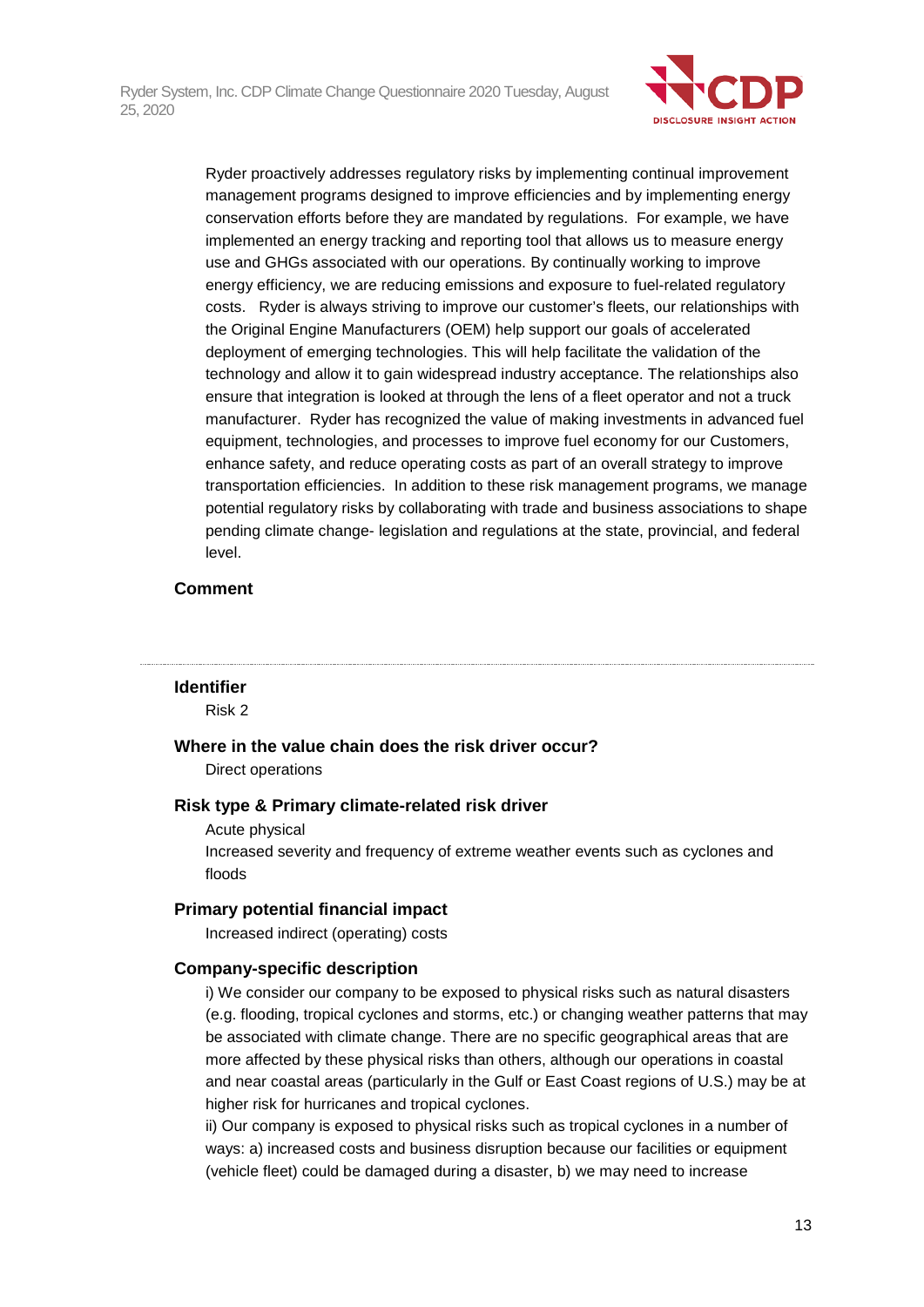

resources and modify operations in order to support our customers in the event of a disaster, or c) our larger supply chains may be disrupted as a result of natural disasters that will temporarily interfere with our ability to maintain operations.

#### **Time horizon**

Medium-term

#### **Likelihood**

About as likely as not

**Magnitude of impact** Medium **Are you able to provide a potential financial impact figure?**

Yes, a single figure estimate

**Potential financial impact figure (currency)**

0.02

**Potential financial impact figure – minimum (currency)**

### **Potential financial impact figure – maximum (currency)**

### **Explanation of financial impact figure**

If these events should occur, they would present a direct risk and financial impact to our operations of 2% of operational costs. The financial implications would include damage to our facilities, vehicles, or other equipment that would increase our operational cost. For example, in 2012, Ryder incurred a charge of \$8 million for property damage to vehicles owned by full service lease customers due to superstorm Sandy. Additionally, company-owned units with a carrying value of \$15.7 million were damaged or completely destroyed as a direct result of the storm. Likewise, our customer's business may be financially impacted as well and we will be required to execute emergency contingency plans to ensure our customers will be able to operate. Risks could be greater than 2% of the expected business for any site for each week of downtime.

#### **Cost of response to risk**

 $\Omega$ 

#### **Description of response and explanation of cost calculation**

There are zero (\$0) added costs associated with methods used to prepare and implement plans for potential physical climatic risks because responding to natural disaster risks is fundamental to the services Ryder already provides to its customers.

Ryder has multiple protocols in place, ready to execute when natural disasters strike. We actively manage risks with an extensive network of facilities, contingency plans and comprehensive emergency management plans. We update plans annually, perform third party risk assessments of our facilities, and have dedicated property risk control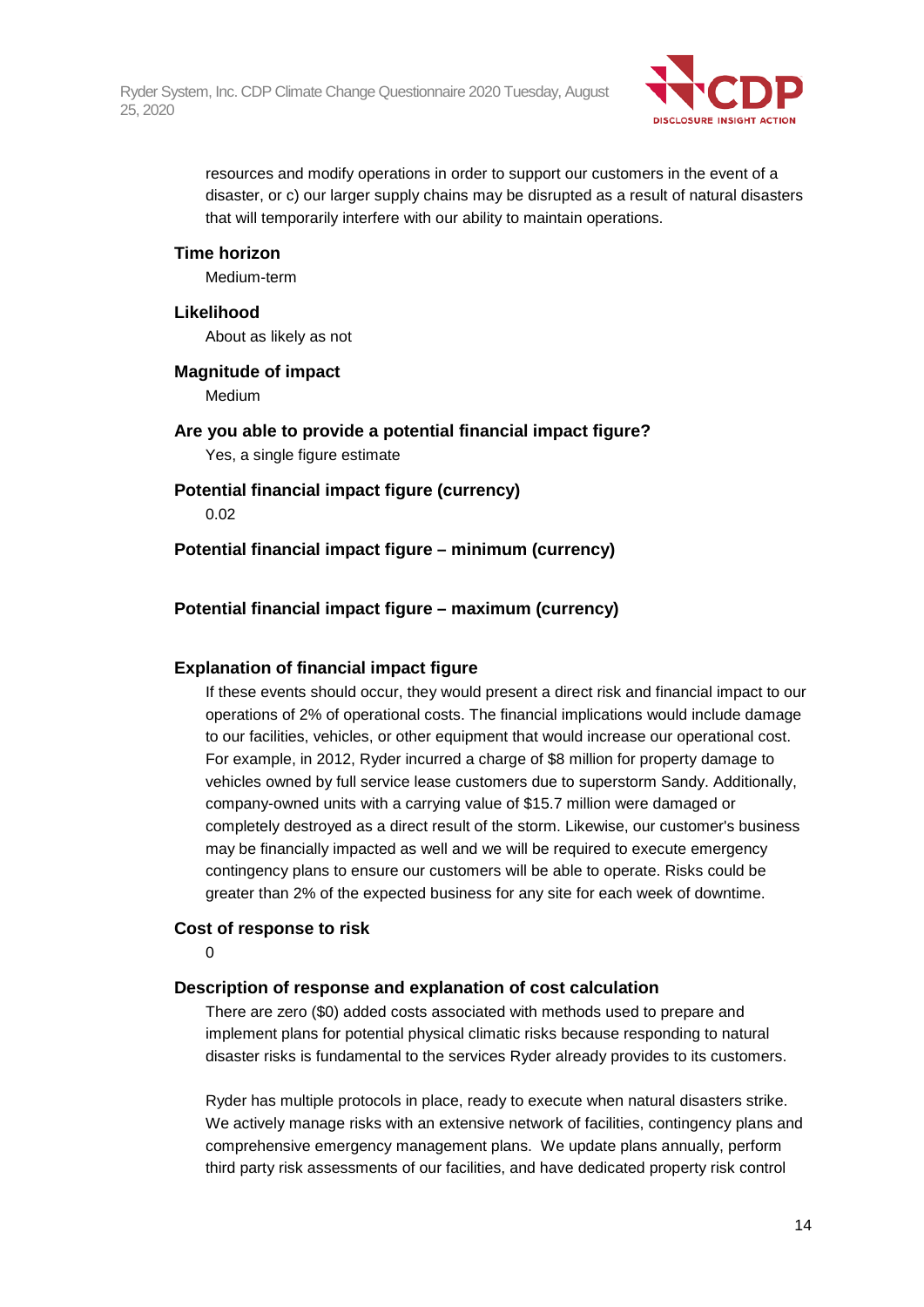

specialists inspect and recommend improvements. Compliance to the engineering controls and recommendations is strongly monitored and locations receive financial incentives to comply with necessary improvements. The Ryder Risk Management team has also developed an Asset Protection Manual for Ryder operating facilities. The manual provides guidance on how to maintain optimum, safe working conditions year round and to prepare the facility for the annual Engineering Surveys. We have a comprehensive fuel supply network through Ryder's Energy Distribution Company (REDCO), which responds quickly to man-made or natural disruptions in fuel supply. For example, Ryder helps customers get ready for hurricanes and other approaching storms by implementing contingency plans in storm areas that include fuel management. Critical freight loads are moved early and inventory loads repositioned in advance to avoid potential storm impacts.

#### **Comment**

#### **Identifier**

Risk 3

### **Where in the value chain does the risk driver occur?** Downstream

### **Risk type & Primary climate-related risk driver**

Reputation Shifts in consumer preferences

#### **Primary potential financial impact**

Decreased revenues due to reduced demand for products and services

#### **Company-specific description**

i) A potential risk is the need to expand existing business services to support customerdriven initiatives related to the measurement, reduction, and reporting of their own emission outputs. ii) As our customers increasingly consider and quantify the direct and indirect impacts associated with their carbon emissions, as a transportation service provider, our company is required to respond with emission outputs related to the services we provide and to assist customers to also measure the emissions associated with the movement of inbound raw materials and outbound products within their supply chain network. Our company's response has taken varied forms including responding to supplier questionnaires or assisting Customers in specifying the most fuel efficient vehicles or options to reduce fuel usage by using alternative powered vehicles.

#### **Time horizon**

Medium-term

#### **Likelihood**

Likely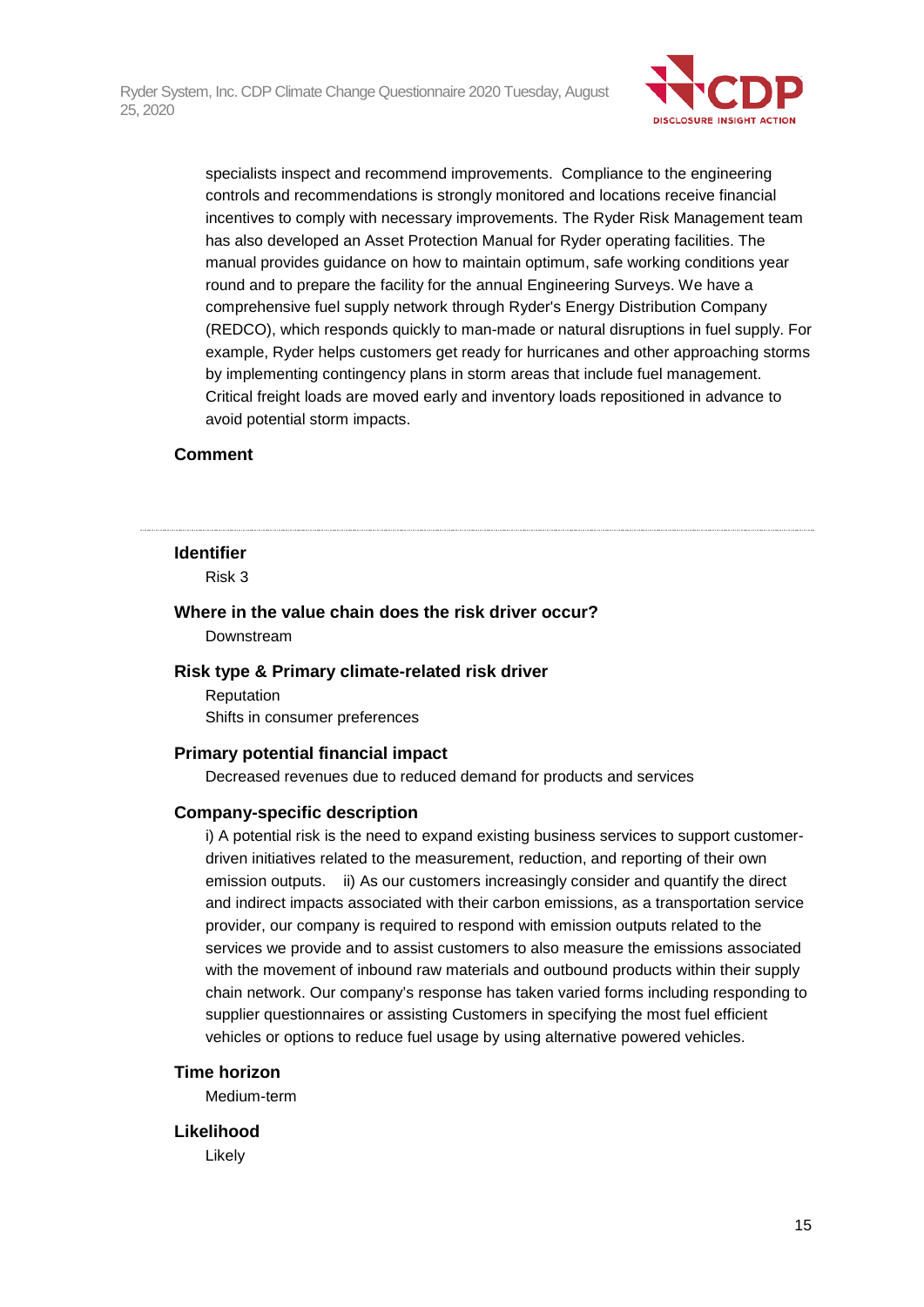

## **Magnitude of impact**

Medium-low

**Are you able to provide a potential financial impact figure?** Yes, a single figure estimate

## **Potential financial impact figure (currency)** 0.15

**Potential financial impact figure – minimum (currency)**

## **Potential financial impact figure – maximum (currency)**

## **Explanation of financial impact figure**

The financial implications of these identified risks are impossible to quantify long-term as much depends on other risk areas previously discussed (i.e., regulatory risks). However, the impact of risks that are not planned for will certainly be significantly greater than those that are anticipated. For example, low carbon fuel standard regulations in CA that mandate use of new fuels could increase fuel costs 5-15% and new federal fuel efficiency standards for heavy duty trucks in the future are expected to increase vehicle costs.

### **Cost of response to risk**

 $\Omega$ 

### **Description of response and explanation of cost calculation**

Costs associated with risk management efforts have been minimal (\$0) as efforts have not required additional resources or significant investments. By leveraging existing management and reporting tools, Ryder is able to provide customers visibility into the "carbon footprint" associated with their transportation activities. In the future, there may be increased costs associated with supporting customer-driven initiatives, depending on the complexity of regulatory requirements that are adopted.

We manage the inherent risks through multiple approaches including education, reduced emissions equipment purchases, and by tracking and reducing emissions for our clients. Our investment in diverse types of fuel-efficient equipment plays an important role in helping customers reduce emissions. To advance alternative fuels, Ryder educates its customers with email, electronic and social media communications. Ryder works with many customers to quantify transportation carbon emissions and to develop carbon reduction strategies that work for their business. For example, Ryder helped a customer to reduce their carbon footprint by 7% through implementation of a lean supply chain design. Complexity of new technologies and how they interact with each other will create many challenges from uptime to reliability to cost. With our combination of know-how, relationships, and experience, Ryder enables private fleet operators and companies to outsource these challenges to us in order to drive fleet efficiency and compliance. Ryder has experience in deploying these technologies in different types of duty cycles, as well as understanding the operating cost and residual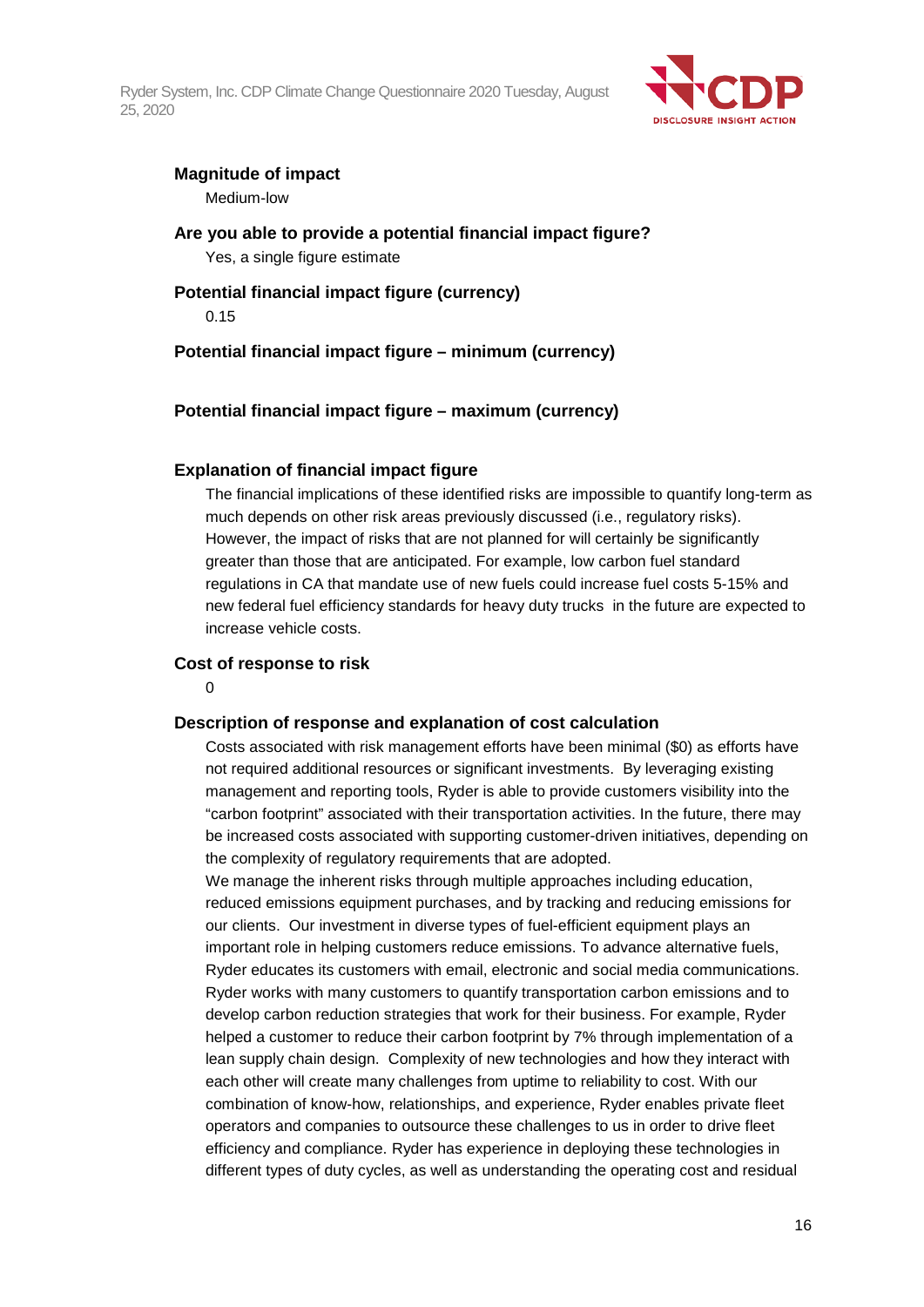

value impacts this has. This is bundled together in the Ryder ChoiceLease product giving operators the best of that industry knowledge, maintenance capabilities, and asset disposition to help them get the best value and recognize the efficiencies.

### **Comment**

#### **Identifier**

Risk 4

### **Where in the value chain does the risk driver occur?**

Upstream

#### **Risk type & Primary climate-related risk driver**

Acute physical Increased severity and frequency of extreme weather events such as cyclones and floods

#### **Primary potential financial impact**

Decreased revenues due to reduced production capacity

#### **Company-specific description**

Increasing weather-driven disruptions associated with climate change, may impact a particular OEM's or supplier's industry or location. These events may result in adverse regional economic conditions impacting an OEM or supplier's ability to provide vehicles or a particular component. All of these could adversely impact our FMS business and profitability. Our suppliers may also be affected by changes in the political and regulatory environment, particularly with regards to climate change related legislation, both in the U.S. and internationally. Negative impacts on our suppliers could result in disruptions in the supply and availability of equipment or services needed for our business that could in turn affect our ability to operate and serve our customers as planned.

#### **Time horizon**

Medium-term

#### **Likelihood**

Likely

#### **Magnitude of impact**

Medium-low

#### **Are you able to provide a potential financial impact figure?**

No, we do not have this figure

#### **Potential financial impact figure (currency)**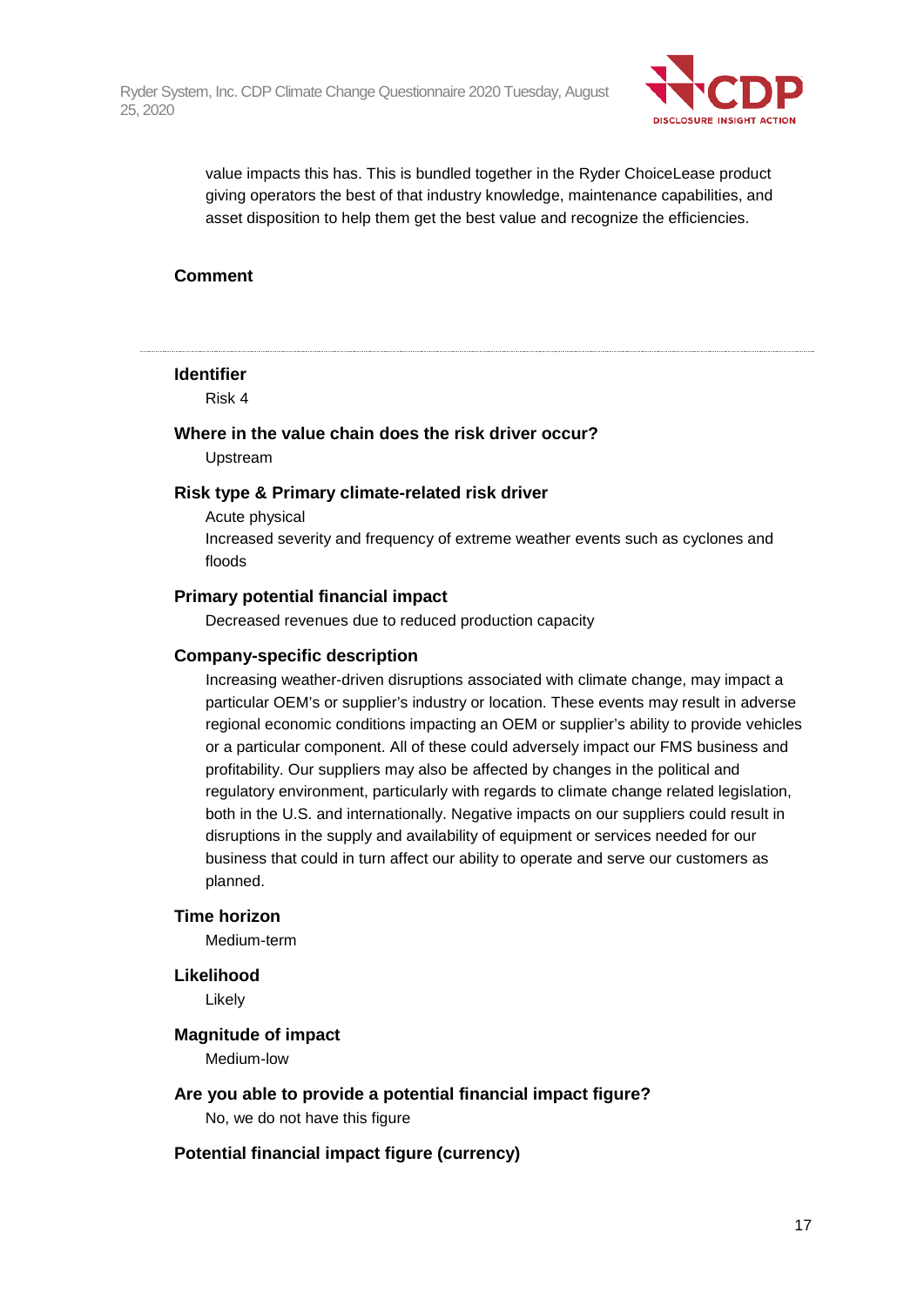

## **Potential financial impact figure – minimum (currency)**

**Potential financial impact figure – maximum (currency)**

**Explanation of financial impact figure**

**Cost of response to risk**

#### **Description of response and explanation of cost calculation**

Insurance to protect against loss of business and other related consequences resulting from these natural occurrences is subject to coverage limitations, depending on the nature of the risk insured. This insurance may not be sufficient to cover all of our damages or damages to others and this insurance may not continue to be available at commercially reasonable rates. Even with insurance, if any natural occurrence leads to a catastrophic interruption of service, we may not be able to mitigate a significant interruption in operations without financial impact, but this risk is not classified as a material risk.

#### **Comment**

## **C2.4**

**(C2.4) Have you identified any climate-related opportunities with the potential to have a substantive financial or strategic impact on your business?**

Yes

## **C2.4a**

**(C2.4a) Provide details of opportunities identified with the potential to have a substantive financial or strategic impact on your business.**

**Identifier**

Opp1

**Where in the value chain does the opportunity occur?**

Direct operations

**Opportunity type** Products and services

## **Primary climate-related opportunity driver** Development and/or expansion of low emission goods and services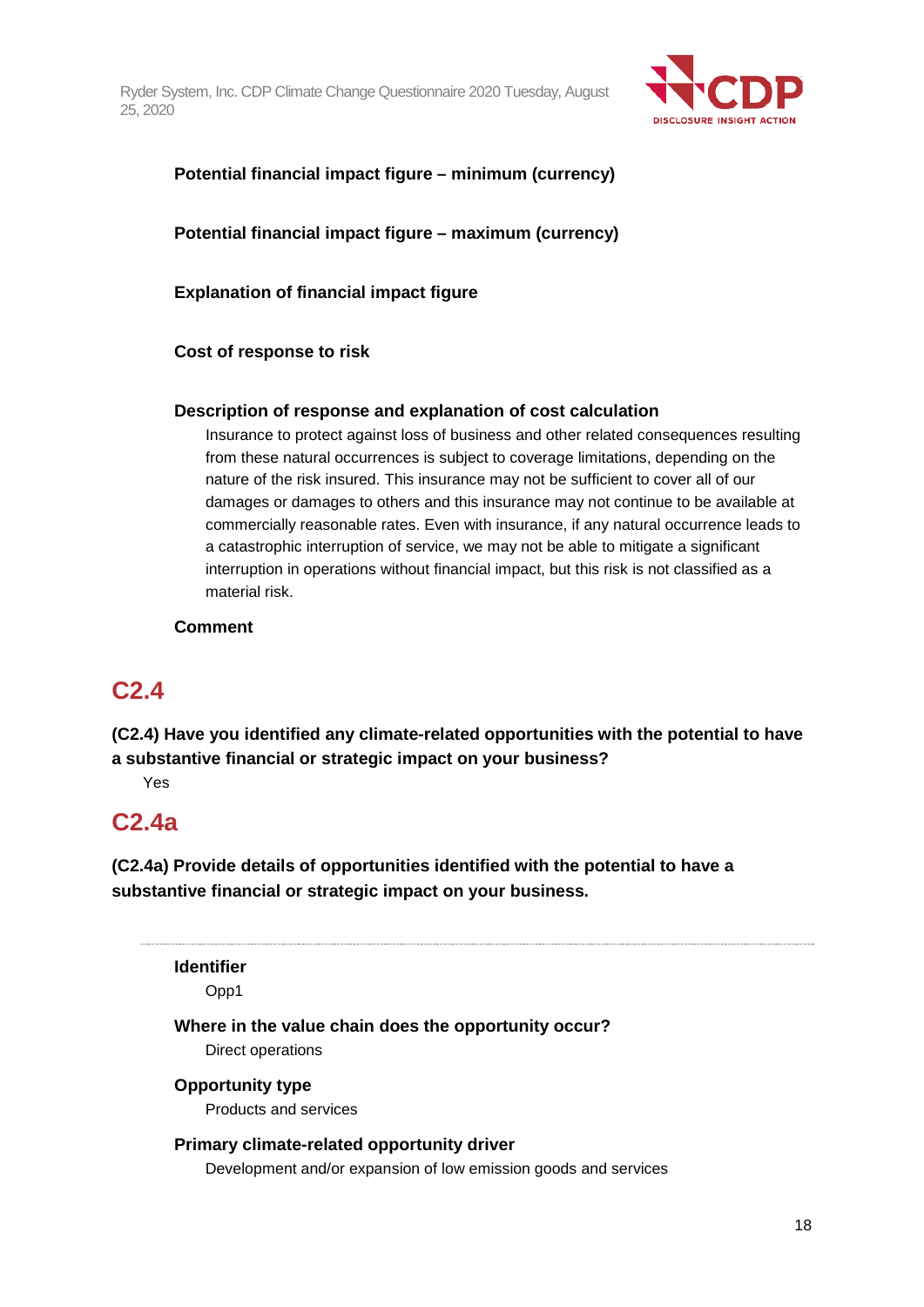

### **Primary potential financial impact**

Increased revenues resulting from increased demand for products and services

#### **Company-specific description**

i. Increasing complexity of vehicle technologies, continually changing maintenance requirements, and new United States federal and state regulatory, fuel, and emissions standards will drive more companies to outsource their transportation needs to a third party like Ryder that has the technical knowledge and expertise to handle these areas. ii. Ryder helps customers manage and reduce their own risks and costs by providing guidance and direction to our customers on regulatory rules and regulations that may impact their business. For example, a small to medium size fleet client may not have dedicated environmental and regulatory personnel, and it will be advantageous to this client to have our compliance specialists stay abreast of frequent regulatory changes rather than attempting to monitor these changes themselves.

#### **Time horizon**

Medium-term

#### **Likelihood**

Likely

#### **Magnitude of impact**

Medium-low

# **Are you able to provide a potential financial impact figure?**

Yes, a single figure estimate

### **Potential financial impact figure (currency)**

0.24

### **Potential financial impact figure – minimum (currency)**

## **Potential financial impact figure – maximum (currency)**

### **Explanation of financial impact figure**

The increased complexity associated with responding to new regulations may create new opportunities in outsourced transportation management and network optimization services. New fuel economy and fuel efficiency standards could impact vehicle performance, fuel costs, and overall operating costs of our vehicles. For example, new vehicle emissions standards will increase equipment costs and estimated fuel consumption of tractor-trailers could drop as much 24%. This decrease could in turn increase Ryder revenues associated with leasing this new fuel efficient equipment.

#### **Cost to realize opportunity**

100,000,000

### **Strategy to realize opportunity and explanation of cost calculation**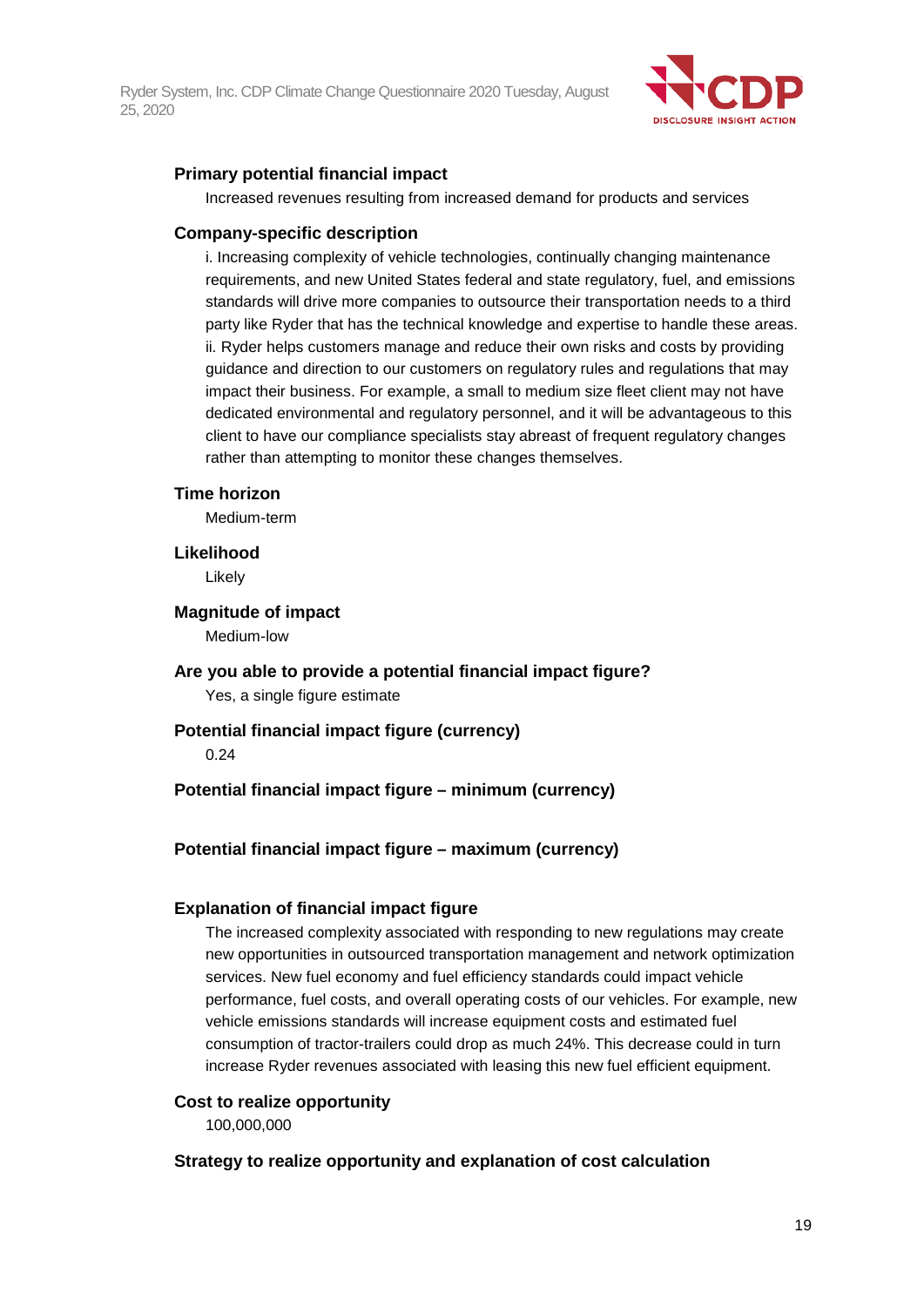

i) Ryder has operated successfully in a highly regulated environment for years. We expect to see more GHG emissions regulations and are well positioned to service our customers with expertise and support. Starting in 2009, we assembled an Alternative Fuels and Vehicles Strategy Team to review alternative fuel platforms and to identify new market opportunities. In 2010, Ryder expanded these efforts with an Alternative Fuel Natural Gas Council. In 2015, Ryder announced one of the largest investments in its advanced energy portfolio: the launch of a new online NGV maintenance training program for its entire North American maintenance network. The program provides the technician workforce with knowledge of NGV platforms and configurations to better serve customers who commit to converting all or part of their fleets. And in 2019, Ryder committed to investing in electric vehicle technology vehicles and infrastructure at its FMS locations.

ii) To date, Ryder NG vehicles travelled over 280 million miles, and replaced over 42 million gallons of diesel fuel with lower emission natural gas. Ryder partnered with Anheuser-Busch to replace 66 of the beer company's diesel tractors with compressed natural gas (CNG) powered engines. With one of the largest fleets in the US, Ryder plays a leadership role in the natural gas market. Additionally, Ryder added certified clean idle vehicles to its fleet meeting the EPA 2010 emissions standard. Ryder invests in purchasing strategies including evaluation of the environmental and performance standards of suppliers.

We will continue to invest in state-of-the-art vehicles, fleet management and diagnostic technologies that expand these capabilities and maximize vehicle performance, cargo routing, fuel usage, and driving skills. For example, Ryder has invested \$100 million to offer customers natural gas vehicles; has 61 NGV compliant maintenance facilities and more than 6,200 NGV trained technicians and support employees across the US and Canada.

### **Comment**

#### **Identifier**

Opp2

**Where in the value chain does the opportunity occur?**

Direct operations

### **Opportunity type**

Products and services

### **Primary climate-related opportunity driver**

Development of new products or services through R&D and innovation

### **Primary potential financial impact**

Increased revenues through access to new and emerging markets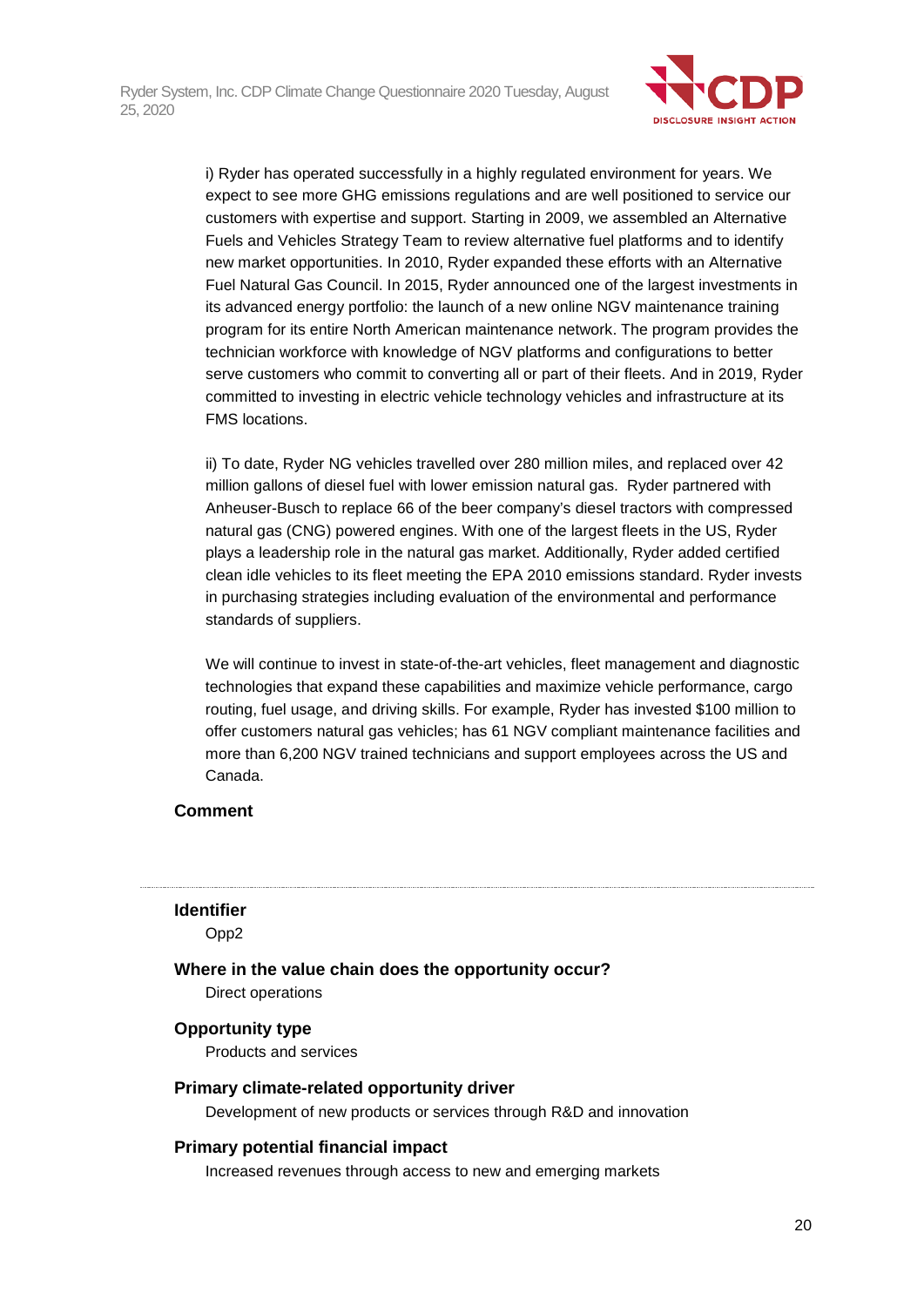

### **Company-specific description**

i) Changing consumer behavior, particularly interest in full-service transportation solutions, has increased interest in environmentally-sound transportation solutions, presenting future business opportunities for Ryder.

ii) Ryder provides full-service transportation solutions, which helps customers outsource their transportation needs and lower their carbon emissions.

#### **Time horizon**

Medium-term

#### **Likelihood**

About as likely as not

#### **Magnitude of impact**

Medium

#### **Are you able to provide a potential financial impact figure?**

**Potential financial impact figure (currency)**

#### **Potential financial impact figure – minimum (currency)**

**Potential financial impact figure – maximum (currency)**

#### **Explanation of financial impact figure**

Ryder is continually developing new services for our outsourced transportation management and network optimization services customers. New technologies including the new application RyderGyde, offering Uber Solutions for Business, and Ryder COOP will add new revenue from these services. The potential financial impact will be indirect (\$0).

#### **Cost to realize opportunity**

0

#### **Strategy to realize opportunity and explanation of cost calculation**

i) Ryder proactively invests developing new services for our outsourced transportation management and network optimization services customers. We help customers manage and reduce their own emissions and climate change risks through new technologies, market leadership, and research and development For example, Ryder developed the RyderGyde application for customers to allow them to manage their fleet or a single vehicle anywhere and anytime using a customized Ryder phone app. This helps our customers more efficiently identify Ryder locations, view fleet details and compare fuel rates.

#### **Comment**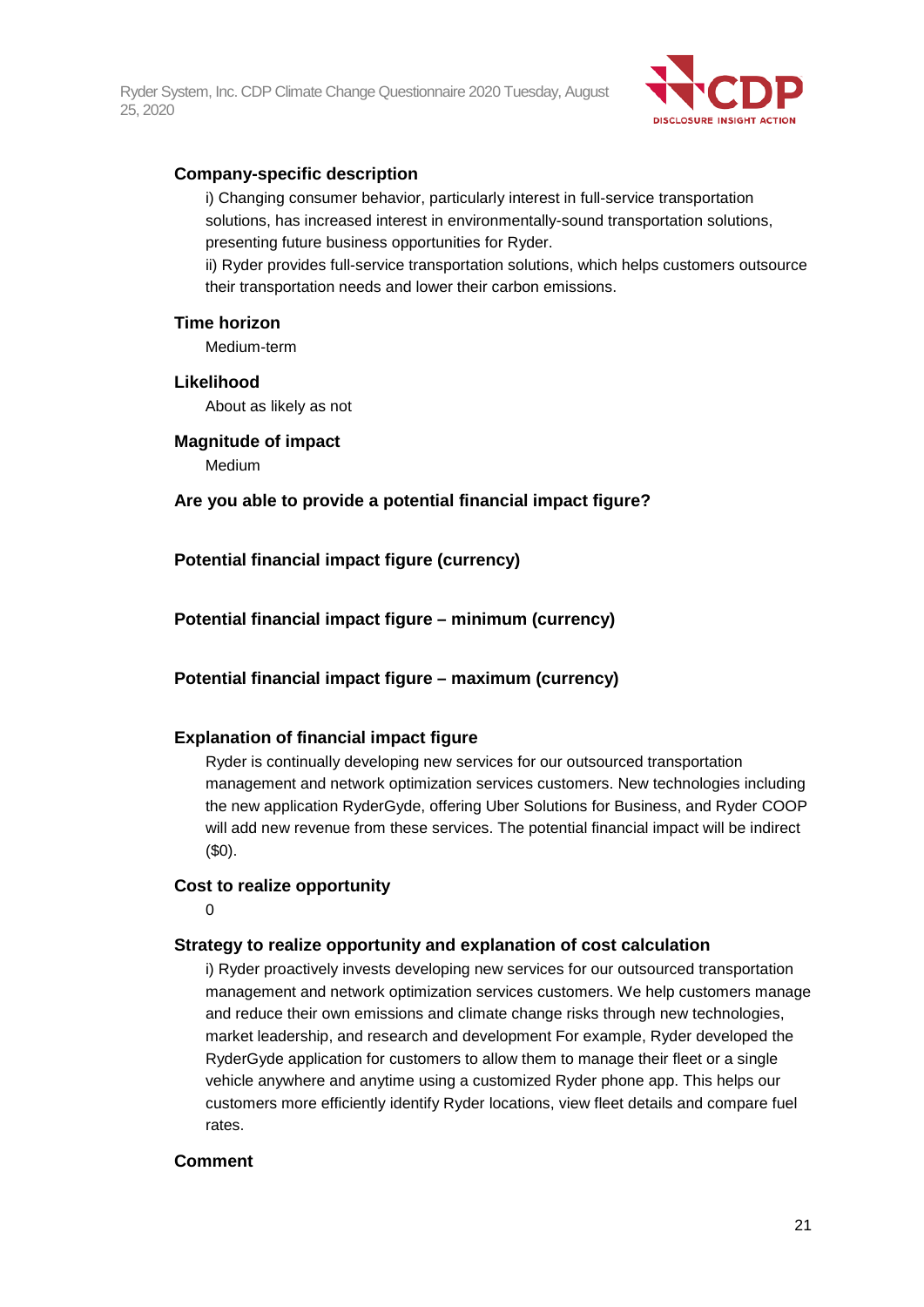

The cost to realize the opportunity is \$0 as it is built into Ryder's service offerings and represents an optimization of current services.

#### **Identifier**

Opp3

#### **Where in the value chain does the opportunity occur?**

Direct operations

#### **Opportunity type**

Markets

#### **Primary climate-related opportunity driver**

Use of public-sector incentives

#### **Primary potential financial impact**

Increased access to capital

#### **Company-specific description**

i) Changing consumer behavior, particularly related to business demand for energy efficient technologies, has increased interest in environmentally sound transportation solutions, presenting future business opportunities for Ryder.

ii) The growth of demand for alternative fueled trucks including both electric and the natural gas vehicle market is an example of one such opportunity. Ryder has obtained federal and state grants for both electric and natural gas equipment, and has used that funding to offset incremental costs associated with NG vehicle technologies for our Customers.

#### **Time horizon**

Medium-term

**Likelihood** Virtually certain

#### **Magnitude of impact**

Medium-low

#### **Are you able to provide a potential financial impact figure?**

#### **Potential financial impact figure (currency)**

**Potential financial impact figure – minimum (currency)**

**Potential financial impact figure – maximum (currency)**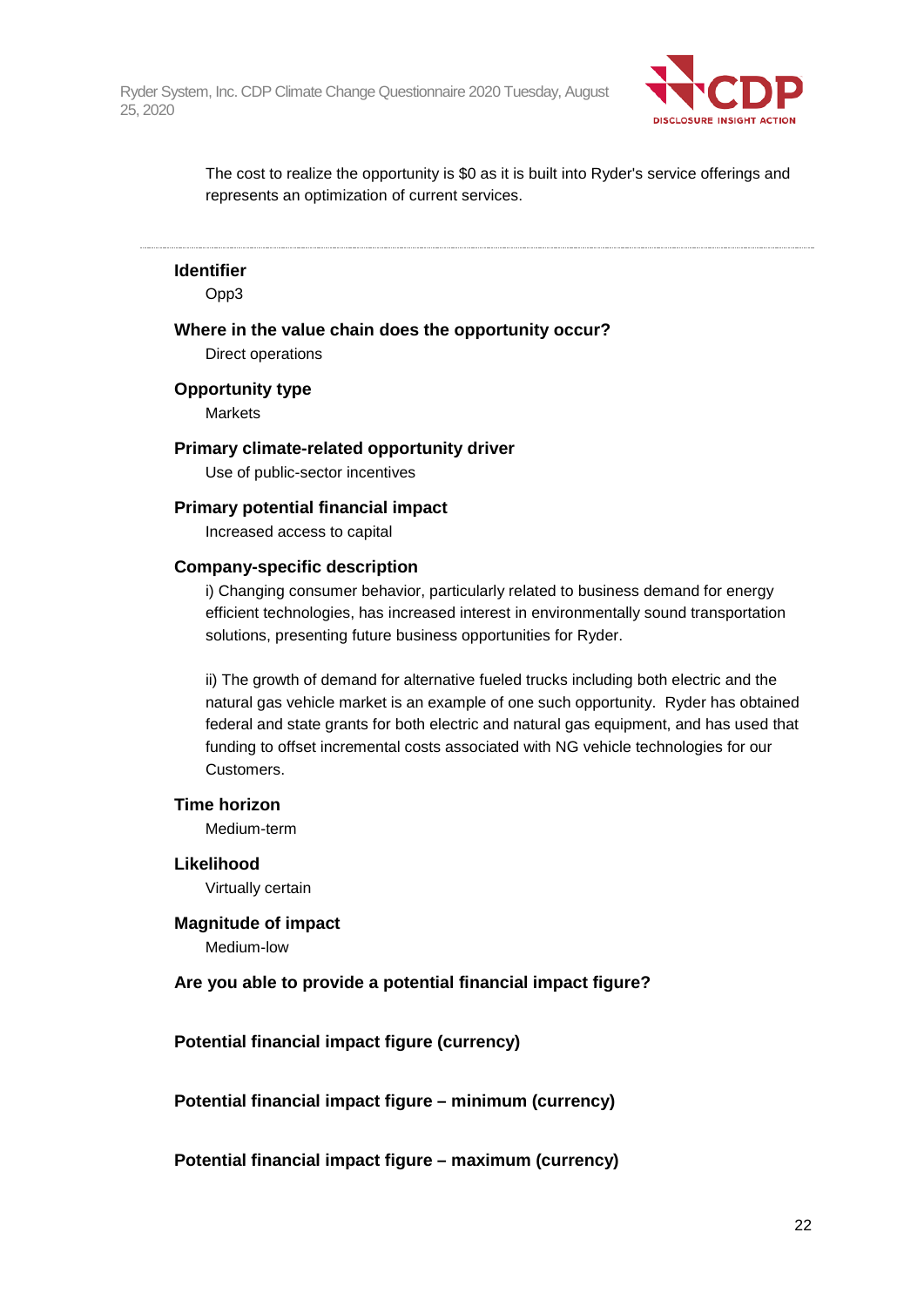

### **Explanation of financial impact figure**

Federal and state incentive projects provided Ryder with a tremendous opportunity to expand our alternative fueled fleet including electric and natural gas truck program, generating additional revenues from these new vehicles. Natural gas vehicles will be 15-19% more fuel efficient for our rental and commercial full service lease customers to operate than diesel-powered units.

#### **Cost to realize opportunity**

95,000,000

#### **Strategy to realize opportunity and explanation of cost calculation**

i) Ryder has over 600 active heavy-duty alternative fuel powered trucks for use across the US and Canada and has transitioned more than 70 Customers into NG equipment. In MI, one of the state's largest recycling companies is leasing natural gas powered trucks from Ryder. Ultra-low LNG / CNG emission trucks were deployed into Ryder's US based leasing and rental operations network. To support these trucks, Ryder has partnered with its fuel suppliers to provide new natural gas refueling stations and works closely with its customers to identify and utilize existing natural gas refueling infrastructure. As part of Ryder's core product offering, the Company maintains these vehicles at their FMS maintenance facilities. Each maintenance facility is properly equipped for the repair of natural gas vehicles. ii) Today, Ryder's natural gas fleet has replaced more than 42 million gallons of diesel fuel with domestically produced lowcarbon LNG / CNG. Based on estimates using CA's Carl Moyer program guidelines, the use of these natural gas vehicles has also reduced emissions by more than 83,000 MT CO2e. Ryder has assisted more than 70 Customers converting to NG vehicles including Anheuser Busch, Blu LNG, CEVA, Dean Foods, Golden Eagle Distributing, Northeast Foods and more. Ryder has developed a "Go To Market" outreach strategy that targets key national accounts and customers and has delivered joint training with OEMs to national and local Ryder sales teams.

### **Comment**

Ryder invested more than \$95 million in Maintenance infrastructure associated with NG vehicles combined.

## **C3. Business Strategy**

## **C3.1**

## **(C3.1) Have climate-related risks and opportunities influenced your organization's strategy and/or financial planning?**

Yes

## **C3.1a**

**(C3.1a) Does your organization use climate-related scenario analysis to inform its strategy?**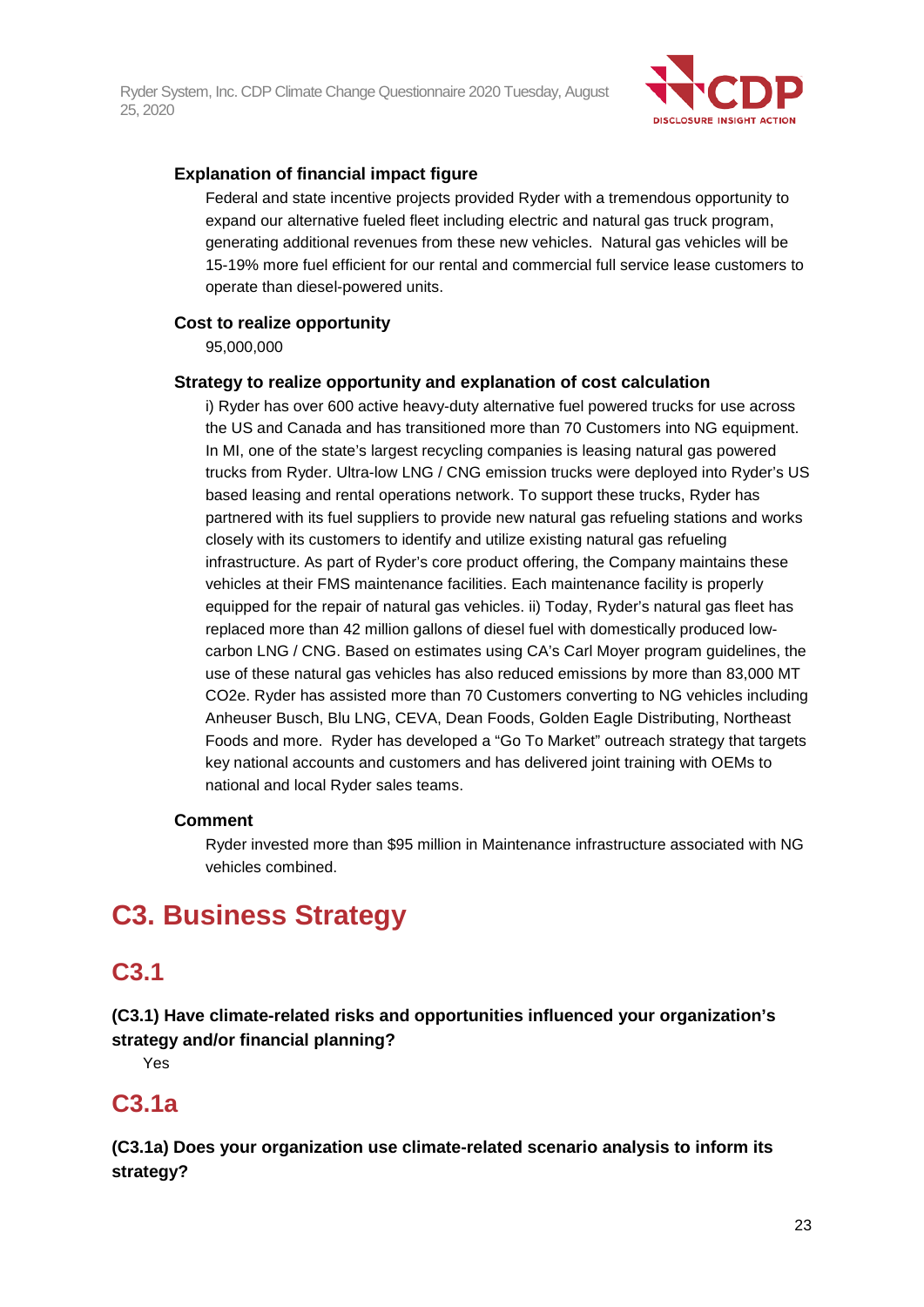

No, but we anticipate using qualitative and/or quantitative analysis in the next two years

## **C3.1c**

## **(C3.1c) Why does your organization not use climate-related scenario analysis to inform its strategy?**

i. Ryder is not using a single analysis specifically targeted at climate-related scenarios, because we implement a wide-ranging risk assessment program that considers financial, market, weather and sustainability and other risks that are fully integrated in the business strategy review.

ii. Ryder is not planning to add a stand-alone climate related scenario analysis in the near future since our company is already applying a multi-prong strategy approach. However, Ryder is continuously reviewing opportunities to improve current risk programs.

## **C3.1d**

## **(C3.1d) Describe where and how climate-related risks and opportunities have influenced your strategy.**

|                                       | <b>Have climate-related</b><br>risks and<br>opportunities<br>influenced your<br>strategy in this area? | <b>Description of influence</b>                                                                                                                                                                                                                                                                                                                                                                                                                                                                                                                                                                                                                                                                                                                        |
|---------------------------------------|--------------------------------------------------------------------------------------------------------|--------------------------------------------------------------------------------------------------------------------------------------------------------------------------------------------------------------------------------------------------------------------------------------------------------------------------------------------------------------------------------------------------------------------------------------------------------------------------------------------------------------------------------------------------------------------------------------------------------------------------------------------------------------------------------------------------------------------------------------------------------|
| Products and<br>services              | Yes                                                                                                    | a) Ryder has assisted more than 70 Customers converting<br>to NG vehicles including Anheuser Busch, Blu LNG, CEVA,<br>Dean Foods, Golden Eagle Distributing, Northeast Foods<br>and more. b) Ryder's low carbon products and services,<br>such as efficient vehicles and alternative fuel vehicles, have<br>had a medium-high influence on business.                                                                                                                                                                                                                                                                                                                                                                                                   |
| Supply chain<br>and/or value<br>chain | Yes                                                                                                    | a) We have a comprehensive fuel supply network through<br>Ryder's Energy Distribution Company (REDCO), which<br>responds quickly to man-made or natural disruptions in fuel<br>supply. For example, Ryder helps customers get ready for<br>hurricanes and other approaching storms by implementing<br>contingency plans in storm areas that include fuel<br>management. Critical freight loads are moved early and<br>inventory loads repositioned in advance to avoid potential<br>storm impacts. b) Ryder's logistics and transportation<br>support services have had a medium-high influence on the<br>business such as support to federal and state governments,<br>as well as to non-profit disaster relief agencies during times<br>of disaster. |
| Investment in<br>R&D                  | Yes                                                                                                    | a) Ryder invests in state-of-the-art vehicles, fleet<br>management and diagnostic technologies that expand<br>transportation capabilities and maximize vehicle                                                                                                                                                                                                                                                                                                                                                                                                                                                                                                                                                                                         |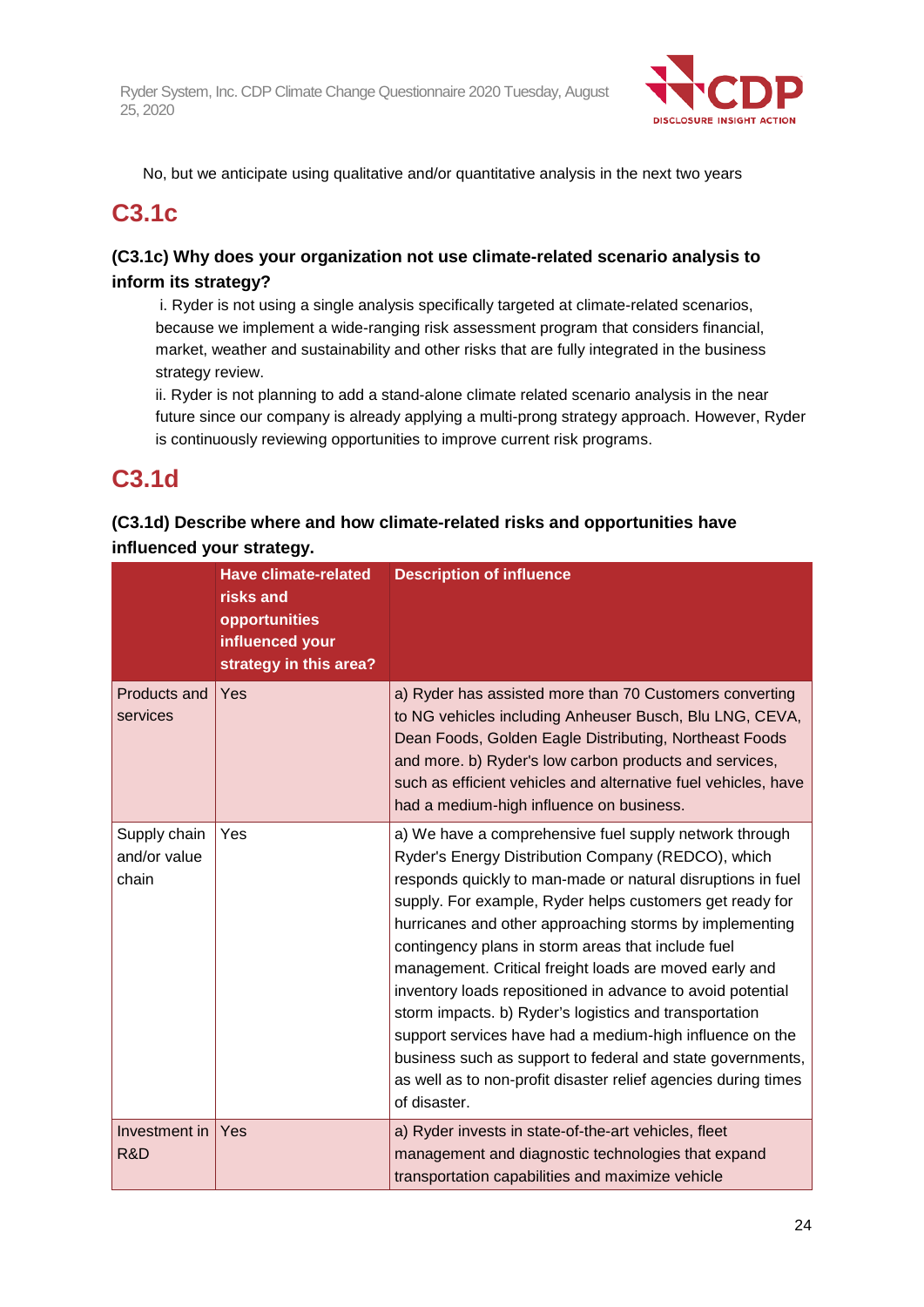

|            |     | performance, cargo routing, fuel usage, and driving skills. b)<br>Ryder's investment in R&D for new low carbon vehicles and<br>technologies has had a medium-high influence on the<br>business. |
|------------|-----|-------------------------------------------------------------------------------------------------------------------------------------------------------------------------------------------------|
| Operations | Yes | a) Our operations have reduced operating costs by<br>investing in energy efficiency projects. b) Ryder's<br>operational risks and opportunities have had a medium<br>influence on the business. |

## **C3.1e**

**(C3.1e) Describe where and how climate-related risks and opportunities have influenced your financial planning.**

|       | Financial planning elements that have been influenced | Description of influence |
|-------|-------------------------------------------------------|--------------------------|
| Row 1 |                                                       |                          |

## **C3.1f**

**(C3.1f) Provide any additional information on how climate-related risks and opportunities have influenced your strategy and financial planning (optional).**

# **C4. Targets and performance**

## **C4.1**

**(C4.1) Did you have an emissions target that was active in the reporting year?** Both absolute and intensity targets

## **C4.1a**

**(C4.1a) Provide details of your absolute emissions target(s) and progress made against those targets.**

**Target reference number** Abs 1 **Year target was set** 2012 **Target coverage** Business division **Scope(s) (or Scope 3 category)**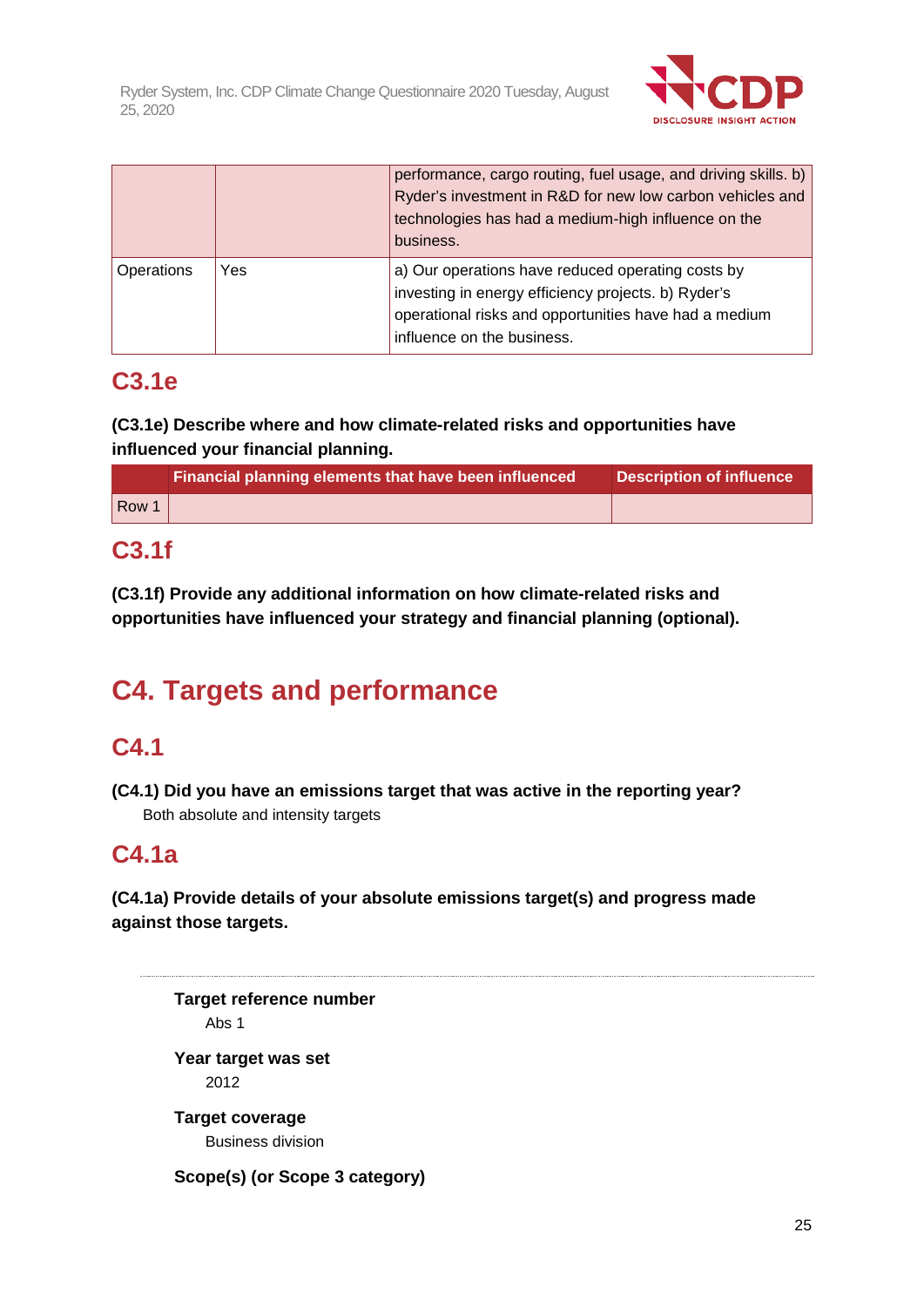

Scope 1+2 (location-based)

#### **Base year**

2009

#### **Covered emissions in base year (metric tons CO2e)**

84,028.13

## **Covered emissions in base year as % of total base year emissions in selected Scope(s) (or Scope 3 category)**

15

**Target year** 2020

## **Targeted reduction from base year (%)**

 $20$ 

### **Covered emissions in target year (metric tons CO2e) [auto-calculated]** 67,222.504

### **Covered emissions in reporting year (metric tons CO2e)** 66,790.89

**% of target achieved [auto-calculated]** 102.5682708874

### **Target status in reporting year**

Achieved

#### **Is this a science-based target?**

No, and we do not anticipate setting one in the next 2 years

#### **Please explain (including target coverage)**

Ryder's absolute target aims to reduce stationary emissions against a 2009 baseline and the goal was to achieve an emissions reduction of 20% by 2020 for the FMS shops, focusing on electricity and natural gas consumption. The target was achieved ahead of time and we are working on setting new targets in 2020 for 2030. As a background, FMS shops represent 71% of the Ryder portfolio facility count. FMS 2009 Scope 1 and 2 emissions represent 15% of the total 2009 Scope 1 and 2 emissions. In 2012, Ryder launched a pilot energy challenge for high energy use locations. Then in 2013, the Resource Conservation Program (RCP) was initiated to target FMS, SCS and Admin locations across the US and Canada. Currently, we are expanding internal processes to facilitate emission reduction projects on a larger strategic scale for all owned sites being upgraded or newly constructed. A primary goal is to identify best practices for electricity and natural gas reductions. The RCP framework includes three program keystones that will help managers reduce energy, water, sewer, and waste costs. The first keystone is designed to implement resource saving programs; the second keystone will make resource use more efficient in operations and processes while the third keystone will prepare for future business needs. The program encourages behavioral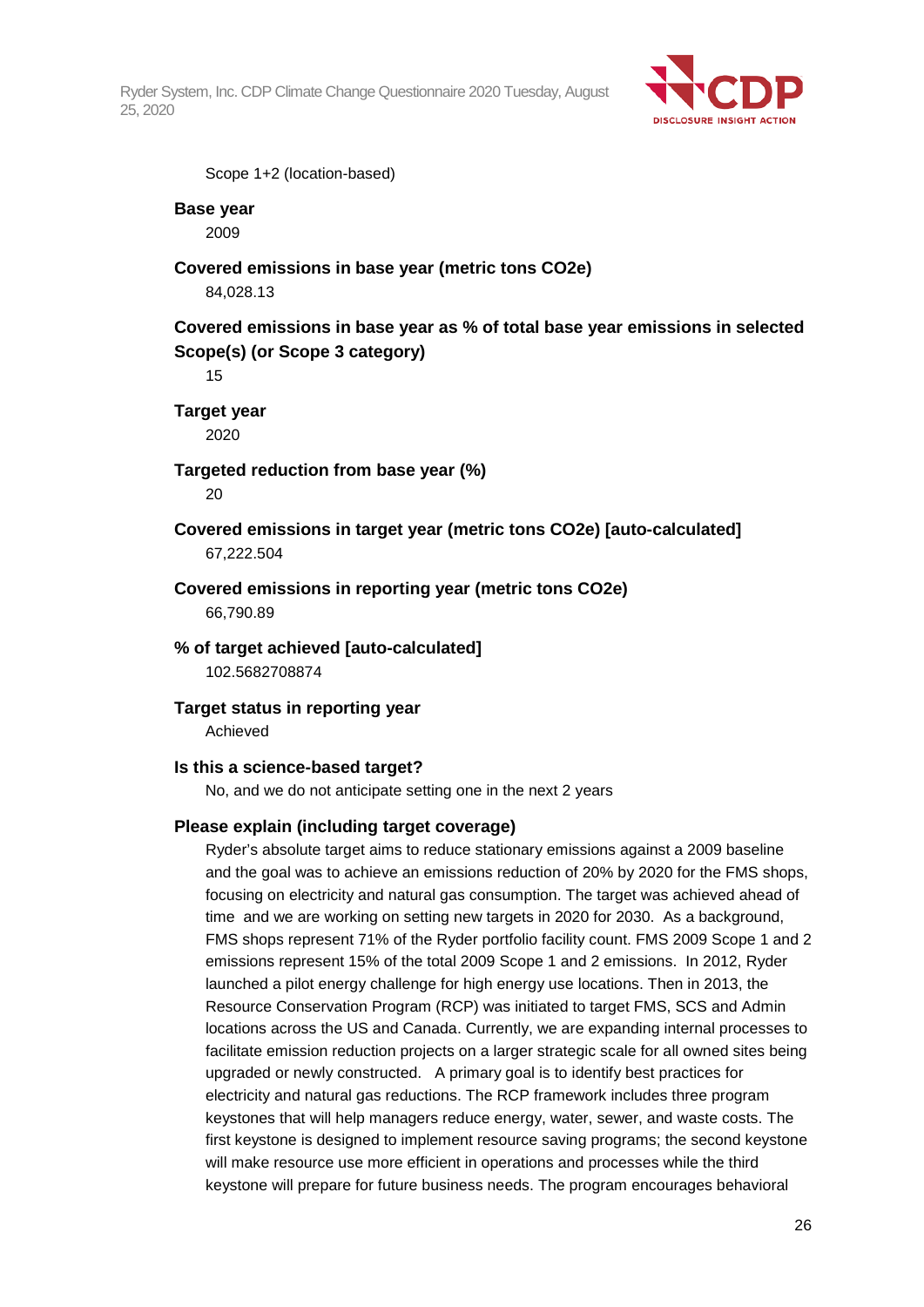

changes through employee engagement and energy champions. No/Low cost changes are continually reviewed to encourage energy savings such as efficient shop lighting. Shop Managers are constantly encouraged to adopt routine repair and maintenance programs, and utility energy audits are regularly conducted. Employees are provided checklists and guidelines to stay current on energy saving measures including but not limited to: temperature control for HVAC and appliances, lighting management tips, and equipment maintenance. The tools are distributed at monthly meetings, dedicated energy conservation websites and targeted email roll-outs. Several campaigns have been designed to focus on seasonal energy management improvements. Dashboards are provided to locations with current energy use. In 2017, Ryder began a zero-based budgeting process to increase resource conservation which includes energy saving and conservation initiatives.

## **C4.1b**

## **(C4.1b) Provide details of your emissions intensity target(s) and progress made against those target(s).**

**Target reference number** Int 1 **Year target was set** 2012 **Target coverage** Business division **Scope(s) (or Scope 3 category)** Scope 1+2 (location-based) **Intensity metric** Metric tons CO2e per unit of service provided **Base year** 2009 **Intensity figure in base year (metric tons CO2e per unit of activity)** 0.94 **% of total base year emissions in selected Scope(s) (or Scope 3 category) covered by this intensity figure** 15 **Target year** 2020 **Targeted reduction from base year (%)** 20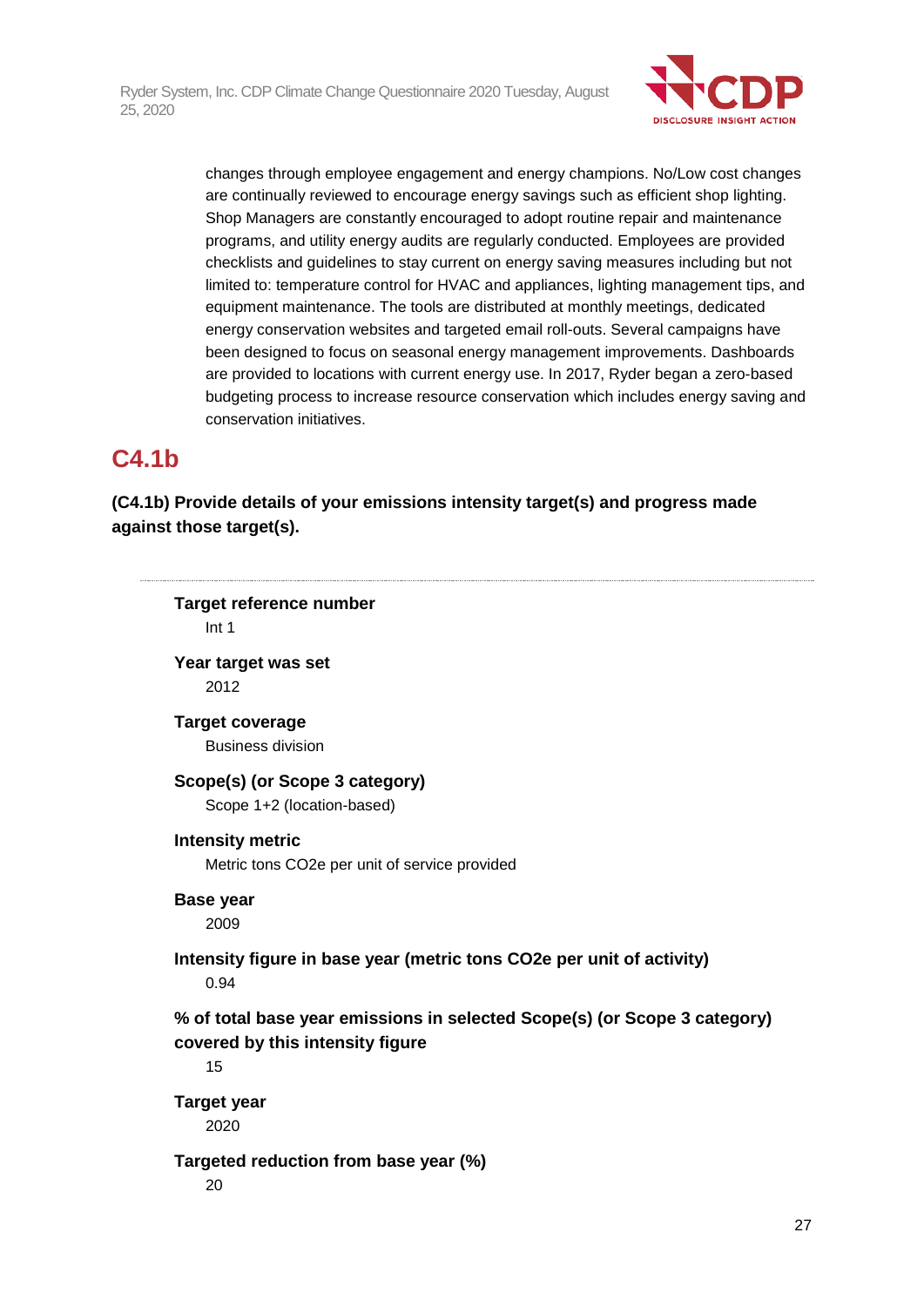

## **Intensity figure in target year (metric tons CO2e per unit of activity) [autocalculated]**

0.752

## **% change anticipated in absolute Scope 1+2 emissions**

14

**% change anticipated in absolute Scope 3 emissions**

 $\Omega$ 

#### **Intensity figure in reporting year (metric tons CO2e per unit of activity)** 0.417

#### **% of target achieved [auto-calculated]**

278.1914893617

#### **Target status in reporting year**

Achieved

#### **Is this a science-based target?**

No, and we do not anticipate setting one in the next 2 years

#### **Please explain (including target coverage)**

Ryder's intensity target is to reduce emissions 20% by 2020 per unit of service provided (owned trucks). This target is measured by calculating FMS business Scope 1 (stationary) and Scope 2 emissions – representing operations - divided by our total number of owned vehicles, described as our "unit of service provided." This target does not include our mobile scope 1 or scope 3 emissions. Ryder is currently investigating science-based target methods for future greenhouse gas reduction goals. Ryder completed 10 years of the total time to target completion and exceeded the target (0.75 MTCO2e/unit) with a current emission intensity of 0.417 MTCO2e/unit compared to the 2009 baseline (0.94 MTCO2e/unit).

Intensity target reductions will be obtained even if absolute emissions are increased due to our business growth in fleet services provided, which is approximately 3.1% annually. Our absolute emissions include operation scope 1 stationary and scope 2 emissions, which – at 66,790.89 MTCO2e - already exceeded our target of 67,222.51 MTCO2e in 2020. Our original 20% intensity reduction target results in an absolute emission decrease of 16,806 MTCO2e (or 3% reduction) and an intensity emission decrease of 0.19 MTCO2e per unit of service provided.

## **C4.2**

## **(C4.2) Did you have any other climate-related targets that were active in the reporting year?**

Target(s) to increase low-carbon energy consumption or production Other climate-related target(s)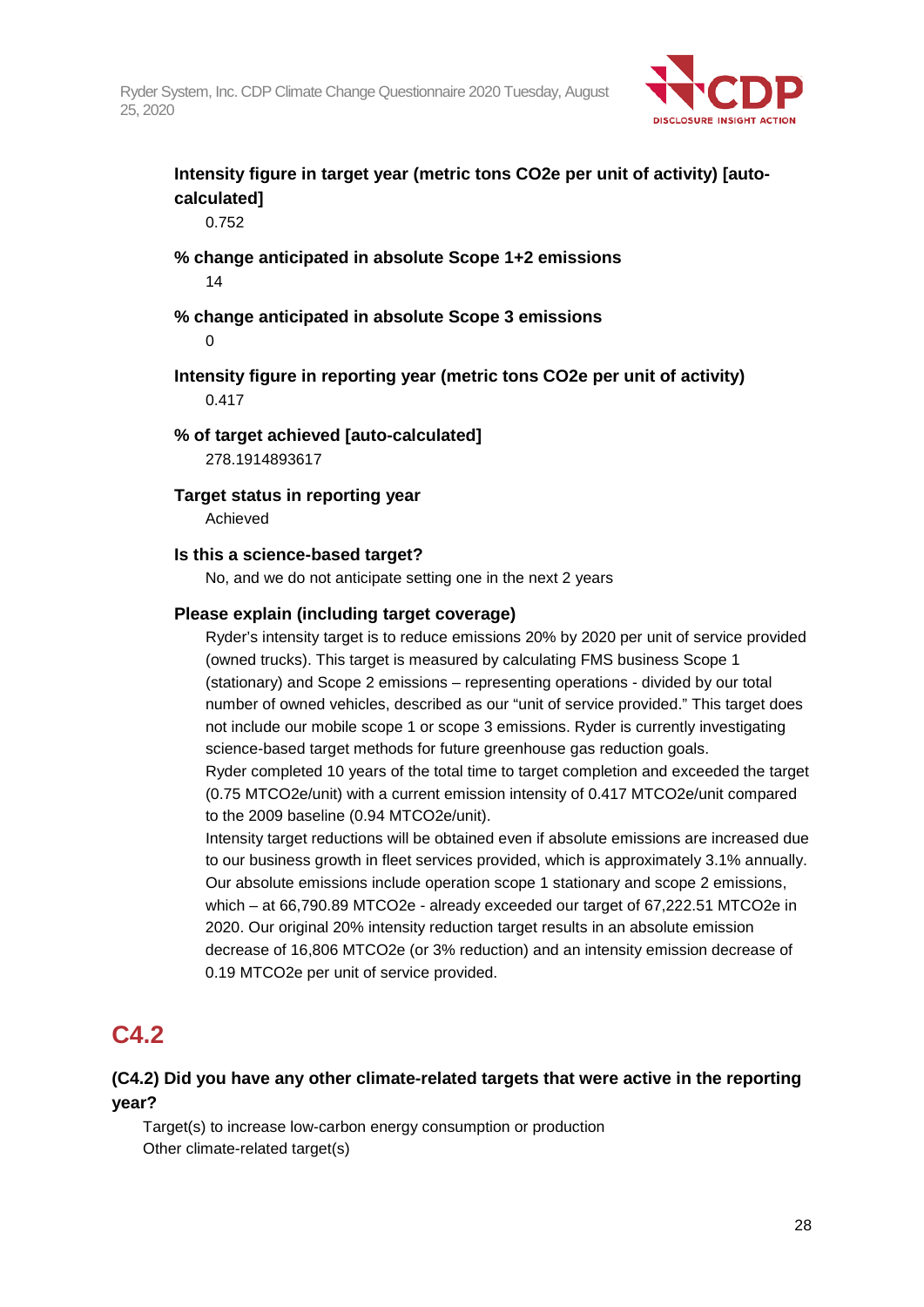

## **C4.2a**

## **(C4.2a) Provide details of your target(s) to increase low-carbon energy consumption or production.**

| Target reference number<br>Low 1                                         |
|--------------------------------------------------------------------------|
| Year target was set<br>2019                                              |
| <b>Target coverage</b><br><b>Business division</b>                       |
| Target type: absolute or intensity<br>Absolute                           |
| Target type: energy carrier<br>Electricity                               |
| <b>Target type: activity</b><br>Consumption                              |
| Target type: energy source<br>Low-carbon energy source(s)                |
| Metric (target numerator if reporting an intensity target)<br><b>MWh</b> |
| Target denominator (intensity targets only)                              |
| <b>Base year</b><br>2019                                                 |
| Figure or percentage in base year<br>19,527.04                           |
| <b>Target year</b><br>2020                                               |
| Figure or percentage in target year<br>16,207.44                         |
| Figure or percentage in reporting year<br>17,407.6                       |
| % of target achieved [auto-calculated]<br>63.8462465357                  |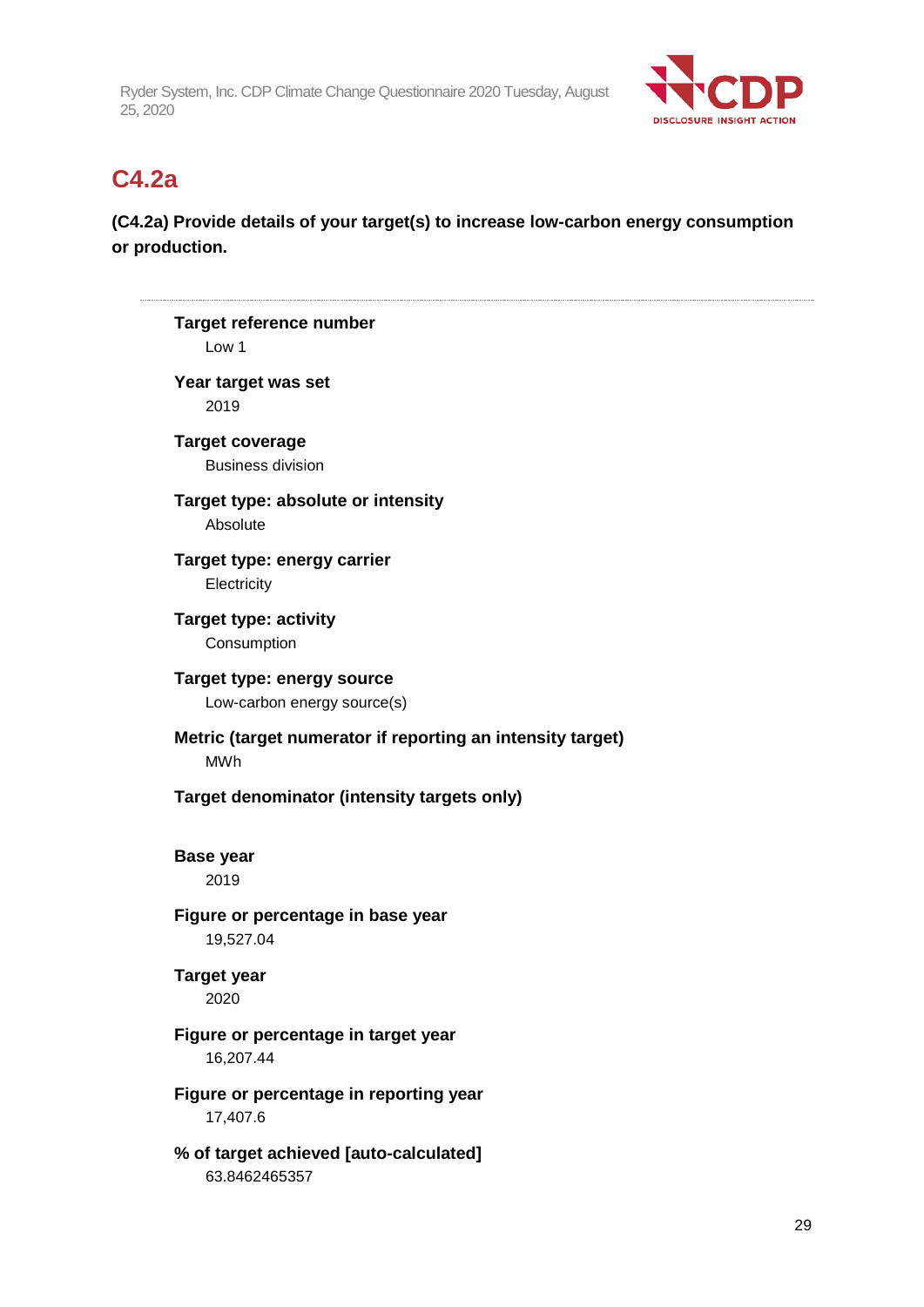

### **Target status in reporting year**

**Underway** 

#### **Is this target part of an emissions target?**

Over the past 2 years, Ryder began implementing an expanded and far-reaching corporate framework to reduce energy consumption and utility spend for FMS operations. The framework targets several areas including electricity and natural gas saving initiatives (e.g. LED upgrades, HVAC replacements). The LED upgrade program targeted all owned locations and identified 130 shops, aiming for an electricity reduction of at least 17% per shop. In 2019, 83 of the 130 shop upgrades were completed and the remainder of shops were upgraded in 2020. The program concluded in the first half of 2020. Phase II of the LED upgrade program will include exterior lighting, parking lots and office areas as well as selected lease locations with cooperating landlords.

#### **Is this target part of an overarching initiative?**

Other, please specify

#### **Please explain (including target coverage)**

Over the past 2 years, Ryder began implementing an expanded and far-reaching corporate framework to reduce energy consumption and utility spend for FMS operations. The framework targets several areas including electricity and natural gas saving initiatives (e.g. LED upgrades, HVAC replacements). The LED upgrade program targeted all owned locations and identified 130 shops, aiming for an electricity reduction of at least 17% per shop. In 2019, 83 of the 130 shop upgrades were completed and the remainder of shops were upgraded in 2020. The program concluded in the first half of 2020. Phase II of the LED upgrade program will include exterior lighting, parking lots and office areas as well as selected lease locations with cooperating landlords.

## **C4.2b**

## **(C4.2b) Provide details of any other climate-related targets, including methane reduction targets.**

**Target reference number** Oth 1 **Year target was set** 2019

**Target coverage** Company-wide

**Target type: absolute or intensity** Absolute

**Target type: category & Metric (target numerator if reporting an intensity target)**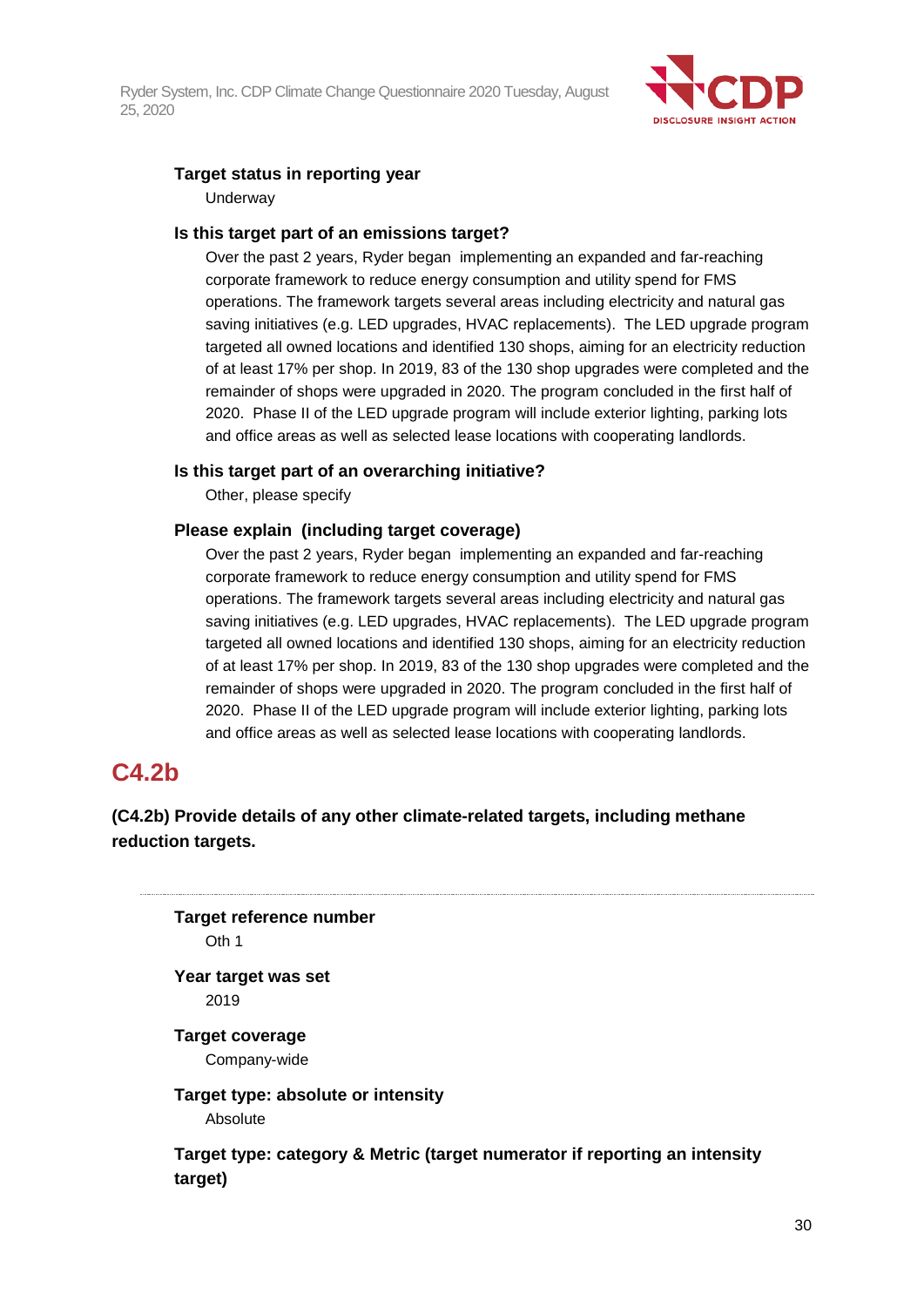

Engagement with suppliers Percentage of suppliers disclosing their GHG emissions

#### **Target denominator (intensity targets only)**

## **Base year**

2019

#### **Figure or percentage in base year**

8

## **Target year**

2022

## **Figure or percentage in target year**

20

#### **Figure or percentage in reporting year**

8

#### **% of target achieved [auto-calculated]**

0

#### **Target status in reporting year**

New

#### **Is this target part of an emissions target?**

In 2019, Ryder started a company-wide supplier initiative to review current supplier code of conducts, sustainability programs and opportunities to reduce emissions. Ryder has been working with a number of suppliers in the past and will now review select strategic suppliers to drive toward increased reporting and scoping of beneficial emission reduction opportunities. As part of this initiative, Ryder will develop supplier specific greenhouse gas reduction strategies and targets.

#### **Is this target part of an overarching initiative?**

Other, please specify

### **Please explain (including target coverage)**

Since 2009, Ryder has included sustainability questions in its RFP and Sourcing information to help in the qualifying and selection process for key suppliers. For environmental service and product providers, responses were weighted and included in the selection criteria. For other suppliers, responses were considered but were not always determinative. In 2019, Ryder started a broad-based company-wide supplier initiative to review current supplier code of conducts, sustainability programs and begin discussion on opportunities to reduce emissions. Ryder Environmental Services and Procurement teams have been working with a number of suppliers in those efforts to advance emission reduction benefits. Going forward, Ryder will now review select strategic suppliers to drive toward increased reporting and scoping of beneficial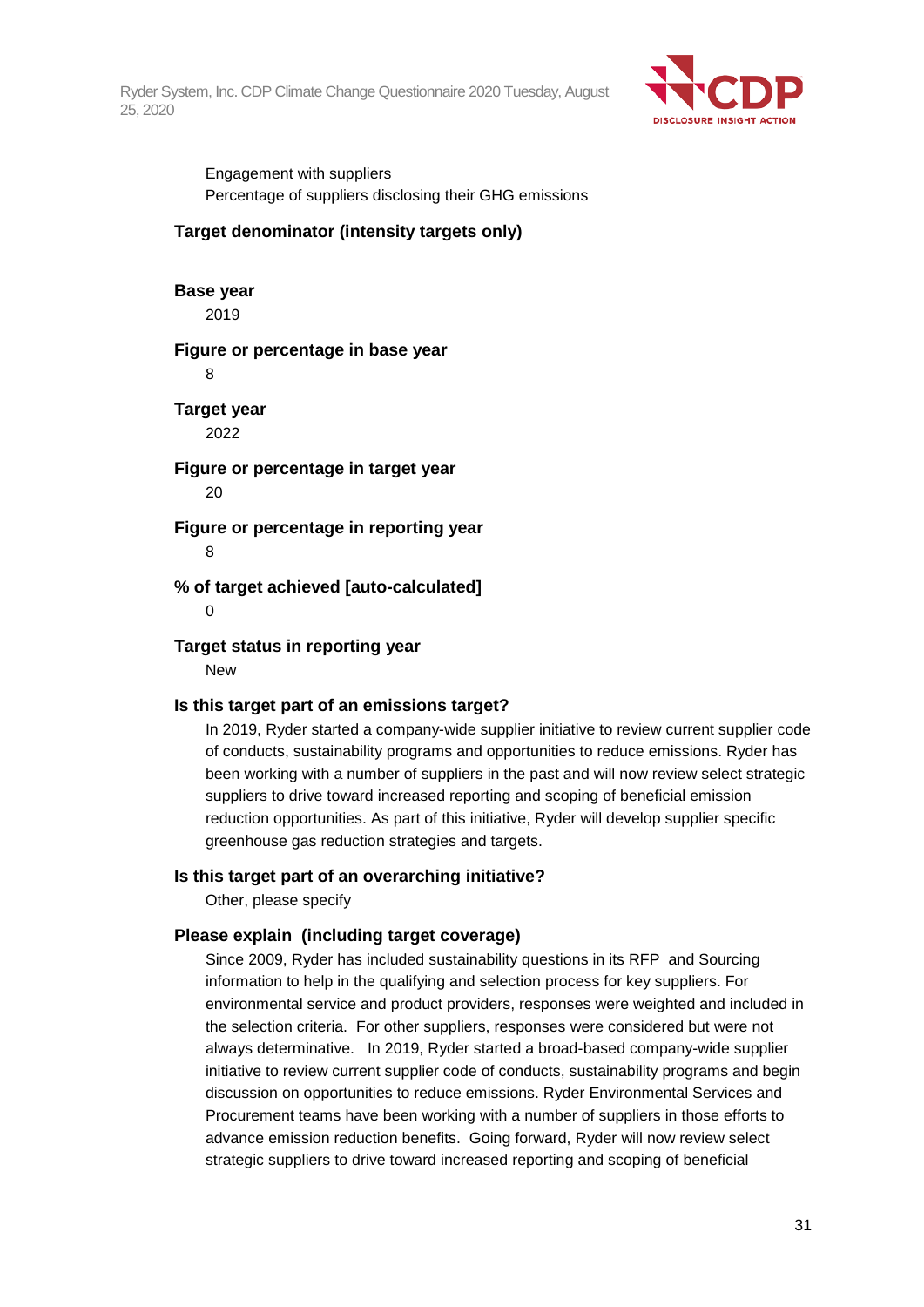

emission reduction opportunities. As part of this initiative, Ryder will develop supplier specific greenhouse gas reduction performance targets and standard reporting.

## **C4.3**

**(C4.3) Did you have emissions reduction initiatives that were active within the reporting year? Note that this can include those in the planning and/or implementation phases.**

Yes

## **C4.3a**

**(C4.3a) Identify the total number of initiatives at each stage of development, and for those in the implementation stages, the estimated CO2e savings.**

|                              | Number of<br><b>initiatives</b> | Total estimated annual CO2e savings in metric<br>tonnes CO2e (only for rows marked *) |
|------------------------------|---------------------------------|---------------------------------------------------------------------------------------|
| Under investigation          |                                 |                                                                                       |
| To be implemented*           |                                 | 357                                                                                   |
| Implementation<br>commenced* |                                 | 66,132                                                                                |
| Implemented*                 | 5                               | 257,213                                                                               |
| Not to be implemented        |                                 |                                                                                       |

## **C4.3b**

**(C4.3b) Provide details on the initiatives implemented in the reporting year in the table below.**

## **Initiative category & Initiative type**

Energy efficiency in buildings Lighting

**Estimated annual CO2e savings (metric tonnes CO2e)**

6,262.76

## **Scope(s)**

Scope 2 (location-based) Scope 2 (market-based)

## **Voluntary/Mandatory**

Voluntary

**Annual monetary savings (unit currency – as specified in C0.4)**

1,171,224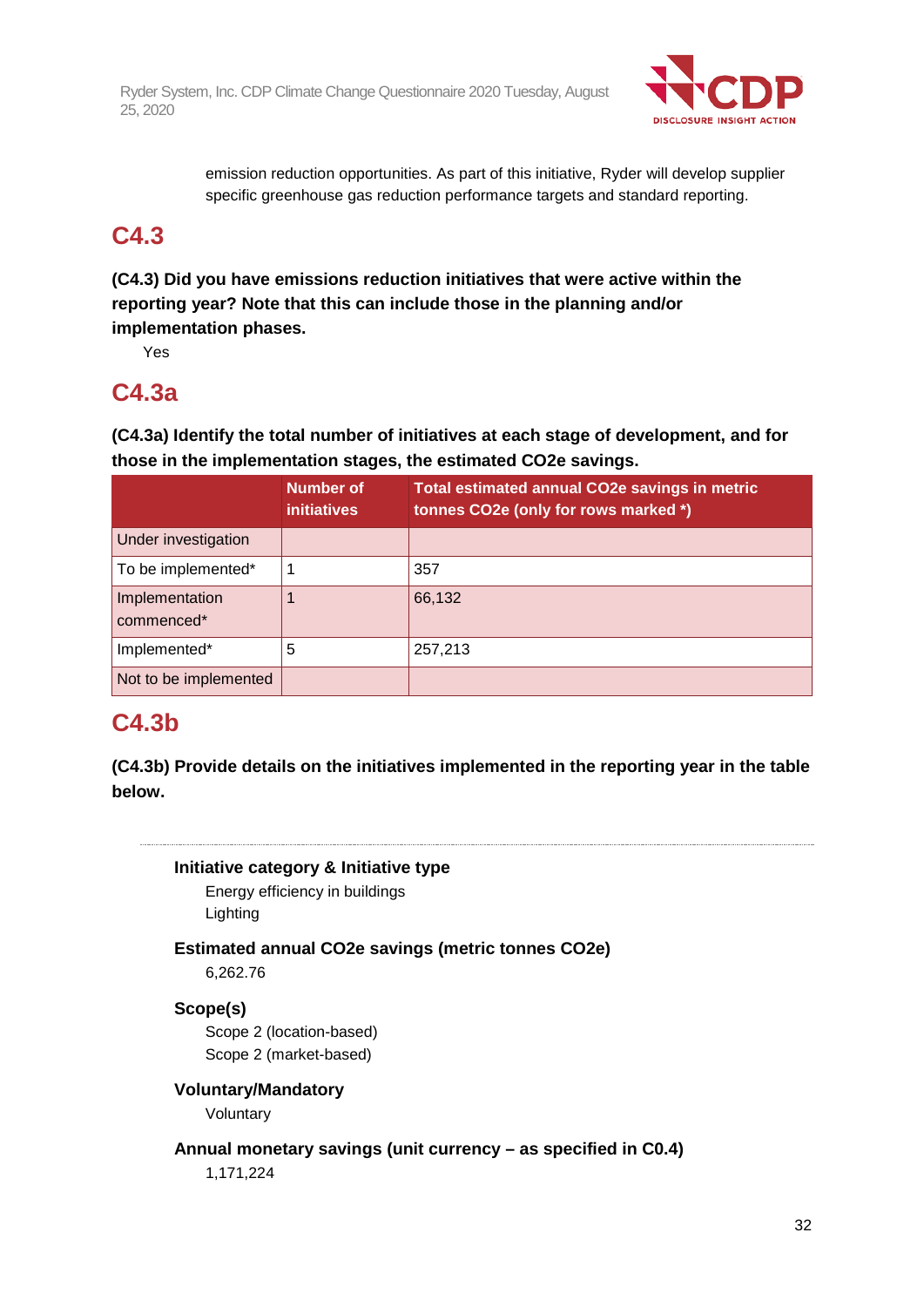

## **Investment required (unit currency – as specified in C0.4)** 9,378,312

#### **Payback period**

4-10 years

#### **Estimated lifetime of the initiative**

3-5 years

#### **Comment**

As of Dec 2019, Ryder has completed, or has in process, in excess of 437 projects to convert facilities from energy-intensive metal halides fixtures to efficient LED technology. In researching the optimal lighting specification, Ryder determined that the energy efficiency of the metal halide declines by 30% after the 1st year of operation and continues to decline over the life of the lamp. This loss in energy efficiency results in reduced lumens and lower light levels. LED lights last 5 times as long as fluorescent lights and use at least 75% less energy than incandescent lighting and have an approximately 40% longer lifetime than fluorescent lights. LED lamps do not contain mercury, which is an added benefit in environmental impacts. Therefore, Ryder's customers, shareholders, and employees all benefit from initiatives that produce significant reductions in energy consumption and therein reduced scope 2 GHG emissions.

### **Initiative category & Initiative type**

Company policy or behavioral change Resource efficiency

# **Estimated annual CO2e savings (metric tonnes CO2e)**

8,695.66

#### **Scope(s)**

Scope 1 Scope 2 (location-based) Scope 2 (market-based)

### **Voluntary/Mandatory**

Voluntary

### **Annual monetary savings (unit currency – as specified in C0.4)** 45,654

## **Investment required (unit currency – as specified in C0.4)**

9,200

#### **Payback period**

1-3 years

#### **Estimated lifetime of the initiative**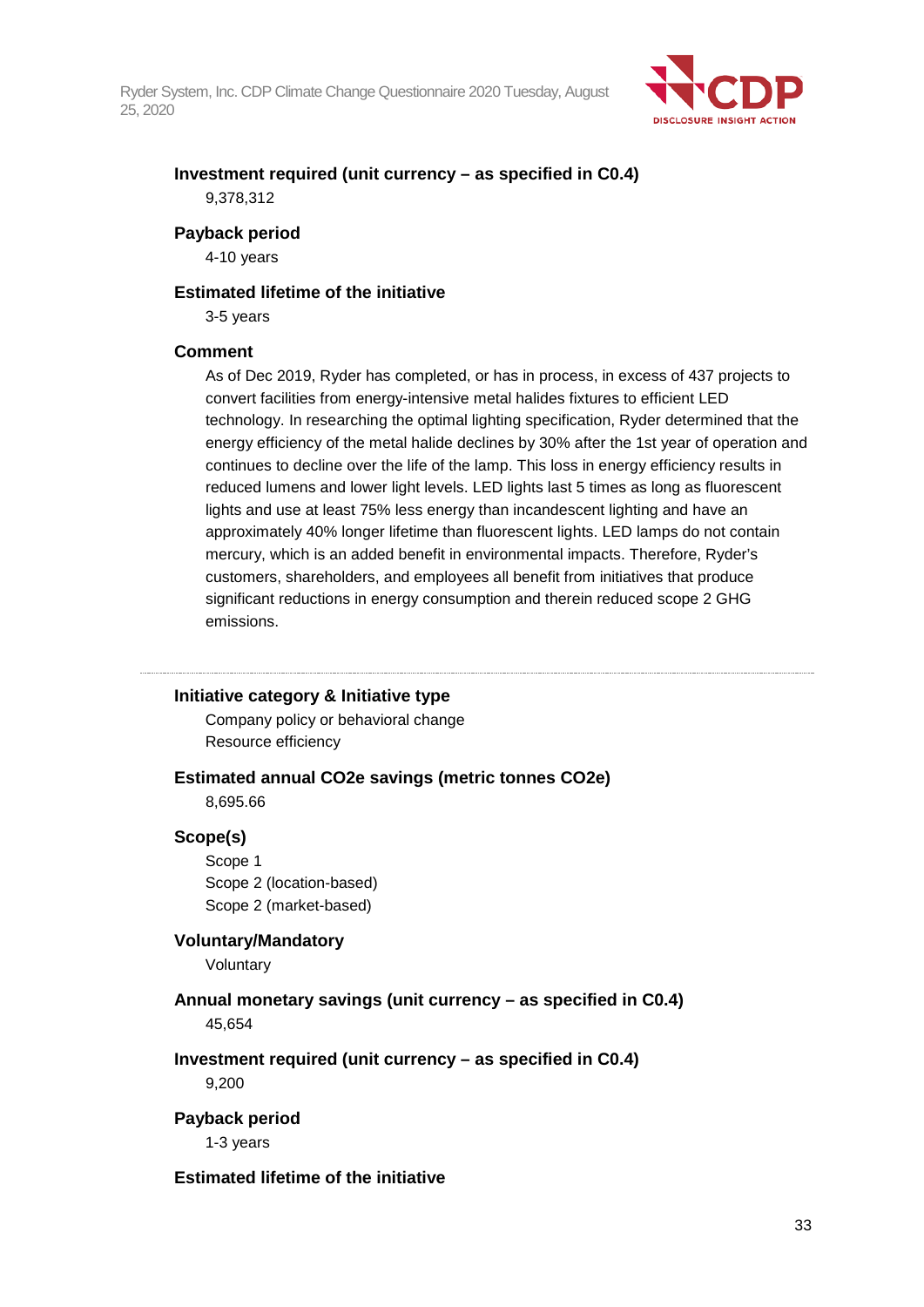

#### 6-10 years

#### **Comment**

In 2012/2013, Ryder started the Energy Challenge to reduce electricity usage and greenhouse gas emissions through employee created energy reduction projects. The program targets scope 2 emissions as part of a voluntary effort. In 2014, the program was expanded to all of Ryder facilities.

#### **Initiative category & Initiative type**

**Transportation** Other, please specify Company and customer fleet efficiency

#### **Estimated annual CO2e savings (metric tonnes CO2e)**

12,616

#### **Scope(s)**

Scope 1 Scope 3

#### **Voluntary/Mandatory**

Voluntary

#### **Annual monetary savings (unit currency – as specified in C0.4)** 22,079,230

#### **Investment required (unit currency – as specified in C0.4)**

88,316,919

#### **Payback period**

4-10 years

#### **Estimated lifetime of the initiative**

11-15 years

#### **Comment**

Ryder reduces emissions significantly through the RydeSmart program, a software-as-aservice (SAAS) product, making it even easier for customers to access and monitor their fleets anytime, anywhere. This program is designed to deliver delivers up to a 10-15% reduction in fuel consumption through improved routing, driving habits and reduction of unauthorized use and idle time, which directly leads to avoided scope 1 emissions for our customers. The program has been in existence since 2008, delivering reductions since its inception. RydeSmart is a full-featured GPS fleet location, tracking, and vehicle performance management system lowers operating expenses and provides better customer service allows customers to know where their fleet is at all times. Vehicles can be easily monitored from a central location, anytime, anywhere. RydeSmart provides customers with the ability to pinpoint their vehicle location, get accurate mileage or performance data or find out which truck is closest to their location. Ryder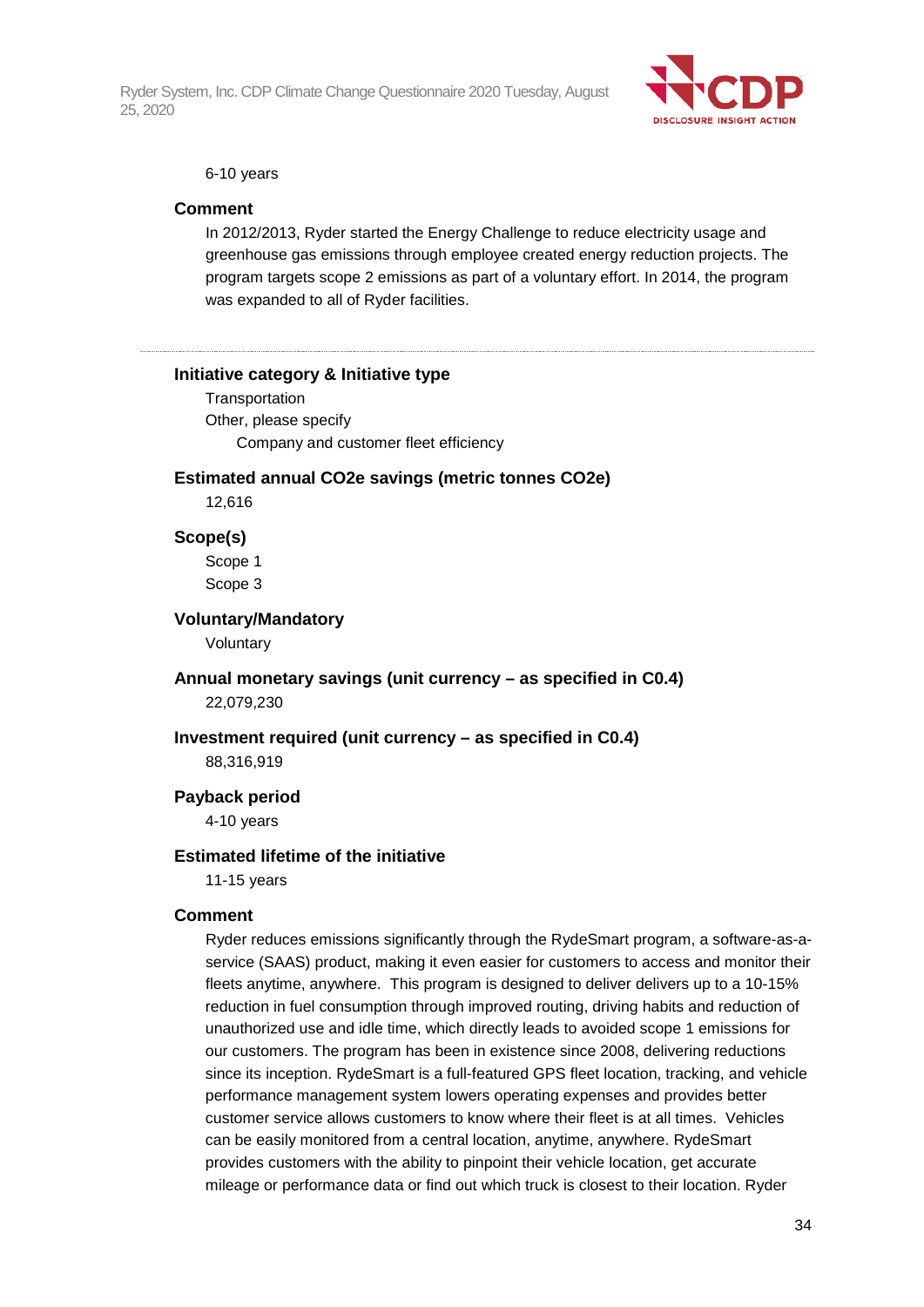

reduces approximately 12,616 MTCO2e of scope 1 emissions for our customers annually through the RydeSmart telematics program.

#### **Initiative category & Initiative type**

**Transportation** Company fleet vehicle efficiency

#### **Estimated annual CO2e savings (metric tonnes CO2e)**

145,076.97

#### **Scope(s)**

Scope 1 Scope 3

#### **Voluntary/Mandatory**

Voluntary

**Annual monetary savings (unit currency – as specified in C0.4)** 9,692,821

**Investment required (unit currency – as specified in C0.4)**

16,551,553

#### **Payback period**

<1 year

#### **Estimated lifetime of the initiative**

3-5 years

#### **Comment**

Ryder is the first national maintenance service provider to convert its entire bulk oil program to low viscosity, high efficiency 10W-30 grade engine oil. Using the more efficient oil, enables customers to achieve up to a 1.5 percent improvement in fuel economy translating into a collective reduction of 145,052 metric tonnes (MT) CO2e annually for both Ryder's scope 1 and scope 3 emissions .

#### **Initiative category & Initiative type**

**Transportation** Company fleet vehicle efficiency

#### **Estimated annual CO2e savings (metric tonnes CO2e)**

84,586.41

#### **Scope(s)**

Scope 1 Scope 3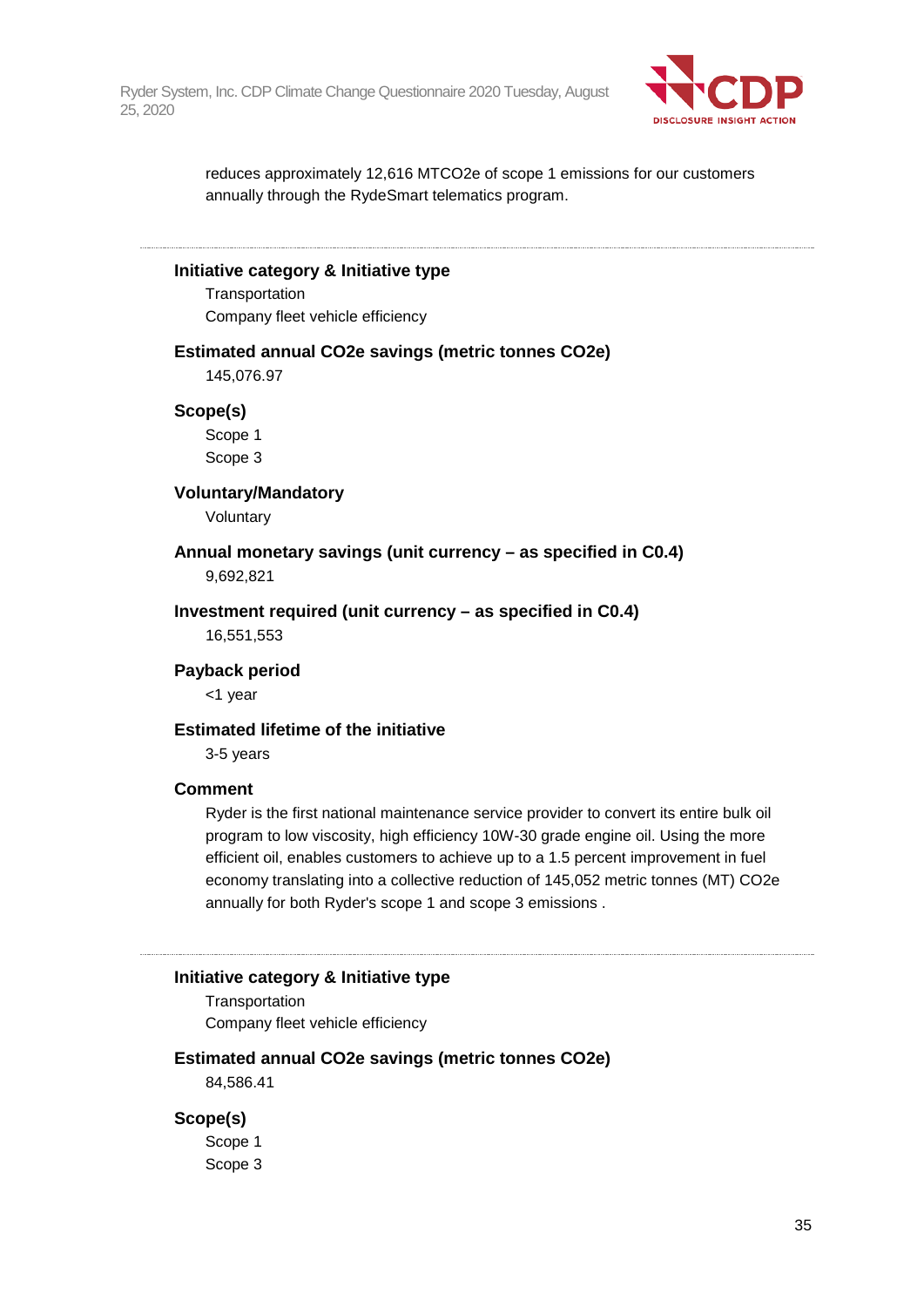

## **Voluntary/Mandatory**

Voluntary

**Annual monetary savings (unit currency – as specified in C0.4)** 2,870,744

**Investment required (unit currency – as specified in C0.4)**

95,000,000

**Payback period**

16-20 years

## **Estimated lifetime of the initiative**

11-15 years

### **Comment**

Value-added differentiation of the full service leasing, maintenance and commercial rental services, as well as continued commitment to offer innovative products and solutions, such as natural gas vehicles, electric and potentially other alternative fueled vehicles, has been and will continue to be Ryder's emphasis. To date, Ryder has a combined distance of over 280 million miles of natural gas vehicle experience where the Company has replaced more than 42 million gallons of diesel fuel with lower emission domestically produced natural gas. In markets where Ryder has natural gas vehicles running in customer operations, the company has engineered its maintenance facilities to be compliant for the indoor services of natural gas vehicles.

## **C4.3c**

## **(C4.3c) What methods do you use to drive investment in emissions reduction activities?**

| <b>Method</b> | <b>Comment</b>                                                                         |
|---------------|----------------------------------------------------------------------------------------|
| Dedicated     | Ryder's on-going commitment to assist companies, across multiple industries            |
| budget for    | reduce fuel costs, lower carbon output, and meet their environmental objectives, is    |
| energy        | achieved through tracking emerging fleet technologies, incentive programs and          |
| efficiency    | government rebates to deliver competitive rates for customers interested in            |
|               | alternative fuel vehicles. As an example, Ryder facility lighting upgrade projects are |
|               | incentivized by providing corporate project management support to supervise the        |
|               | projects, retain the contractors, and secure government/utility incentives to reduce   |
|               | the costs. The corporate environmental corporate team solicits utility rebates to      |
|               | offset costs and provides technical, project management support to complete            |
|               | upgrades. Over 437 energy efficient lighting projects have been completed yielding     |
|               | an average facility savings of 35,857 kWh. Facility lighting upgrades result in safer  |
|               | and more efficient work spaces. Cost savings and incentives to operating facilities    |
|               | are sustained with oversight of project budget estimates and management by the         |
|               | corporate environmental team.                                                          |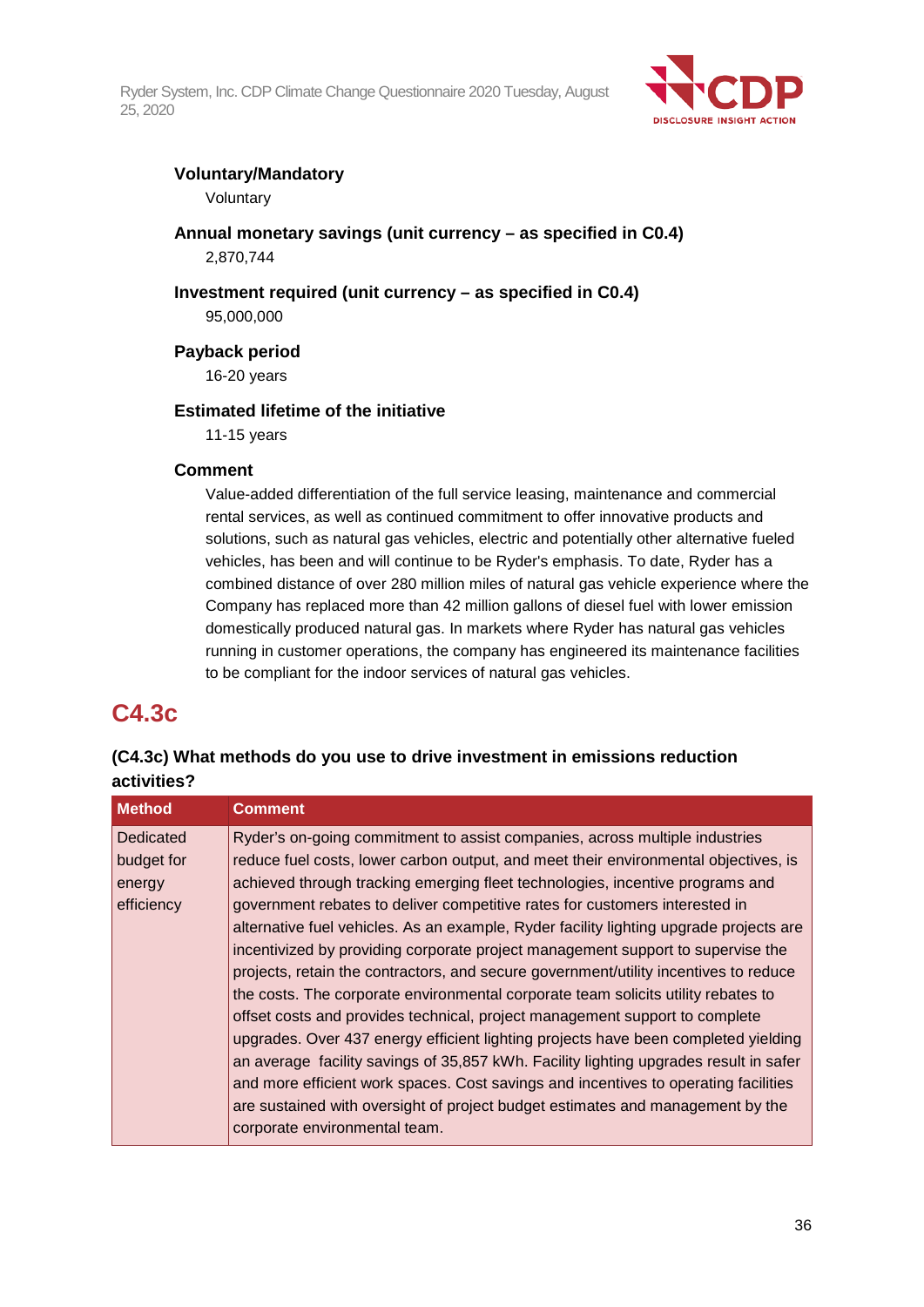

# **C4.5**

**(C4.5) Do you classify any of your existing goods and/or services as low-carbon products or do they enable a third party to avoid GHG emissions?**

Yes

## **C4.5a**

**(C4.5a) Provide details of your products and/or services that you classify as lowcarbon products or that enable a third party to avoid GHG emissions.**

## **Level of aggregation**

Company-wide

## **Description of product/Group of products**

Ryder reduces approximately 12,616 MTCO2e of scope 1 emissions for our customers annually through the RydeSmart telematics program. Emissions reductions are calculated based on the following methodology and assumptions: Ryder Full Service Lease units that are equipped with RydeSmart achieved a 10% reduction in vehicle speeding and hard braking, and a 10% reduction in reduced idling, resulting in 0.1 gallons/mile fuel savings improvement. RydeSmart applications track multiple key driver behaviors which is used to coach drivers to achieve better fuel economy. The applications track the following behaviors: 1) idling - % of time the unit idled, 2) hard braking events, 3) # of times brake was used, 4) % of time spent in top gear, 5) number of shifts and average road speed and percentage of time over a certain speed. It is often reported that driver behavior accounts for as much as 35% of fuel economy and for a conservative estimate it is assumed that RydeSmart applications achieve 10% improvement in fuel economy. The emission reduction estimates are based on fuel savings from RydeSmart vehicles, calculated based on total annual miles travelled, average miles per gallon of fuel use, and applying the 0.1 gallons/mile fuel savings. Ryder has established the SmartWay Tool as the technical basis and source for all mobile diesel emission factors. Scope 1 and Scope 3 mobile emissions are based on a factor of 22.2 lbs of CO2 per gallon of diesel fuel, as documented in the US EPA Office of Transportation and Air Quality EPA 420-F-05-001 dated February 2005, and which is the basis for all SmartWay CO2 emission calculations. Ryder is computing CO2 emission reductions only. CO2 has a GWP of 1.

**Are these low-carbon product(s) or do they enable avoided emissions?** Avoided emissions

## **Taxonomy, project or methodology used to classify product(s) as low-carbon or to calculate avoided emissions**

Other, please specify EPA SmartWay Tool

**% revenue from low carbon product(s) in the reporting year**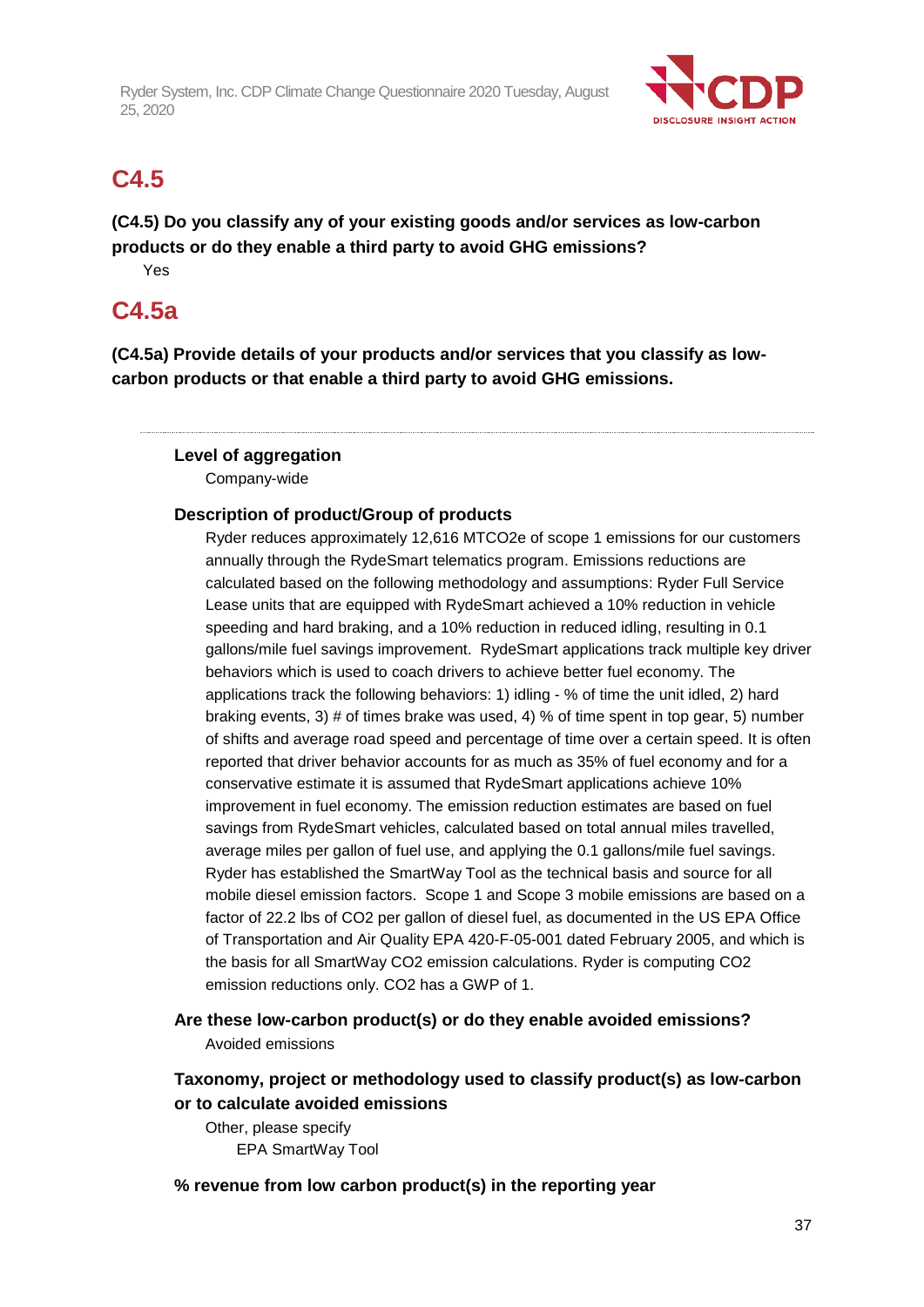

#### 0.1

#### **Comment**

Ryder reduces approximately 12,616 MTCO2e of scope 1 emissions for our customers annually through the RydeSmart telematics program. Emissions reductions are calculated based on the following methodology and assumptions: Ryder Full Service Lease units that are equipped with RydeSmart achieved a 10% reduction in vehicle speeding and hard braking, and a 10% reduction in reduced idling, resulting in 0.1 gallons/mile fuel savings improvement. The emission reduction estimates are based on fuel savings from RydeSmart vehicles, calculated based on total annual miles travelled, average miles per gallon of fuel use, and applying the 0.1 gallons/mile fuel savings. Ryder has established the SmartWay Tool as the technical basis and source for all mobile emission factors. Scope 1 and Scope 3 mobile emissions are based on a factor of 22.2 lbs of CO2 per gallon of diesel fuel, as documented in the US EPA Office of Transportation and Air Quality EPA 420-F-05-001 dated February 2005, and which is the basis for all SmartWay CO2 emission calculations. Ryder is computing CO2 emission reductions only. CO2 has a GWP of 1.

#### **Level of aggregation**

Group of products

#### **Description of product/Group of products**

Alternative Fuel Fleet: Ryder has built an extensive natural gas vehicle network that allows customer to lease alternative fuel vehicles and use Ryder natural gas fueling stations and repair facilities. Natural gas vehicles are built from the ground up to deliver better emissions performance than conventional diesel vehicles. A natural gas fleet can help cut fuel costs, reduce carbon footprint and tap into more predictable fuel pricing. In addition to lowering fuel costs, natural gas vehicles can reduce well-to-wheel CO2 emissions by as much as 25% and are powered by a more secure source of domestic energy.

## **Are these low-carbon product(s) or do they enable avoided emissions?**

Avoided emissions

## **Taxonomy, project or methodology used to classify product(s) as low-carbon or to calculate avoided emissions**

Other, please specify Argonne national Laboratory GREET Model

#### **% revenue from low carbon product(s) in the reporting year**

0.01

#### **Comment**

As of 2019, Ryder has confirmed over 280 million miles using natural gas vehicles. Miles travelled with natural gas are compared relative to the emissions created if these same miles were run on diesel fuel. The calculation is based on Argonne National Lab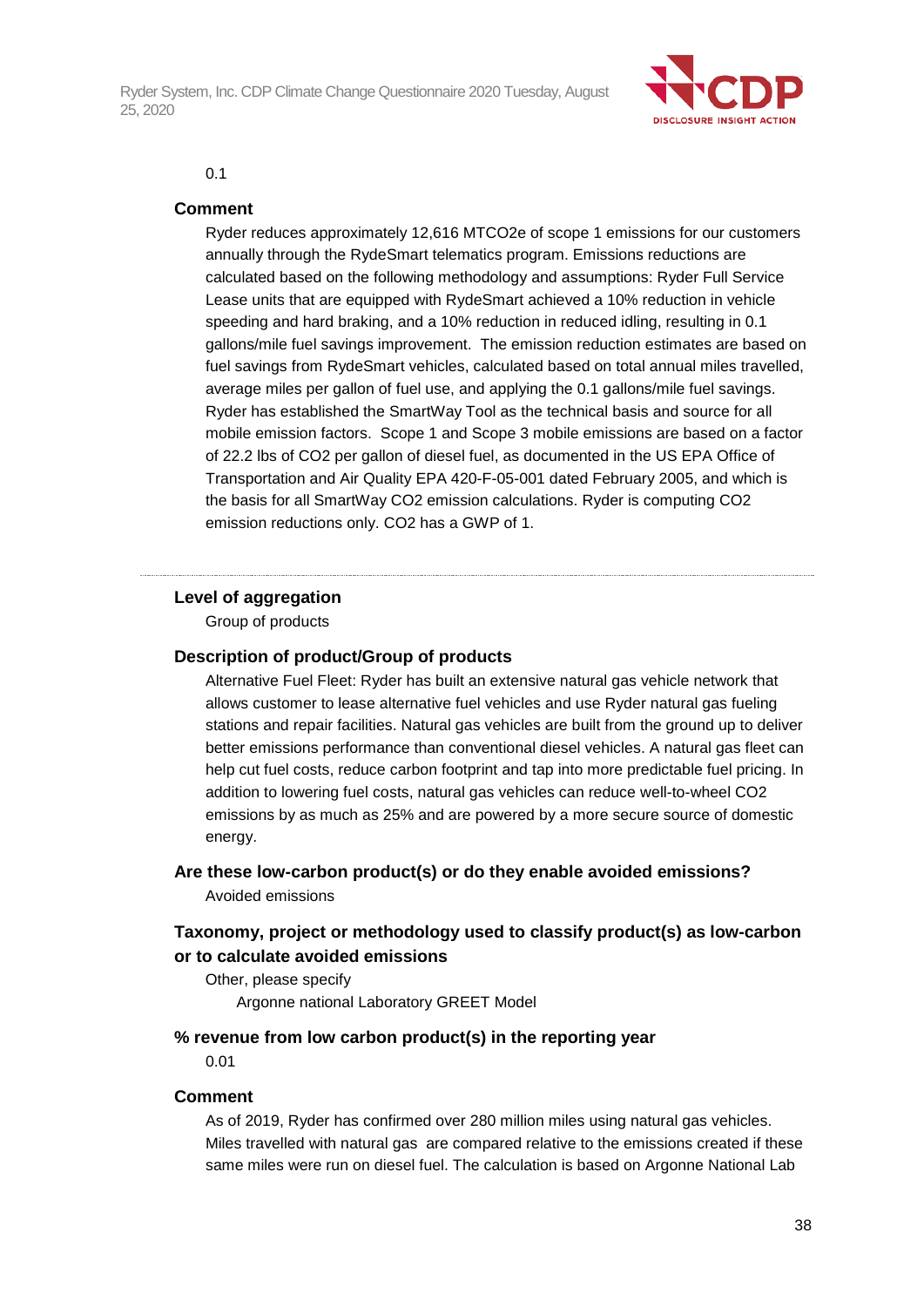

Data assuming 0.061 g/BTU for CNG versus 0.08 g/BTU for diesel. The differential results in emission reductions of 20% less emissions between 2014 and 2019. Savings were calculated by comparing costs of diesel versus CNG energy equivalent basis using the U.S. Department of Energy Clean Cities Alternative Fuel Price Report (2019). Revenue was 0.0001%, which did not fit in the field above.

### **Level of aggregation**

Group of products

#### **Description of product/Group of products**

Supply Chain Solutions (SCS): Through Ryder SCS services, customers can more precisely align inbound and outbound shipments, synchronize returns with optimized fleet use and arrange backhauls that offset transportation costs and minimize empty miles.

**Are these low-carbon product(s) or do they enable avoided emissions?** Avoided emissions

## **Taxonomy, project or methodology used to classify product(s) as low-carbon or to calculate avoided emissions**

Other, please specify EPA SmartWay Tool

**% revenue from low carbon product(s) in the reporting year** 0.02

#### **Comment**

Ryder helped a customer to reduce their carbon footprint by 7% through implementation of a lean supply chain design that includes optimal transportation and fleet solutions, including the use of a dedicated fleet. Through multi-stop truckload routing, total miles driven were reduced by nearly 50%.

#### **Level of aggregation**

Group of products

#### **Description of product/Group of products**

Preventative Maintenance: Ryder offers customers quality preventive and ongoing maintenance to optimize vehicle and fleet performance. Better-maintained vehicles are more efficient and burn less fuel. Ryder has an extensive program that implements rigorous preventive maintenance schedules for even the most routine care by checking tire conditions and inflation rates every time vehicles stop to refuel.

**Are these low-carbon product(s) or do they enable avoided emissions?**

Avoided emissions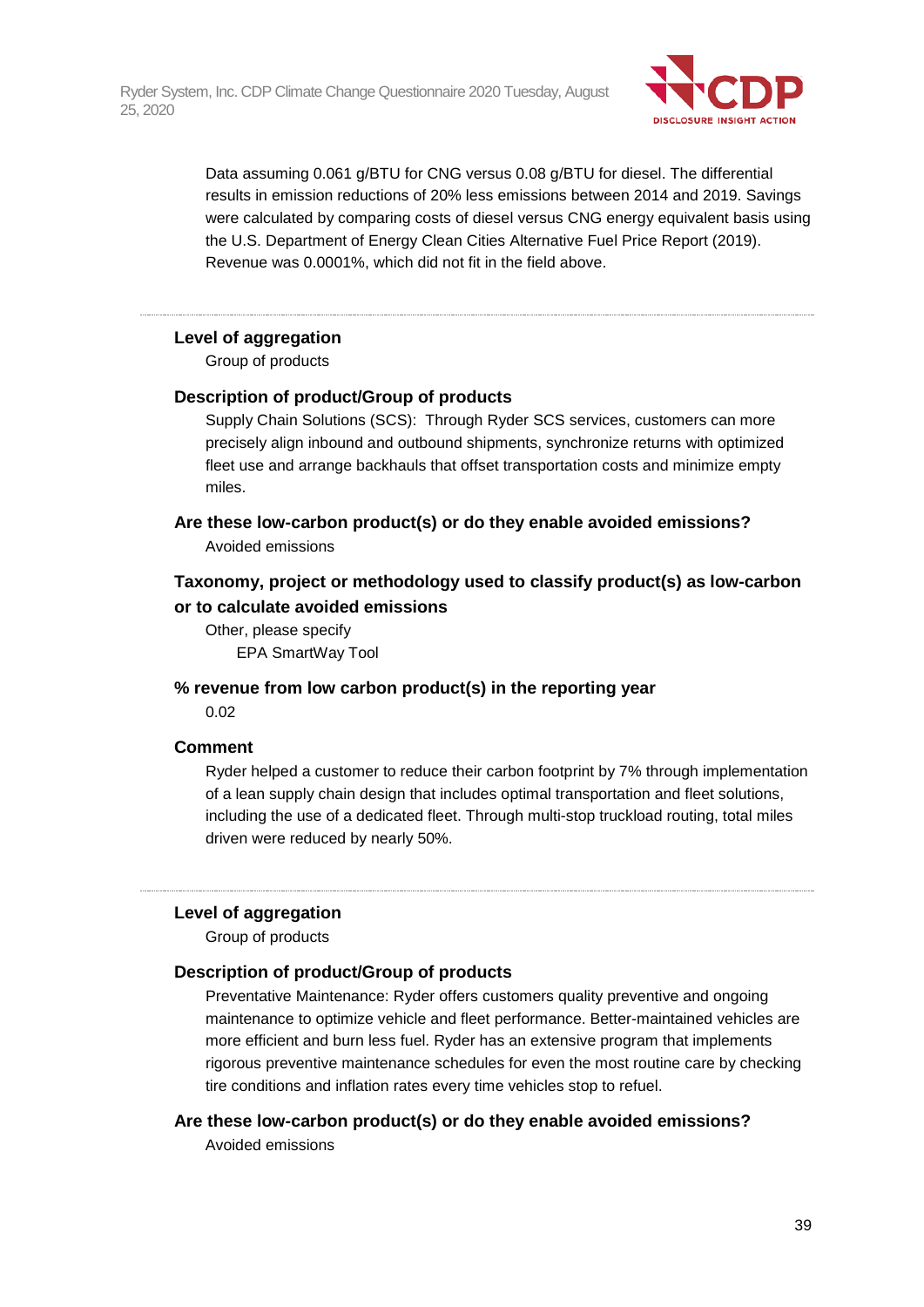

## **Taxonomy, project or methodology used to classify product(s) as low-carbon or to calculate avoided emissions**

Other, please specify Internal asset management database

**% revenue from low carbon product(s) in the reporting year**

0.07

## **Comment**

Ryder's Total Tire Management program utilizes low rolling resistance fuel efficient original tires and retreads to meet our customer's requirements for energy savings vehicles. We outfit all of our trailers and most of our rental tractors with the same fuel efficient tires. Additionally, Ryder's vehicle preventative maintenance and 5-point inspection process ensures that Ryder vehicles are operated with optimum air tire inflation during operation. Operating on properly inflated fuel efficient tires can represent up to 4% in fuel savings compared to a similar vehicle operating on on-fuel efficient tires.

# **C5. Emissions methodology**

# **C5.1**

**(C5.1) Provide your base year and base year emissions (Scopes 1 and 2).**

## **Scope 1**

**Base year start** January 1, 2009

## **Base year end**

December 31, 2009

**Base year emissions (metric tons CO2e)** 473,934

**Comment**

## **Scope 2 (location-based)**

**Base year start** January 1, 2009

## **Base year end** December 31, 2009

## **Base year emissions (metric tons CO2e)**

96,177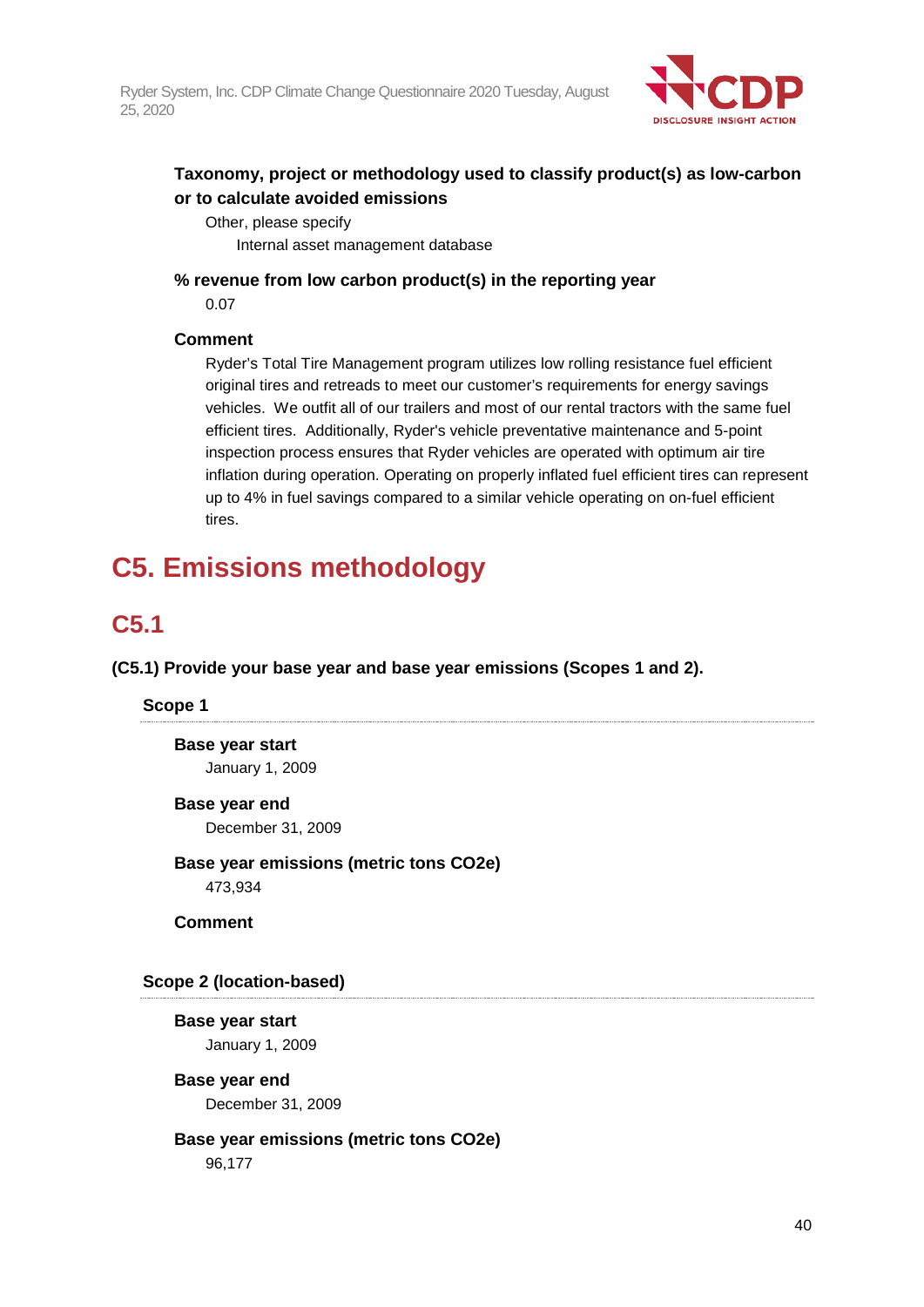

## **Comment**

## **Scope 2 (market-based)**

**Base year start** January 1, 2009

### **Base year end**

December 31, 2009

### **Base year emissions (metric tons CO2e)** 96,177

**Comment**

# **C5.2**

## **(C5.2) Select the name of the standard, protocol, or methodology you have used to collect activity data and calculate emissions.**

Defra Voluntary 2017 Reporting Guidelines

IPCC Guidelines for National Greenhouse Gas Inventories, 2006

The Climate Registry: General Reporting Protocol

The Greenhouse Gas Protocol: A Corporate Accounting and Reporting Standard (Revised Edition)

US EPA Center for Corporate Climate Leadership: Direct Fugitive Emissions from Refrigeration, Air Conditioning, Fire Suppression, and Industrial Gases

US EPA Center for Corporate Climate Leadership: Indirect Emissions From Purchased Electricity Other, please specify

US EPA Office of Transportation and Air Quality Emission Facts EPA420 -F-05-001

# **C5.2a**

## **(C5.2a) Provide details of the standard, protocol, or methodology you have used to collect activity data and calculate emissions.**

US EPA Office of Transportation and Air Quality Emission Facts EPA420 -F-05-001

# **C6. Emissions data**

# **C6.1**

**(C6.1) What were your organization's gross global Scope 1 emissions in metric tons CO2e?**

## **Reporting year**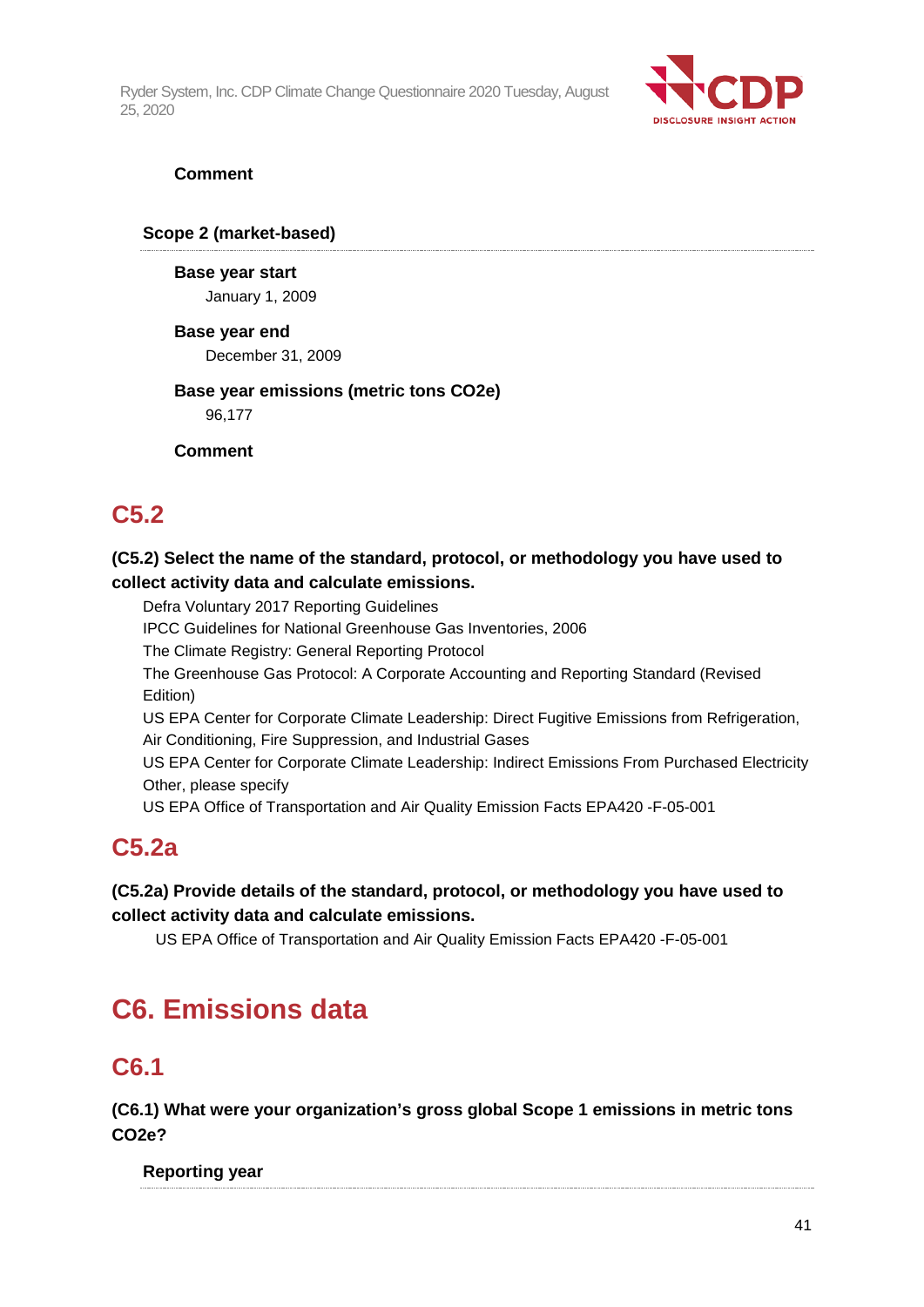

## **Gross global Scope 1 emissions (metric tons CO2e)** 792,121.72

## **Comment**

## **C6.2**

## **(C6.2) Describe your organization's approach to reporting Scope 2 emissions.**

## **Row 1**

## **Scope 2, location-based**

We are reporting a Scope 2, location-based figure

## **Scope 2, market-based**

We are reporting a Scope 2, market-based figure

## **Comment**

We continue our due diligence to obtain as much Market-Based information as possible from suppliers and from publicly available information.

## **C6.3**

## **(C6.3) What were your organization's gross global Scope 2 emissions in metric tons CO2e?**

## **Reporting year**

**Scope 2, location-based** 99,935.45

**Scope 2, market-based (if applicable)** 101,365.07

**Comment**

# **C6.4**

**(C6.4) Are there any sources (e.g. facilities, specific GHGs, activities, geographies, etc.) of Scope 1 and Scope 2 emissions that are within your selected reporting boundary which are not included in your disclosure?**

Yes

## **C6.4a**

**(C6.4a) Provide details of the sources of Scope 1 and Scope 2 emissions that are within your selected reporting boundary which are not included in your disclosure.**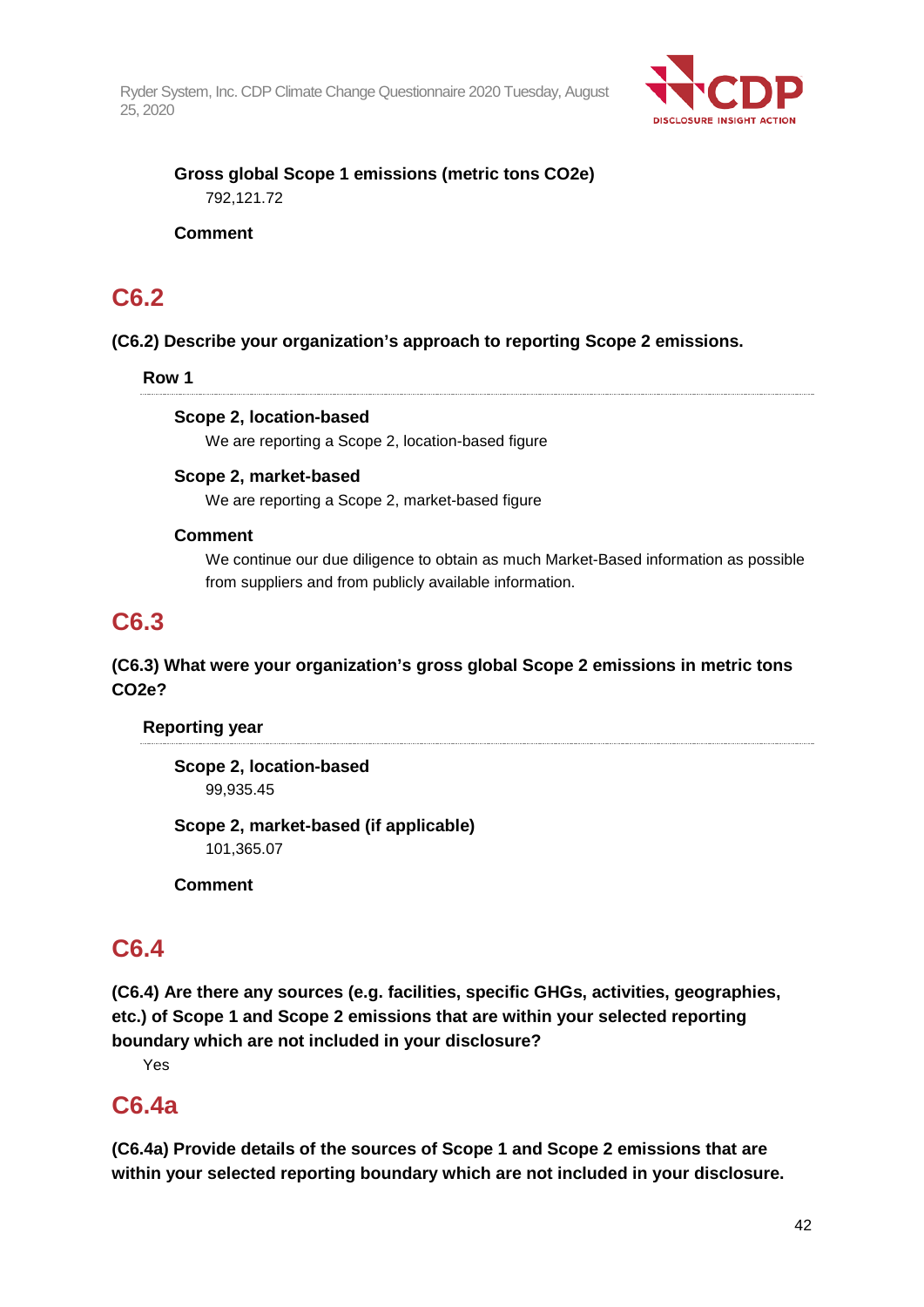

#### **Source**

Heating Oil

### **Relevance of Scope 1 emissions from this source**

Emissions are not relevant

#### **Relevance of location-based Scope 2 emissions from this source**

No emissions from this source

**Relevance of market-based Scope 2 emissions from this source (if applicable)** No emissions from this source

#### **Explain why this source is excluded**

Heating oil usage for 8 locations was not available at the time we submitted this report and they represent approximately 0.24% (2,155 MTCO2) of our total emissions (0.27% of scope 1).

#### **Source**

Lighting Flat Rate Meters

#### **Relevance of Scope 1 emissions from this source**

No emissions from this source

## **Relevance of location-based Scope 2 emissions from this source**

Emissions are not relevant

## **Relevance of market-based Scope 2 emissions from this source (if applicable)** Emissions are not relevant

#### **Explain why this source is excluded**

There are approximately 147 facilities that have outdoor lighting meters where actual kWh usage is not provided. The emissions were estimated at 3,071 MTCO2. This represents 0.3% of the total Scope 1 and 2 inventory (3% of scope 2).

#### **Source**

**Refrigerants** 

#### **Relevance of Scope 1 emissions from this source**

Emissions are not relevant

# **Relevance of location-based Scope 2 emissions from this source**

No emissions from this source

**Relevance of market-based Scope 2 emissions from this source (if applicable)** No emissions from this source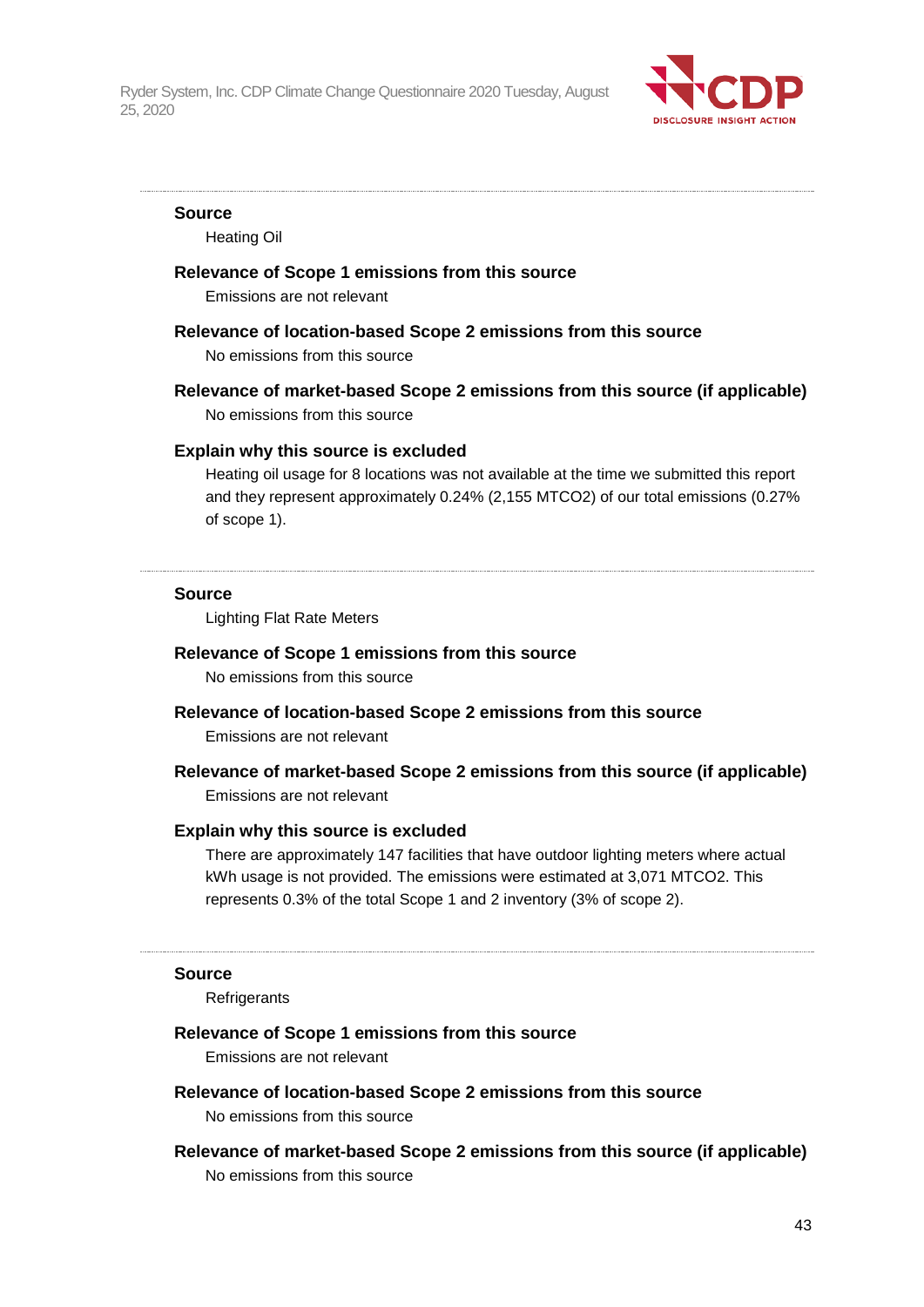

#### **Explain why this source is excluded**

Relevance was determined from estimating the size of refrigerants emissions as compared to a materiality threshold of 5%. Since refrigerant emissions make up 0.2% (1,825 MTCO2) of the scope 1 and 2 emissions (0.23% of scope 1), they are considered not material and therefore not relevant. Ryder also considers if emissions are relevant by determining if Ryder can drive reductions, the cost-benefit of gathering data, stakeholder expectations, and potential uses of the data.

#### **Source**

Refrigerants from HVAC usage in buildings

#### **Relevance of Scope 1 emissions from this source**

Emissions are not relevant

#### **Relevance of location-based Scope 2 emissions from this source**

No emissions from this source

**Relevance of market-based Scope 2 emissions from this source (if applicable)** No emissions from this source

#### **Explain why this source is excluded**

HVAC emissions are excluded as they are not relevant to our emissions. Using TCR GRP's screening method and assuming a conservative 1,178 A/C units (1 per site) and using R-407C refrigerants results in emissions of 17,976 MTCO2e. This is 2% of scope 1 and 2 (2.3% of scope 1) emissions and does not cause the materiality threshold of 5% to become exceeded (including the other omissions).

#### **Source**

CH4/N2O Emissions

#### **Relevance of Scope 1 emissions from this source**

Emissions are not relevant

- **Relevance of location-based Scope 2 emissions from this source** Emissions are not relevant
- **Relevance of market-based Scope 2 emissions from this source (if applicable)** Emissions are not relevant

#### **Explain why this source is excluded**

CH4 and N2O emissions are not estimated as they are considered de minimis. They represent approximately 0.1% of scope 1 and 2 emissions (including the other omissions).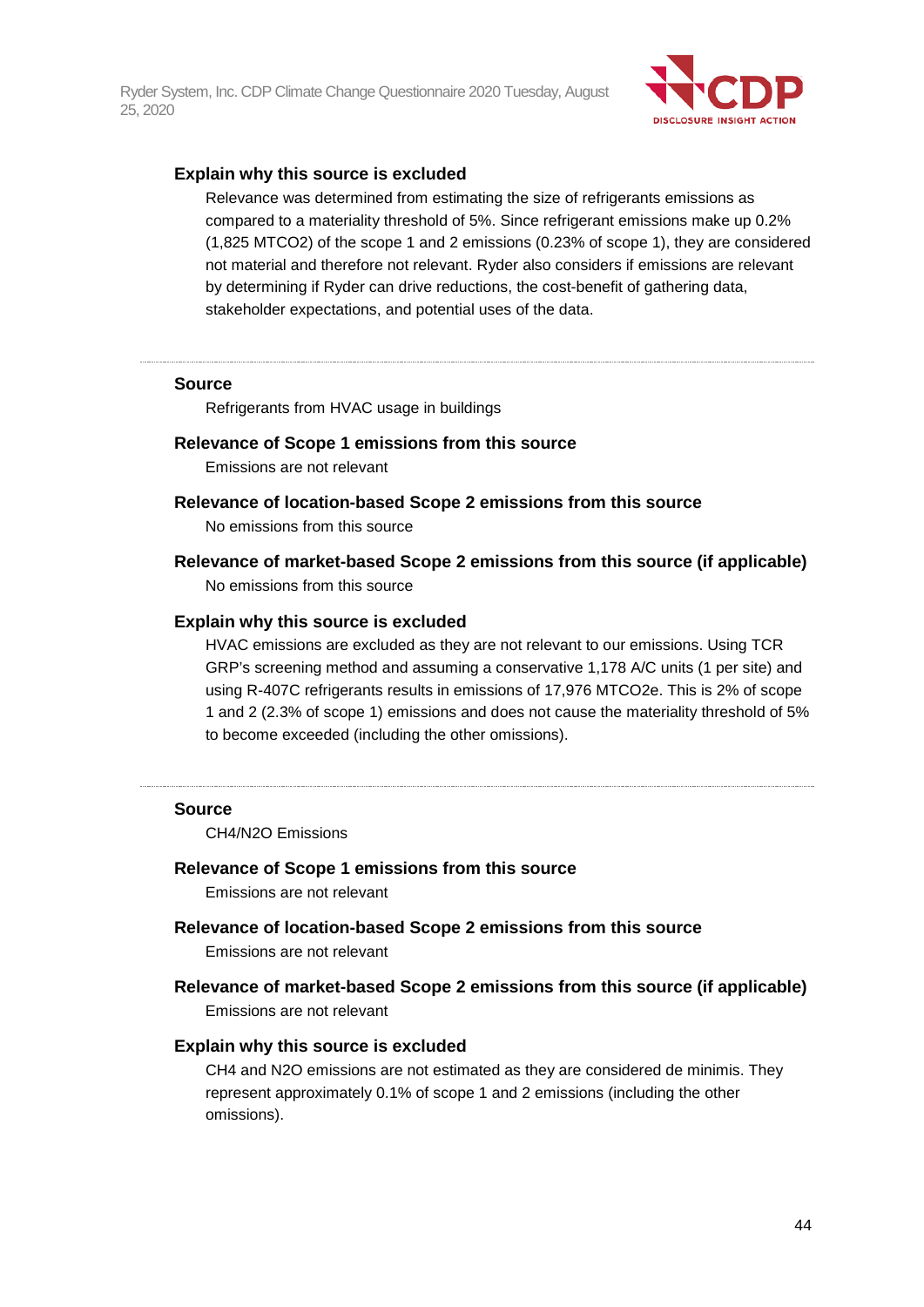

# **C6.5**

## **(C6.5) Account for your organization's gross global Scope 3 emissions, disclosing and explaining any exclusions.**

## **Purchased goods and services**

## **Evaluation status**

Relevant, calculated

## **Metric tonnes CO2e**

256,168.817

## **Emissions calculation methodology**

The WRI/WBCSD Scope 3 average-data method and supplier specific method were applied to calculate the category 1: purchased goods and services. This category includes GHG emissions associated with the extraction, production and transportation of fuel purchased by Ryder through REDCO. Fuel production and transportation emission factors from the Ecoinvent V3 database were generated in the SimaPro life cycle assessment software using the IPCC 2007 GWP 100a characterization method.

## **Percentage of emissions calculated using data obtained from suppliers or value chain partners**

0

## **Please explain**

Ryder customers purchase fuel through REDCO resulting in GHG emissions from extraction, production and transportation to distributor. Nonfuel purchased goods (e.g., tires, motor oil) are not relevant and not included in emissions calculations.

## **Capital goods**

#### **Evaluation status**

Relevant, calculated

#### **Metric tonnes CO2e**

28,909.47

## **Emissions calculation methodology**

The WRI/WBCSD Scope 3 average-data method was applied to calculate the category 2: Capital Goods. This category includes GHG emissions associated with the production of trucks purchased by Ryder during the reporting year. The WRI/WBCSD Scope 3 average product method was applied estimating emissions from purchased trucks using industry average lifecycle emission factors published by Ecoinvent V3.2 Truck Lifecycle Dataset.

## **Percentage of emissions calculated using data obtained from suppliers or value chain partners**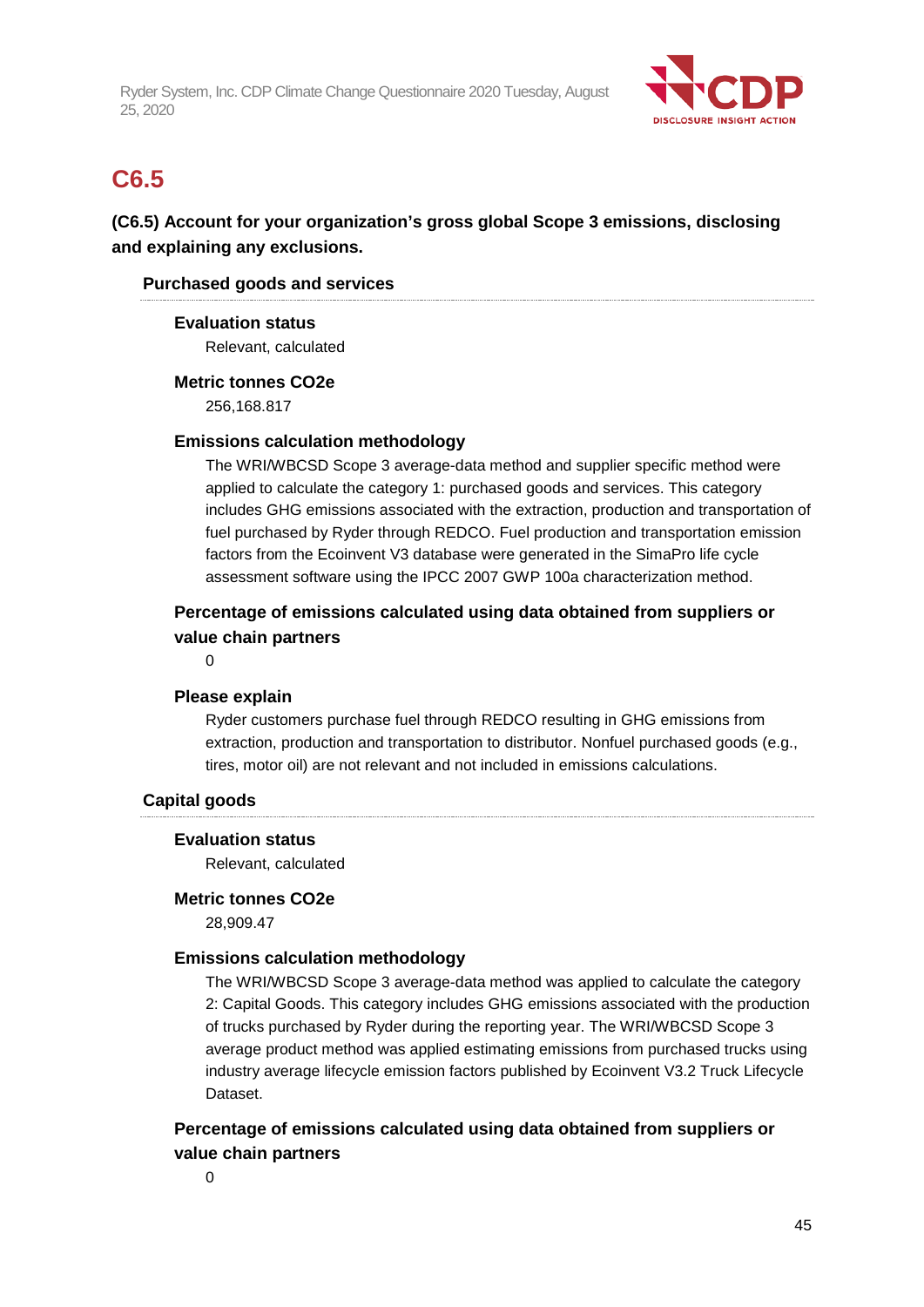

### **Please explain**

This includes upstream emissions from new trucks added to the Ryder fleet.

#### **Fuel-and-energy-related activities (not included in Scope 1 or 2)**

#### **Evaluation status**

Relevant, calculated

#### **Metric tonnes CO2e**

140,871.931

#### **Emissions calculation methodology**

The WRI/WBCSD Scope 3 average-data method and supplier-specific method were applied to calculate the category 3: fuel and energy related activities not included in scope 1 or scope 2 emissions. This category assesses GHG emissions associated with fuel distributed to the Ryder fleet using gallons of fuel retrieved through the internal database and used for scope 1 calculations. We used the average-data method to calculate the upstream emissions of Ryder fuels used in their operations including extraction, production, and transportation to storage. We used the supplier-specific method to calculate the upstream distribution of Ryder fuels used in their operations from the bulk supplier to Ryder. Fuel production and transportation emission factors from the Ecoinvent V3 database were generated in the SimaPro life cycle assessment software using the IPCC 2007 GWP 100a characterization method.

## **Percentage of emissions calculated using data obtained from suppliers or value chain partners**

 $\Omega$ 

#### **Please explain**

Ryder's owned fleet consumes fuel in their U.S. and Canadian Operations. This accounts for GHG emissions from extraction, production and transport to distributor and to Ryder locations for the RIL fleet.

#### **Upstream transportation and distribution**

#### **Evaluation status**

Relevant, calculated

#### **Metric tonnes CO2e**

1,915.121

#### **Emissions calculation methodology**

The WRI/WBCSD Scope 3 distance-based method was applied to calculate the category 4: upstream transportation and distribution emissions from fuel Ryder sold to customers. This category assesses GHG emissions associated with fuel usage by customer fleet that is distributed through Ryder REDCO. Excluded are emissions for fuel used in the Ryder owned fleet (this is included in category 3). Transportation emission factors from the Ecoinvent V3 database were generated in the SimaPro life cycle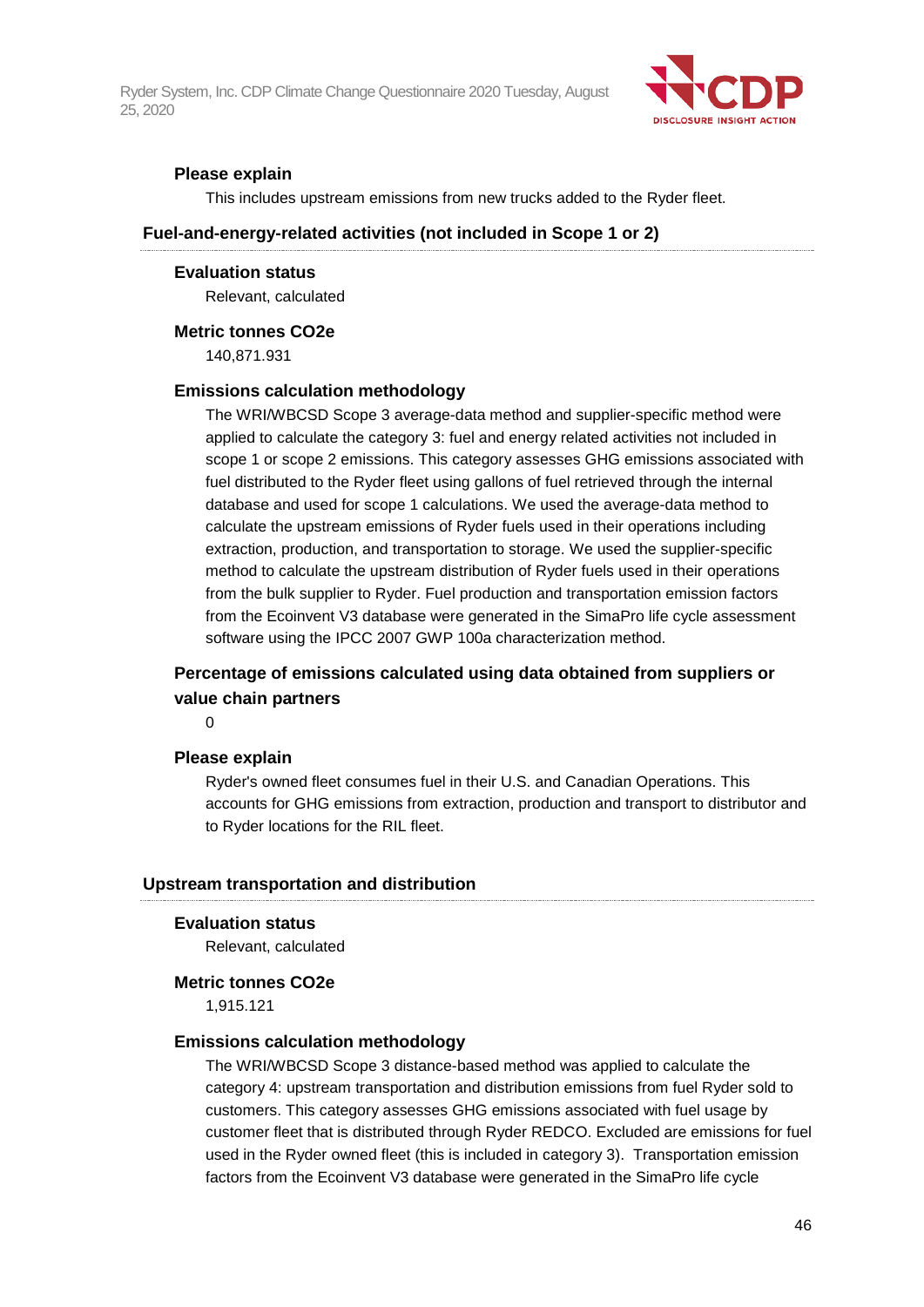

assessment software using the IPCC 2007 GWP 100a.

## **Percentage of emissions calculated using data obtained from suppliers or value chain partners**

0

#### **Please explain**

This is the transportation of customer sold fuels provided through REDCO in the U.S. and Canada. It includes GHG emissions from the transportation from distributor to Ryder locations.

#### **Waste generated in operations**

#### **Evaluation status**

Relevant, calculated

#### **Metric tonnes CO2e**

3,336.777

#### **Emissions calculation methodology**

The average cost data method was applied to calculate category 5: Ryder waste hauling costs are approximately 0.021% of the waste vendor's total revenue. The vendor's scope 1 and 2 emissions are 15,934,821 MTCO2e and therefore Ryder's scope 3 category is approximately 3,337 MTCO2e.

## **Percentage of emissions calculated using data obtained from suppliers or value chain partners**

50

#### **Please explain**

Ryder generated mixed solid waste is tracked and annual cost is reported. The scope 3 emissions are based on scope 1 and 2 emissions that are reported by the waste hauler. The current cost incurred is approximately 66% of all company-wide MSW disposal and is extrapolated to all operations.

#### **Business travel**

#### **Evaluation status**

Relevant, calculated

#### **Metric tonnes CO2e**

19,749.986

#### **Emissions calculation methodology**

TraveLeaders provides annual reporting that categorizes air travel as short, medium and long haul flights and computes varying amounts of GHG emitted based on air mileage. The calculation methodologies are based on various widely accepted protocols that can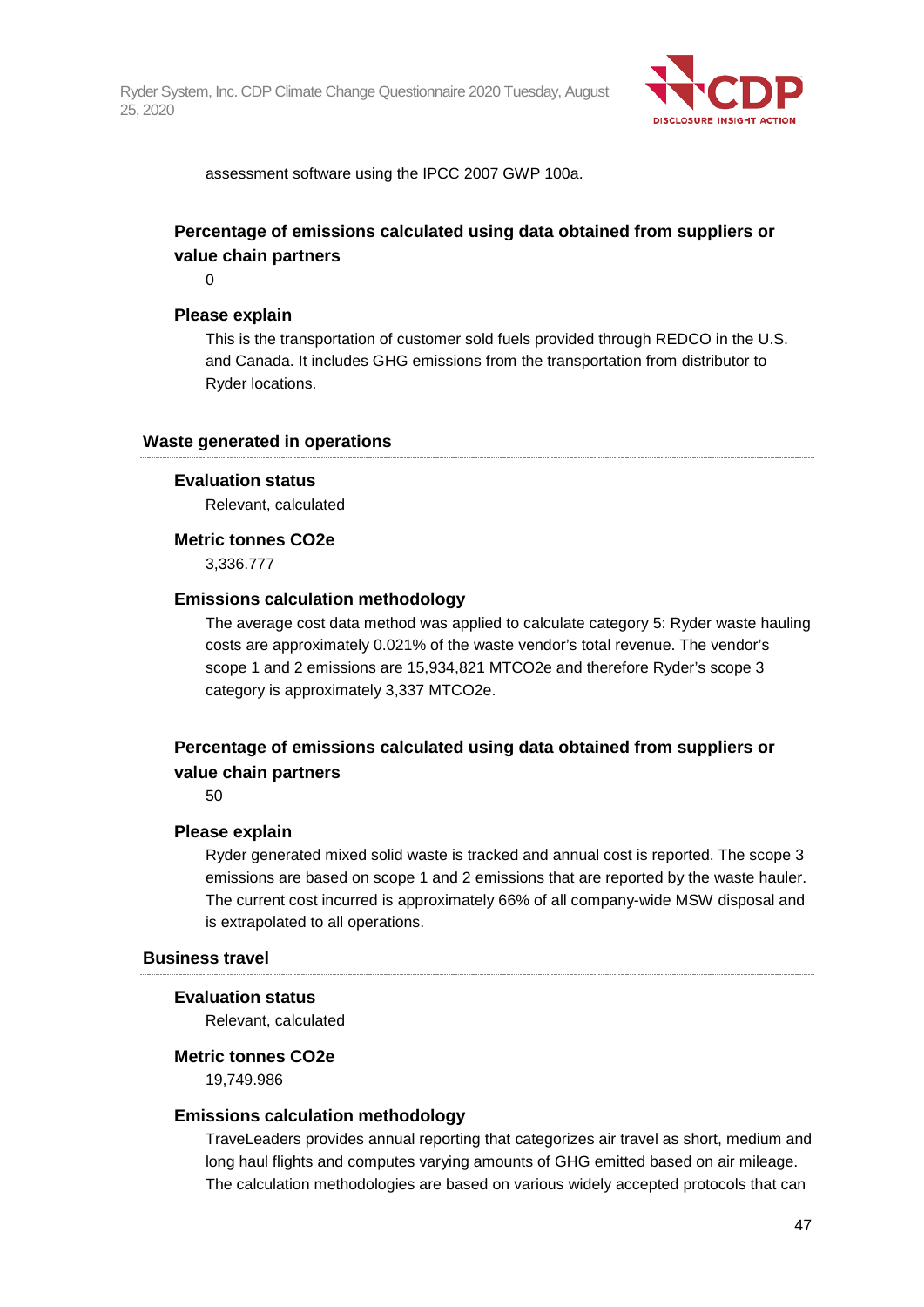

all be traced back or related to the GHG Protocol. They include The Climate Registry General Reporting Protocol and the EPA GHG Calculator. Also included in this category are GHG emissions based on annual mileage and mpg reports from Ryder's preferred rental car partners.

## **Percentage of emissions calculated using data obtained from suppliers or value chain partners**

100

### **Please explain**

Ryder employs approximately 38,600 full time employees in North America. Ryder has made significant progress reducing air miles travelled each year and reducing GHG emissions associated with employee travel miles. Ryder's travel partner, TraveLeaders, developed real-time measurements of each traveller based on airline travel. Ryder's preferred rental car companies provided the vehicle rental miles travelled.

### **Employee commuting**

### **Evaluation status**

Relevant, calculated

#### **Metric tonnes CO2e**

104,331.212

#### **Emissions calculation methodology**

Employee commuting patterns were surveyed in 2012 (Miami HQ). The responses showed that approximately 98.2% of HQ employees drive to work alone/carpool with an average commuting distance of 42 miles. Assuming an average fuel efficiency and EPA gasoline emission factor of 8.78 kg/gal this translates into 3.65 MTCO2e/year/employee. In 2019, there were 38,600 employees in North America (excluding truck drivers) resulting in 104,331 MTCO2e for commuting activities.

## **Percentage of emissions calculated using data obtained from suppliers or value chain partners**

2

## **Please explain**

The calculation is only a high level approximation based on a single commuter survey. Actual commuting patterns will vary significantly from state to state.

#### **Upstream leased assets**

## **Evaluation status**

Not relevant, explanation provided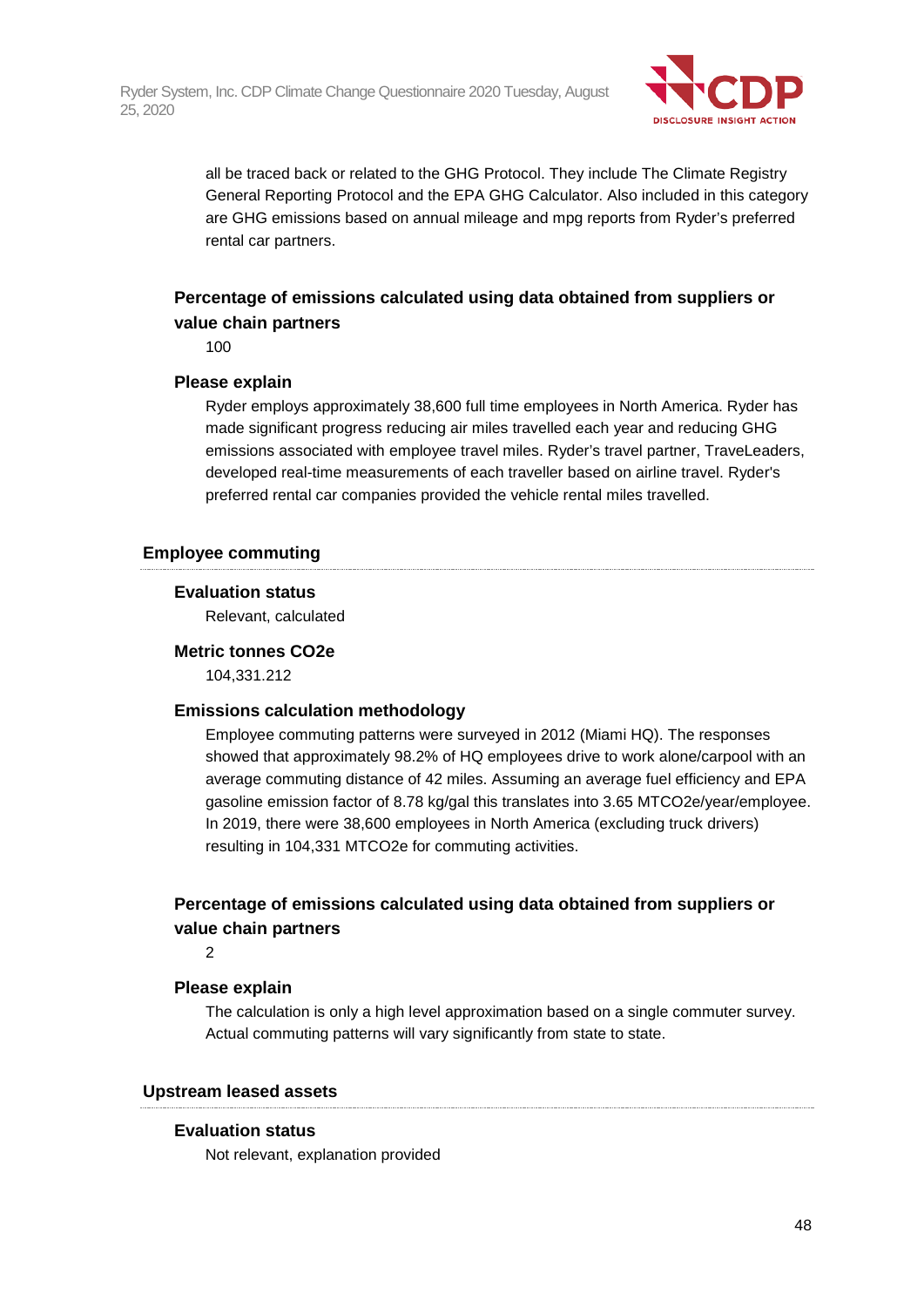

### **Please explain**

Ryder does not have significant upstream leased assets.

#### **Downstream transportation and distribution**

#### **Evaluation status**

Not relevant, explanation provided

#### **Please explain**

Ryder does not have significant sold products. Ryder sold fuel is included as a fuel purchased option with their leased vehicles and is included in category 13 in addition to fuel purchased elsewhere (not from Ryder).

#### **Processing of sold products**

#### **Evaluation status**

Not relevant, explanation provided

#### **Please explain**

Ryder does not have significant sold products. Ryder sold fuel is included as a fuel purchased option with their leased vehicles and is included in category 13 in addition to fuel purchased elsewhere (not from Ryder).

#### **Use of sold products**

#### **Evaluation status**

Relevant, calculated

#### **Metric tonnes CO2e**

759,531.889

#### **Emissions calculation methodology**

The category includes the emissions from the use of used trucks sold by Ryder in the reporting year. The trucks consumed energy resulting in direct use-phase emissions. Ryder has established the SmartWay Tool as the technical basis and source for all mobile emission factors. Scope 1 and Scope 3 mobile emissions are based on a factor of 22.2 lbs of CO2 per gallon of diesel fuel, as documented in the US EPA Office of Transportation and Air Quality EPA 420-F-05-001 dated February 2005, and which is the basis for all SmartWay CO2 emission calculations.

## **Percentage of emissions calculated using data obtained from suppliers or value chain partners**

 $\Omega$ 

#### **Please explain**

The sale of used trucks was added to Ryder's scope 3 emissions. In 2019, Ryder held 9,400 trucks for sale. Based on average truck mileages, this equates to using 75,428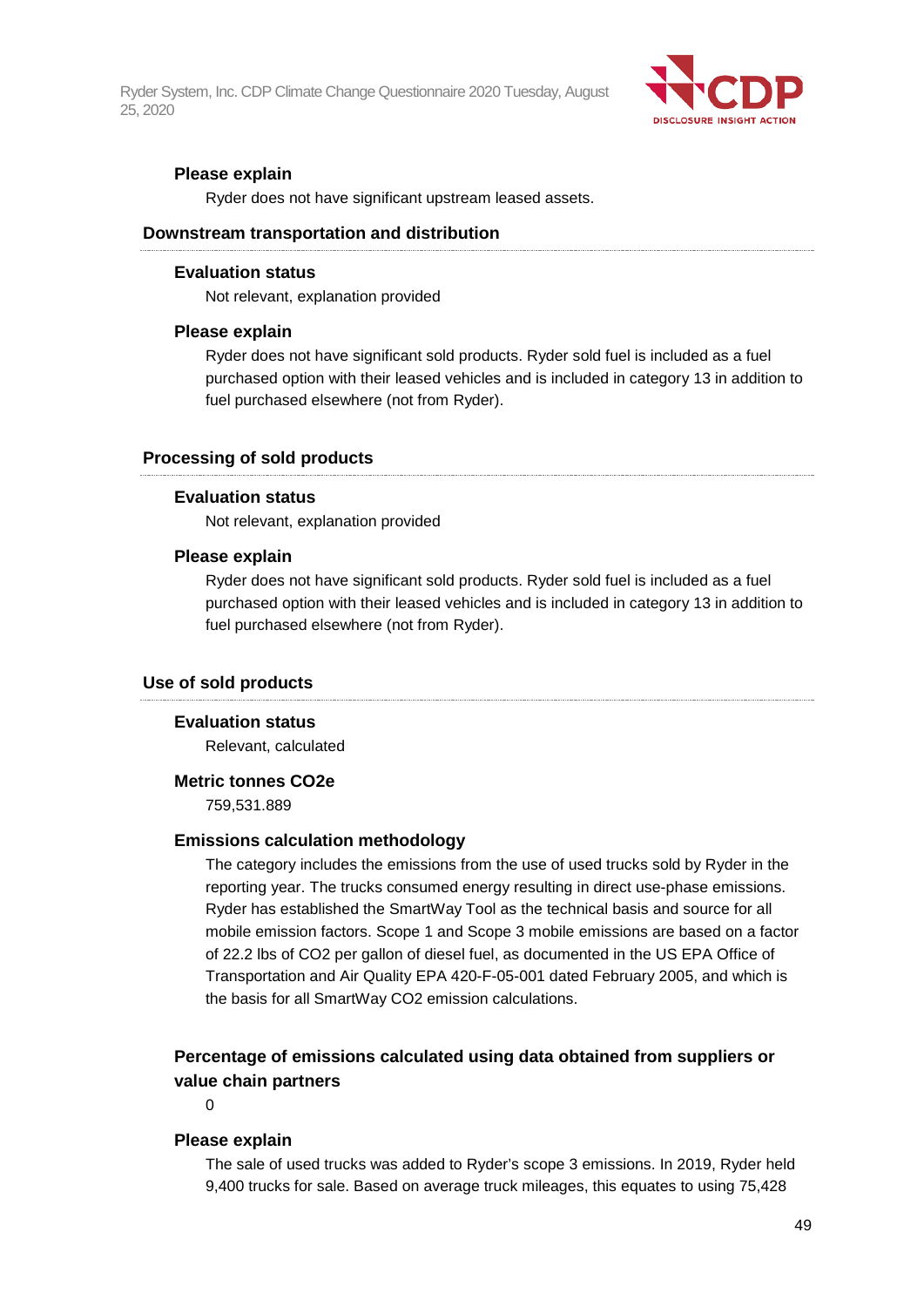

gallons. With the 22.2 lb/gal emission factor, this is 759,532 MT CO2e. Ryder does not have any other significant sold products. Ryder sold fuel is included as a fuel purchased option with their leased vehicles and is included in category 13 in addition to fuel purchased elsewhere (not from Ryder).

## **End of life treatment of sold products**

## **Evaluation status**

Not relevant, explanation provided

### **Please explain**

Ryder does not have significant sold products.

### **Downstream leased assets**

#### **Evaluation status**

Relevant, calculated

### **Metric tonnes CO2e**

8,918,856.885

### **Emissions calculation methodology**

The WRI/WBCSD Scope 3 direct use-phase emissions method was applied to calculate the category 13: downstream leased assets emissions from fuels combusted in Ryder leased vehicles. This category assesses fuel combustion and lifecycle GHG emissions associated with customer trucks fuel usage. The category includes the emissions from the use phase of the leased products (combustion) and life cycle emission factor for diesel production. Ryder has established the SmartWay Tool as the technical basis and source for all mobile emission factors. Scope 1 and Scope 3 mobile emissions are based on a factor of 22.2 lbs of CO2 per gallon of diesel fuel, as documented in the US EPA Office of Transportation and Air Quality EPA 420-F-05-001 dated February 2005, and which is the basis for all SmartWay CO2 emission calculations.

## **Percentage of emissions calculated using data obtained from suppliers or value chain partners**

 $\Omega$ 

#### **Please explain**

This category accounts for GHG emissions resulting from the combustion of fuel used in customer leased vehicles in the U.S. and Canada.

### **Franchises**

#### **Evaluation status**

Not relevant, explanation provided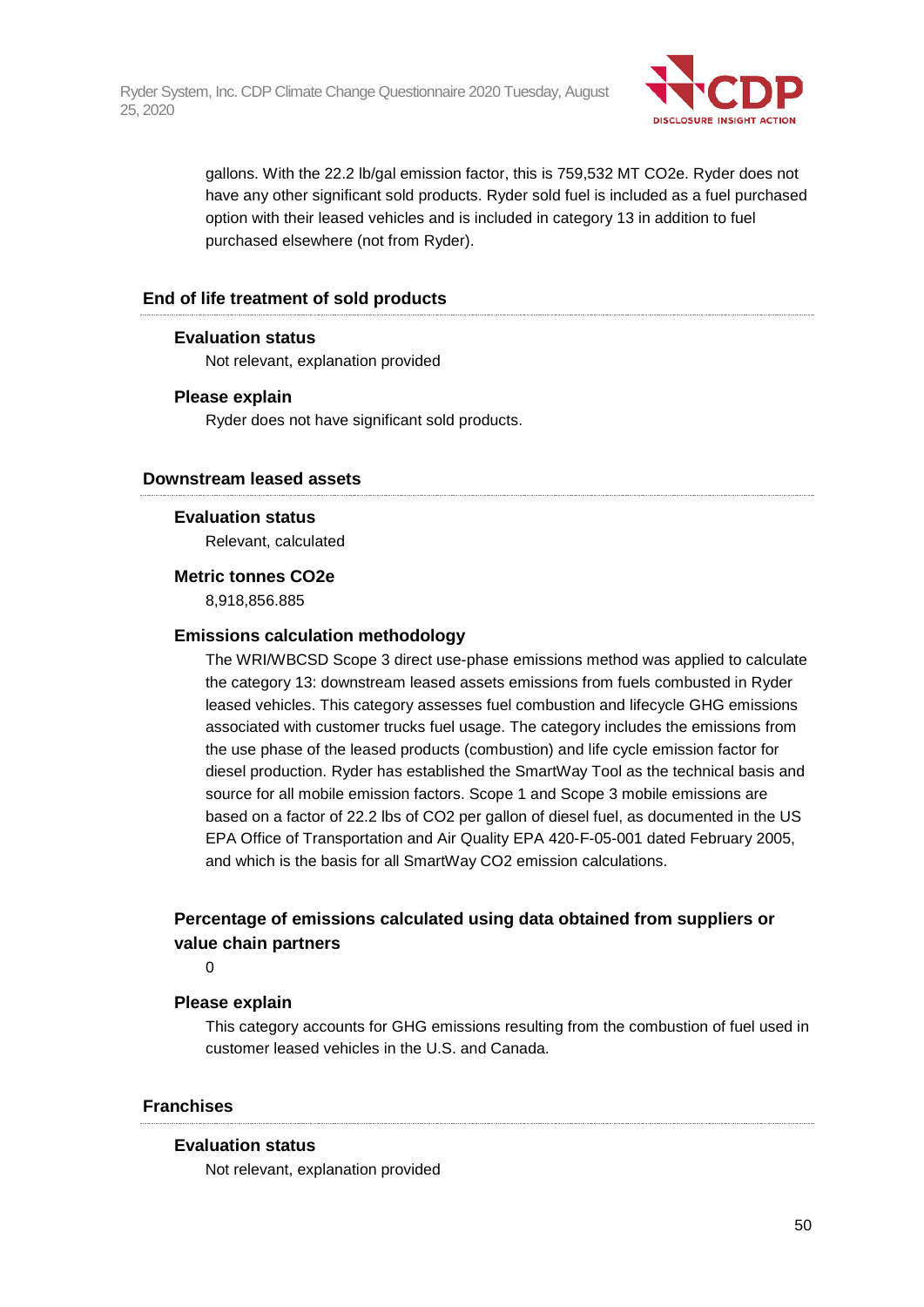

## **Please explain**

Ryder does not have any franchise operations.

#### **Investments**

### **Evaluation status**

Not relevant, explanation provided

### **Please explain**

Ryder does not own any GHG releasing investments

## **Other (upstream)**

### **Evaluation status**

Not relevant, explanation provided

### **Please explain**

Ryder does not have any other scope 3 upstream emissions.

## **Other (downstream)**

## **Evaluation status**

Not relevant, explanation provided

#### **Please explain**

Ryder does not have any other scope 3 downstream emissions.

## **C6.7**

# **(C6.7) Are carbon dioxide emissions from biogenic carbon relevant to your**

**organization?**

Yes

## **C6.7a**

## **(C6.7a) Provide the emissions from biogenic carbon relevant to your organization in metric tons CO2.**

|                  | CO2 emissions from biogenic carbon (metric tons CO2) | <b>Comment</b> |
|------------------|------------------------------------------------------|----------------|
| Row <sup>1</sup> | 40.764                                               |                |

## **C6.10**

**(C6.10) Describe your gross global combined Scope 1 and 2 emissions for the reporting year in metric tons CO2e per unit currency total revenue and provide any additional intensity metrics that are appropriate to your business operations.**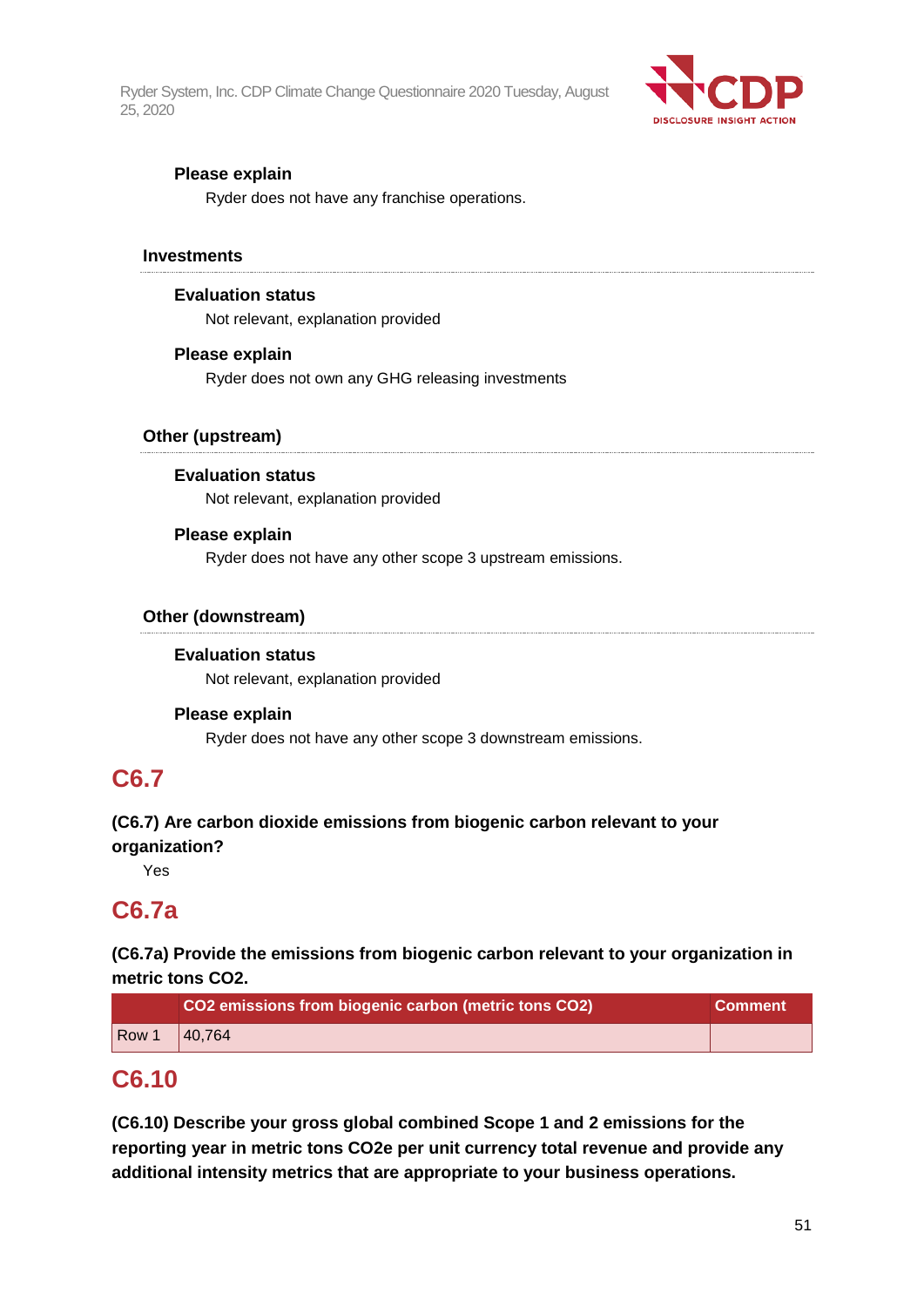

## **Intensity figure**

0.0001

## **Metric numerator (Gross global combined Scope 1 and 2 emissions, metric tons CO2e)**

892,057.17

#### **Metric denominator**

unit total revenue

### **Metric denominator: Unit total**

8,925,801,000

### **Scope 2 figure used**

Location-based

### **% change from previous year**

3

## **Direction of change**

Decreased

#### **Reason for change**

Revenue increased 6% to \$8,925,801,000 in 2019 while we realized emissions reductions from our 4 major emission reduction activities: Lighting Projects (6,263 MTCO2e/yr), Energy Conservation Program (8,696 MTCO2e/yr), High efficiency oil (11,270 MTCO2e) and Natural Gas Fleet replacing diesel usage (941 MTCO2e).

#### **Intensity figure**

22.36

## **Metric numerator (Gross global combined Scope 1 and 2 emissions, metric tons CO2e)**

892,057.17

#### **Metric denominator**

full time equivalent (FTE) employee

## **Metric denominator: Unit total**

39,900

## **Scope 2 figure used**

Location-based

#### **% change from previous year**

2.7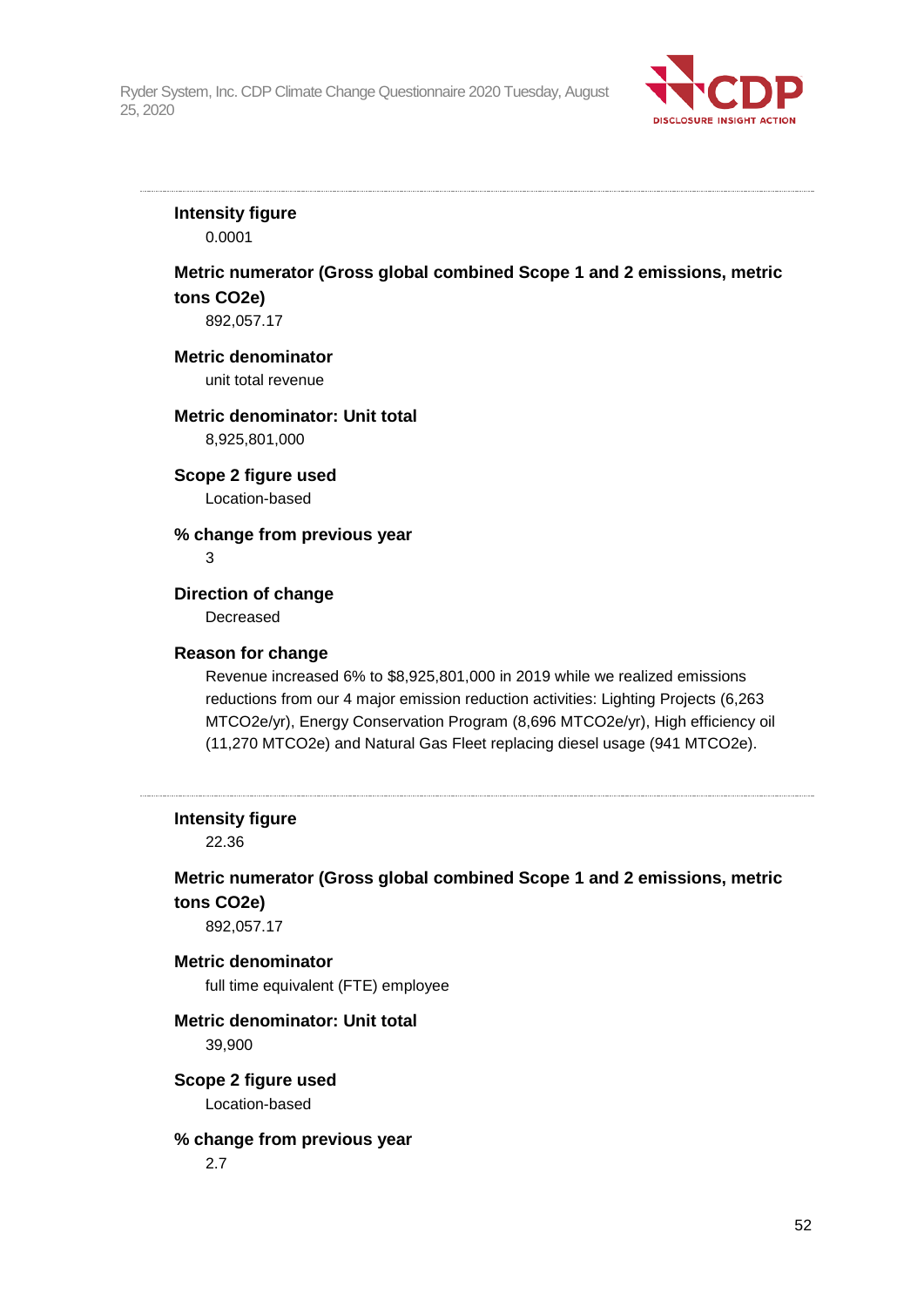

## **Direction of change**

Decreased

## **Reason for change**

FTE increased 1% to 39,900 in 2019 while we realized emissions reductions from our 4 major emission reduction activities: Lighting Projects (6,263 MTCO2e/yr), Energy Conservation Program (8,696 MTCO2e/yr), High efficiency oil (11,270 MTCO2e) and Natural Gas Fleet replacing diesel usage (941 MTCO2e).

## **C-TS6.15**

## **(C-TS6.15) What are your primary intensity (activity-based) metrics that are appropriate to your emissions from transport activities in Scope 1, 2, and 3?**

## **HDV**

**Scopes used for calculation of intensities** Report just Scope 1

**Intensity figure** 1,400

**Metric numerator: emissions in metric tons CO2e**

**Metric denominator: unit**

**Metric denominator: unit total**

**% change from previous year**

## **Please explain any exclusions in your coverage of transport emissions in selected category, and reasons for change in emissions intensity.**

Ryder DTS Fleet provides annual updates to the EPA SmartWay Carrier Tool. The tool generates greenhouse gas and other emission data with scientifically-based methods using EPA emission factors, and provides consistent and comparable metrics for freight emissions across all industry sectors. In 2019, Ryder DTS generated approximately 1,400 grams of CO2 per mile as calculated by the Carrier tool.

## **ALL**

**Scopes used for calculation of intensities**

**Intensity figure**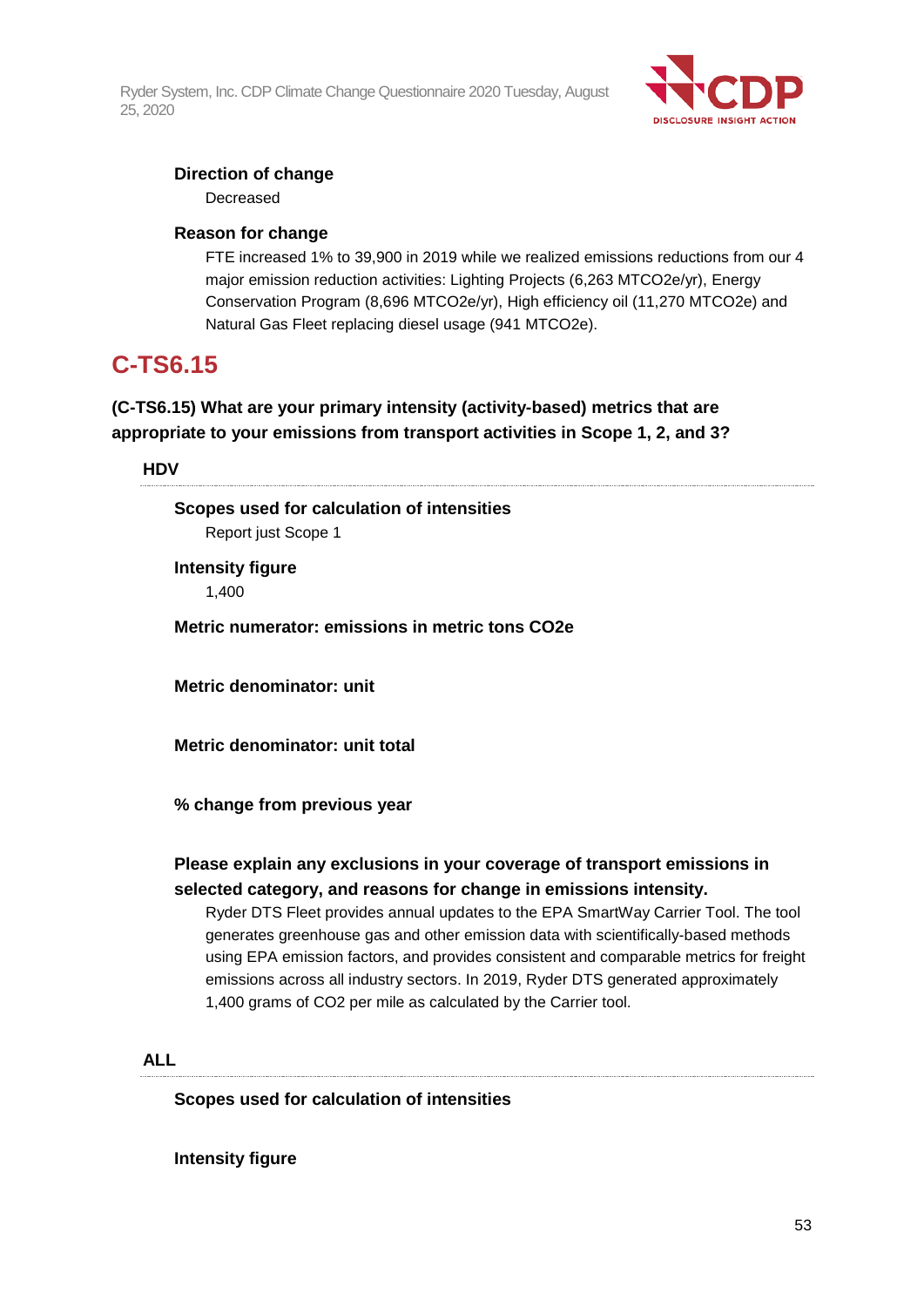

**Metric numerator: emissions in metric tons CO2e**

**Metric denominator: unit**

**Metric denominator: unit total**

**% change from previous year**

**Please explain any exclusions in your coverage of transport emissions in selected category, and reasons for change in emissions intensity.**

# **C7. Emissions breakdowns**

# **C7.1**

**(C7.1) Does your organization break down its Scope 1 emissions by greenhouse gas type?**

No

# **C7.2**

**(C7.2) Break down your total gross global Scope 1 emissions by country/region.**

| <b>Country/Region</b>    | Scope 1 emissions (metric tons CO2e) |
|--------------------------|--------------------------------------|
| United States of America | 710,814.23                           |
| Canada                   | 70,683.44                            |
| Europe                   | 10,624.05                            |

# **C7.3**

**(C7.3) Indicate which gross global Scope 1 emissions breakdowns you are able to provide.**

By business division By activity

# **C7.3a**

**(C7.3a) Break down your total gross global Scope 1 emissions by business division.**

| <b>Business division</b>      | Scope 1 emissions (metric ton CO2e) |
|-------------------------------|-------------------------------------|
| <b>Supply Chain Solutions</b> | 752,503.7                           |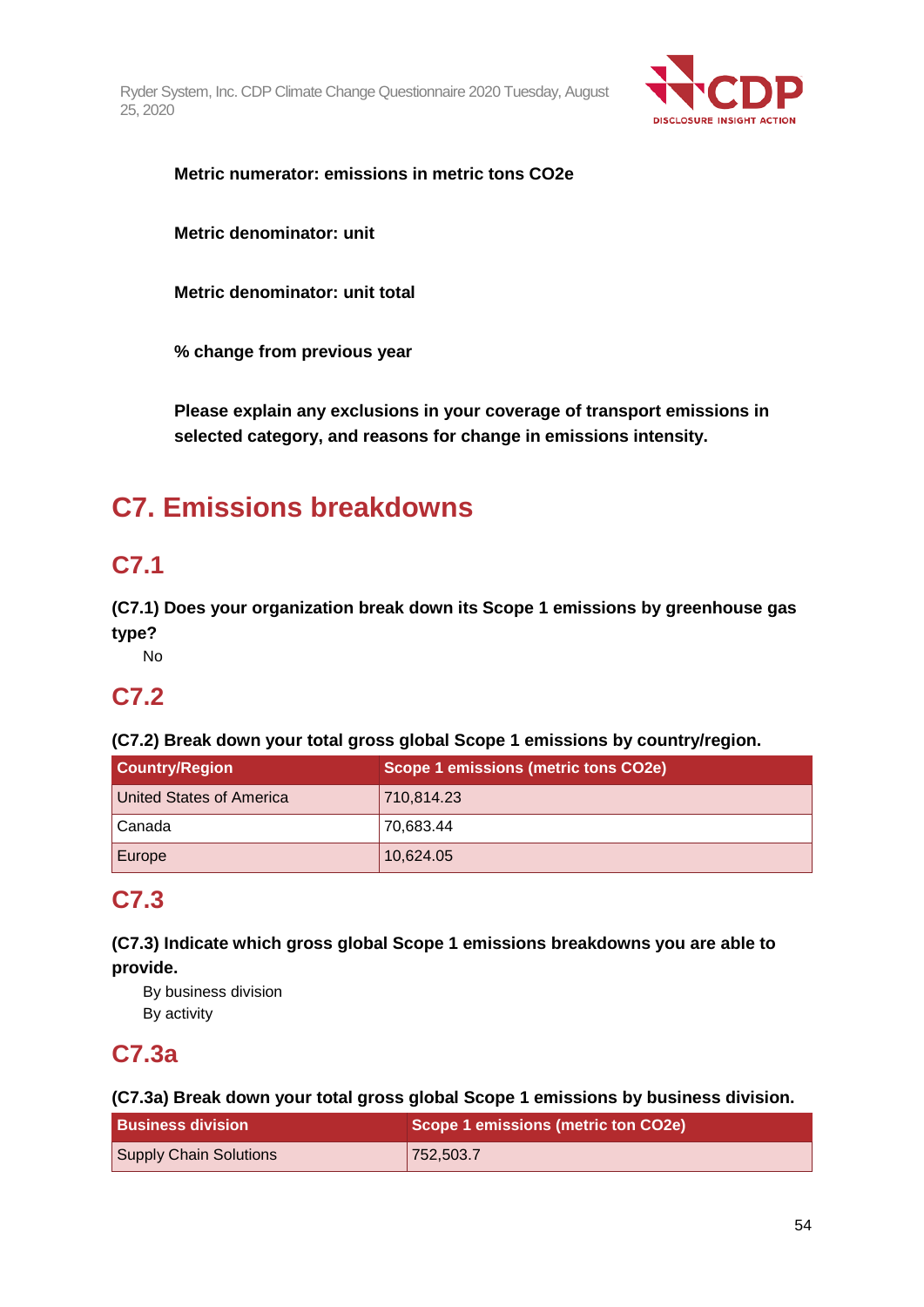

| <b>Fleet Management Solutions</b> | 28,906.38 |
|-----------------------------------|-----------|
| Administration                    | 87.59     |
| International Operations          | 10.624.05 |

# **C7.3c**

## **(C7.3c) Break down your total gross global Scope 1 emissions by business activity.**

| <b>Activity</b>                              | Scope 1 emissions (metric tons CO2e) |  |  |
|----------------------------------------------|--------------------------------------|--|--|
| <b>Transportation Service/Fleet activity</b> | 762,324.29                           |  |  |
| Fleet Maintenance activity                   | 29,709.85                            |  |  |
| Administrative activity                      | 87.59                                |  |  |

# **C-CE7.4/C-CH7.4/C-CO7.4/C-EU7.4/C-MM7.4/C-OG7.4/C-ST7.4/C-TO7.4/C-TS7.4**

**(C-CE7.4/C-CH7.4/C-CO7.4/C-EU7.4/C-MM7.4/C-OG7.4/C-ST7.4/C-TO7.4/C-TS7.4) Break down your organization's total gross global Scope 1 emissions by sector production activity in metric tons CO2e.**

|                               | <b>Gross Scope 1 emissions, metric tons CO2e</b> | <b>Comment</b> |
|-------------------------------|--------------------------------------------------|----------------|
| Transport services activities | 762,324.29                                       |                |

# **C7.5**

## **(C7.5) Break down your total gross global Scope 2 emissions by country/region.**

| <b>Country/Region</b>       | Scope 2,<br>location-<br>based (metric<br>tons CO2e) | Scope 2,<br>market-based<br>(metric tons<br>CO <sub>2e</sub> ) | <b>Purchased and</b><br>consumed<br>electricity, heat,<br>steam or cooling<br>(MWh) | <b>Purchased and consumed</b><br>low-carbon electricity,<br>heat, steam or cooling<br>accounted for in Scope 2<br>market-based approach<br>(MWh) |
|-----------------------------|------------------------------------------------------|----------------------------------------------------------------|-------------------------------------------------------------------------------------|--------------------------------------------------------------------------------------------------------------------------------------------------|
| United States of<br>America | 85,552.68                                            | 86,982.3                                                       | 192,948.79                                                                          | 192,948.79                                                                                                                                       |
| Canada                      | 1,403.9                                              | 1,403.9                                                        | 8,831.44                                                                            | 8,831.44                                                                                                                                         |
| Mexico                      | 10,993.78                                            | 10,993.78                                                      | 19,994.37                                                                           | 19,994.37                                                                                                                                        |
| Asia Pacific (or<br>JAPA)   | 436.67                                               | 436.67                                                         | 545.99                                                                              | 545.99                                                                                                                                           |
| Europe                      | 1,548.42                                             | 1,548.42                                                       | 4,657.35                                                                            | 4,657.35                                                                                                                                         |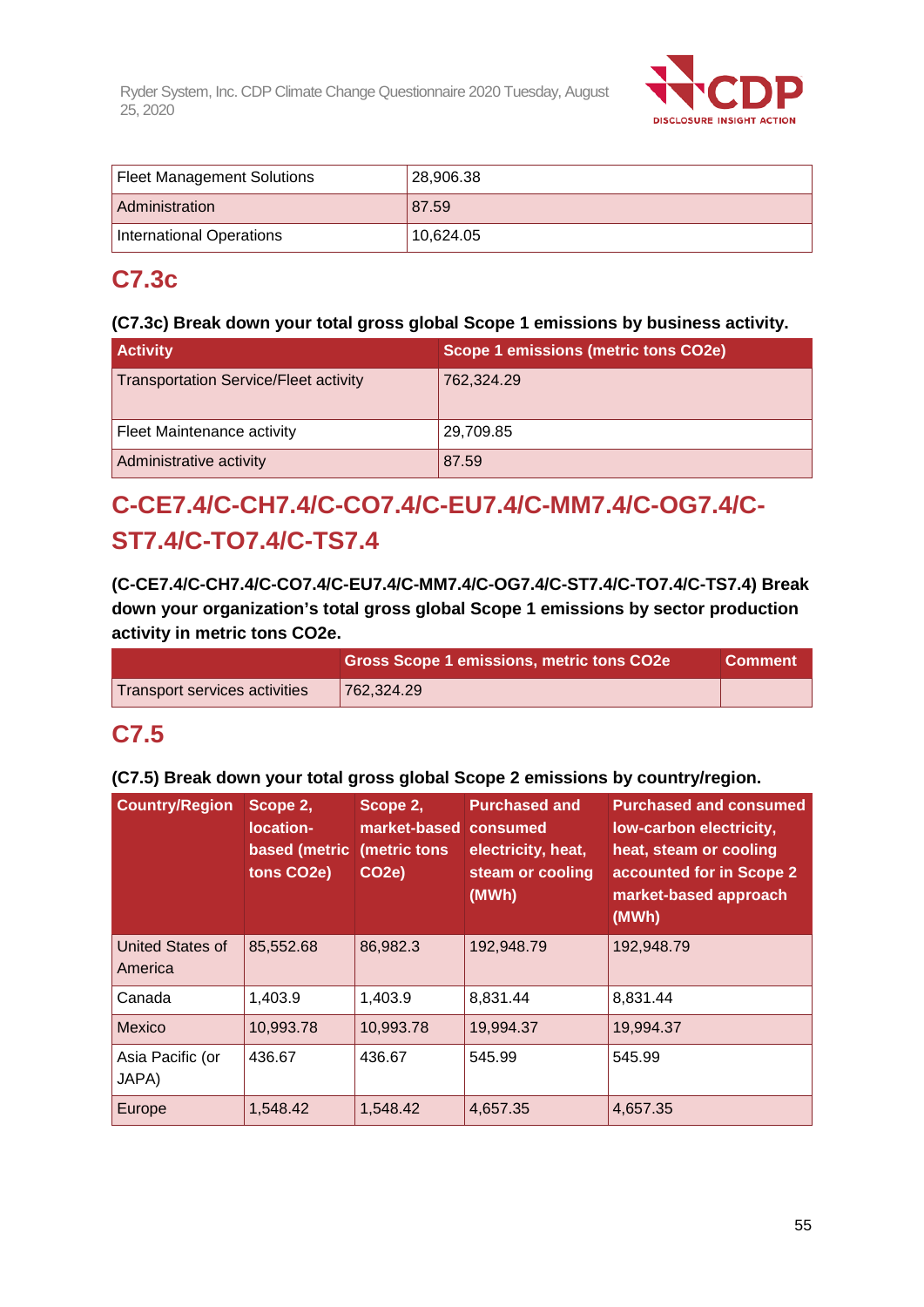

# **C7.6**

## **(C7.6) Indicate which gross global Scope 2 emissions breakdowns you are able to provide.**

By business division By activity

# **C7.6a**

## **(C7.6a) Break down your total gross global Scope 2 emissions by business division.**

| <b>Business division</b>                    | Scope 2, location-based (metric<br>tons CO2e) | Scope 2, market-based (metric<br>tons CO2e) |
|---------------------------------------------|-----------------------------------------------|---------------------------------------------|
| <b>Supply Chain Solutions</b>               | 40,457.26                                     | 41,133.315                                  |
| <b>Fleet Management</b><br><b>Solutions</b> | 40,057.67                                     | 40,727.047                                  |
| Administration                              | 6,441.655                                     | 6,549.298                                   |
| <b>International Operations</b>             | 12,978.87                                     | 12,978.87                                   |

# **C7.6c**

## **(C7.6c) Break down your total gross global Scope 2 emissions by business activity.**

| <b>Activity</b>                                     | Scope 2, location-based (metric<br>tons CO2e) | Scope 2, market-based (metric<br>tons CO2e) |
|-----------------------------------------------------|-----------------------------------------------|---------------------------------------------|
| Transportation Service/Fleet 40,457.258<br>activity |                                               | 41,133.315                                  |
| Fleet Maintenance activity                          | 53,036.54                                     | 53,705.92                                   |
| Administrative activity                             | 6,441.65                                      | 6,549.3                                     |

# **C-CE7.7/C-CH7.7/C-CO7.7/C-MM7.7/C-OG7.7/C-ST7.7/C-TO7.7/C-TS7.7**

**(C-CE7.7/C-CH7.7/C-CO7.7/C-MM7.7/C-OG7.7/C-ST7.7/C-TO7.7/C-TS7.7) Break down your organization's total gross global Scope 2 emissions by sector production activity in metric tons CO2e.**

|                                              | Scope 2, location-based,<br>metric tons CO2e | Scope 2, market-based (if<br>applicable), metric tons CO2e | <b>Comment</b> |
|----------------------------------------------|----------------------------------------------|------------------------------------------------------------|----------------|
| Transport services   99,935.45<br>activities |                                              | 101,365.07                                                 |                |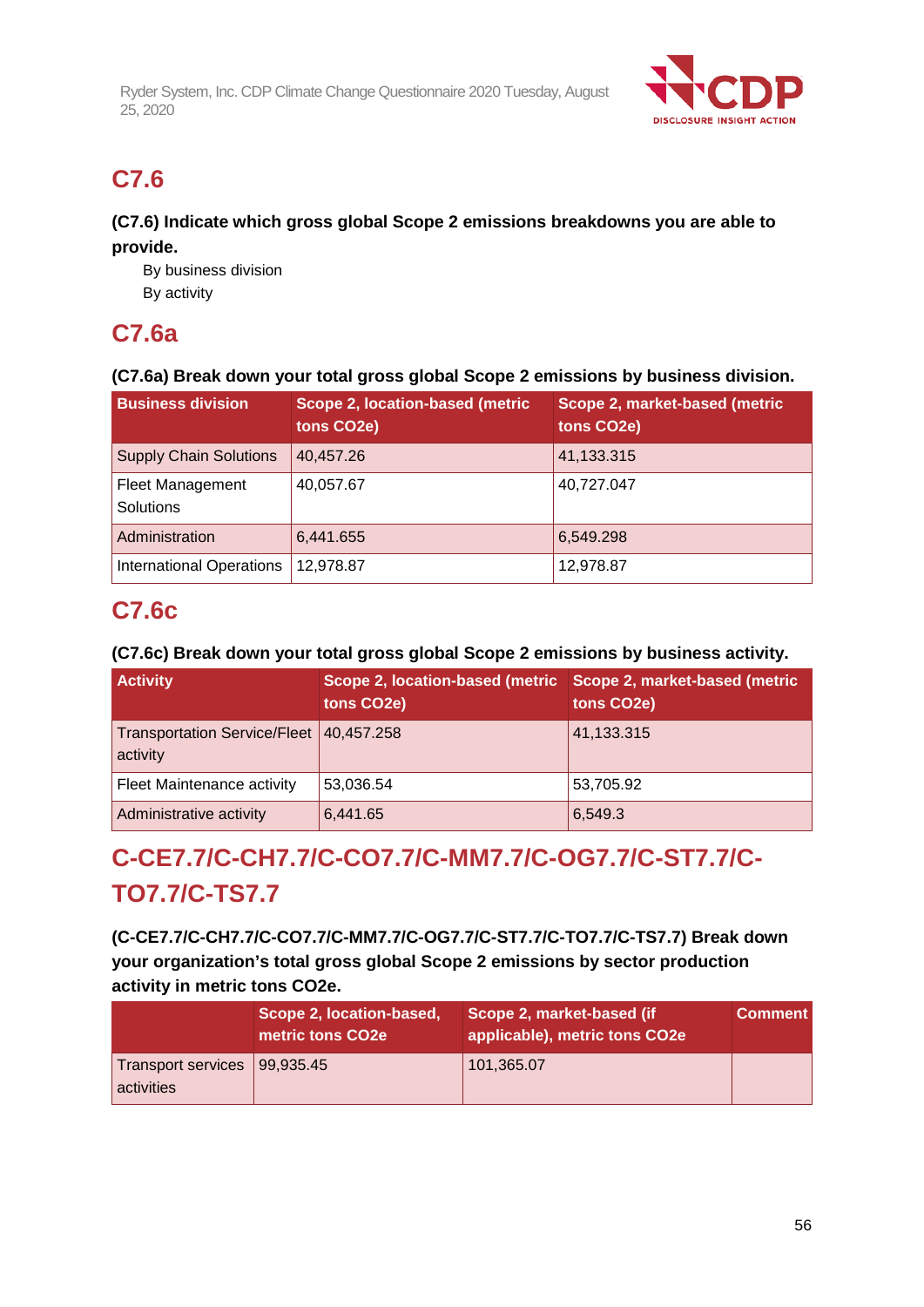

# **C7.9**

## **(C7.9) How do your gross global emissions (Scope 1 and 2 combined) for the reporting year compare to those of the previous reporting year?**

Increased

# **C7.9a**

**(C7.9a) Identify the reasons for any change in your gross global emissions (Scope 1 and 2 combined), and for each of them specify how your emissions compare to the previous year.**

|                                                 | <b>Change in</b><br>emissions<br>(metric tons<br>CO <sub>2</sub> e) | <b>Direction</b><br>of change | <b>Emissions</b><br>value<br>(percentage) | <b>Please explain calculation</b>                                                                                                                                                                                                                                                          |
|-------------------------------------------------|---------------------------------------------------------------------|-------------------------------|-------------------------------------------|--------------------------------------------------------------------------------------------------------------------------------------------------------------------------------------------------------------------------------------------------------------------------------------------|
| Change in<br>renewable<br>energy<br>consumption | 571.36                                                              | Decreased                     | 0.1                                       | Decrease - Biodiesel usage increase;<br>Ryder purchased 5.5% more<br>biodiesel/renewable diesel from 2018 to<br>2019 (571.36 MTCO2e/868,793<br>MTCO2e 2018 Emissions = $0.1\%$ )                                                                                                           |
| Other<br>emissions<br>reduction<br>activities   | 27,169.07                                                           | Decreased                     | 3.1                                       | Ryder implemented the following<br>emissions reduction activities in scope<br>1 and 2): FMS Program, LED Lighting,<br>RydeSmart, High efficiency oil (RIL<br>fleet), Natural Gas Fleet replacing<br>diesel usage (27,169.07 MT CO2e/<br>868,793 MT CO2e 2018 Emissions =<br>3.1% Decrease) |
| <b>Divestment</b>                               | $\overline{0}$                                                      | No change                     | $\mathbf 0$                               | Ryder did not have any divestments in<br>2019.                                                                                                                                                                                                                                             |
| Acquisitions                                    | 0                                                                   | No change                     | $\mathbf 0$                               | Ryder did not have any acquisitions in<br>2019.                                                                                                                                                                                                                                            |
| <b>Mergers</b>                                  | $\overline{0}$                                                      | No change                     | $\overline{0}$                            | Ryder did not have any mergers in<br>2019.                                                                                                                                                                                                                                                 |
| Change in<br>output                             | 39,559.37                                                           | Increased                     | 4.6                                       | Change in output - increased truck<br>mileages (39,559.37 MTCO2e<br>/868,793 MTCO2e 2018 Emissions =<br>4.6% increase).                                                                                                                                                                    |
| Change in<br>methodology                        | 6,995.48                                                            | Decreased                     | 0.8                                       | Ryder updated all emission factors to<br>current eGrid and other emission<br>factors (6,995.48/868,793 MTCO2e<br>2018 Emissions = -0.8% Decrease)                                                                                                                                          |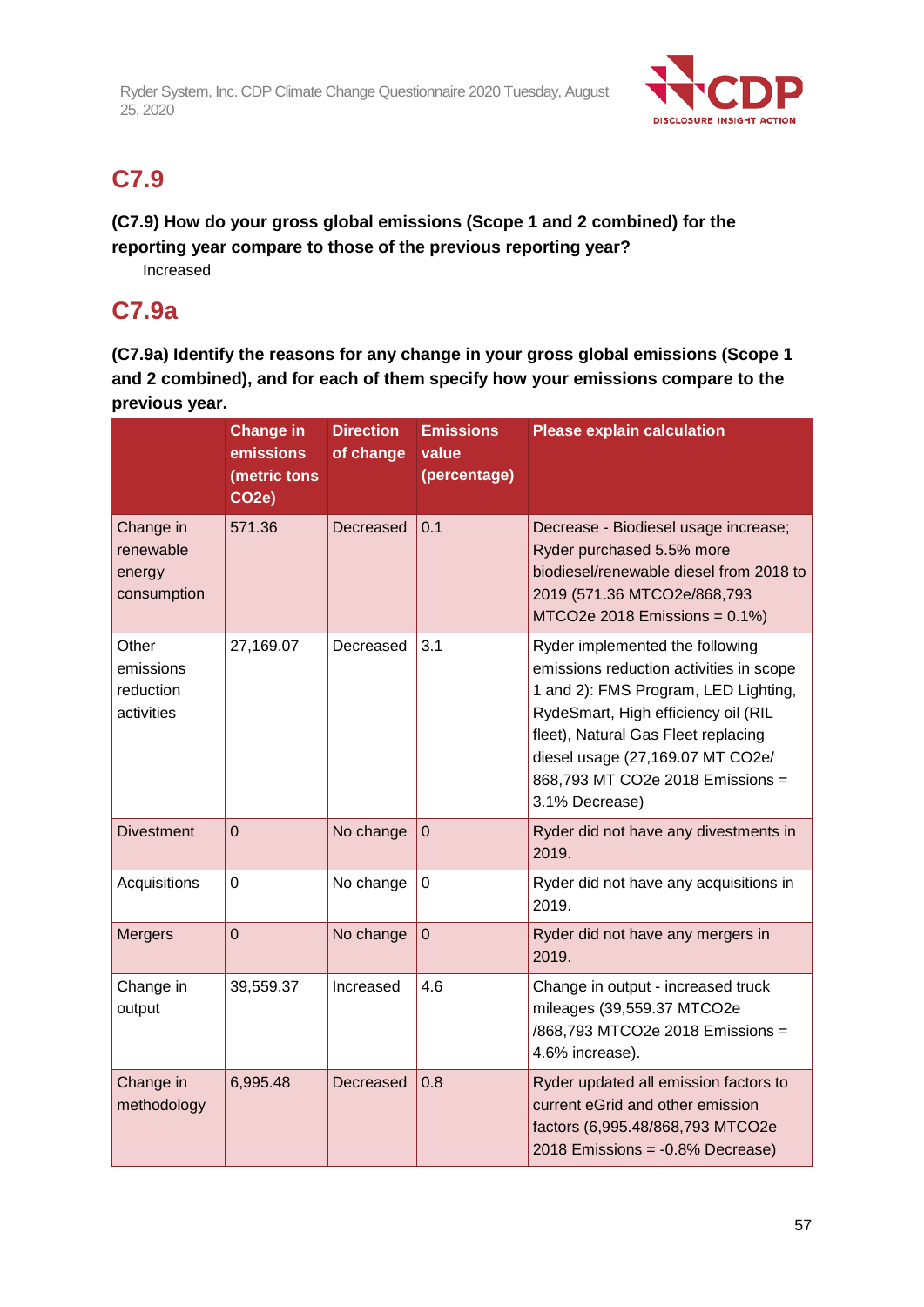

| Change in<br>boundary                            | 0         | No change | 0   | Ryder did not have any changes in<br>boundary in 2019.                                                                                 |
|--------------------------------------------------|-----------|-----------|-----|----------------------------------------------------------------------------------------------------------------------------------------|
| Change in<br>physical<br>operating<br>conditions | 2,385.06  | Increased | 0.3 | Change in physical operating<br>conditions/ weather related (2,385.06<br>MTCO2e/ 868,793 MT CO2e 2018<br>Emissions = $0.3\%$ increase) |
| Unidentified                                     | 16,055.81 | Increased | 1.8 | Unidentified changes (16,055.81 MT<br>CO2e/ 868,793 MT CO2e 2017<br>Emissions = $1.8$ % Increase)                                      |
| Other                                            | 0         | No change | 0   | Ryder had no other changes in 2019.                                                                                                    |

# **C7.9b**

**(C7.9b) Are your emissions performance calculations in C7.9 and C7.9a based on a location-based Scope 2 emissions figure or a market-based Scope 2 emissions figure?**

Location-based

# **C8. Energy**

# **C8.1**

## **(C8.1) What percentage of your total operational spend in the reporting year was on energy?**

More than 0% but less than or equal to 5%

# **C8.2**

## **(C8.2) Select which energy-related activities your organization has undertaken.**

|                                                     | Indicate whether your organization undertook this energy-<br>related activity in the reporting year |
|-----------------------------------------------------|-----------------------------------------------------------------------------------------------------|
| Consumption of fuel (excluding<br>feedstocks)       | Yes                                                                                                 |
| Consumption of purchased or<br>acquired electricity | Yes                                                                                                 |
| Consumption of purchased or<br>acquired heat        | <b>No</b>                                                                                           |
| Consumption of purchased or<br>acquired steam       | <b>No</b>                                                                                           |
| Consumption of purchased or<br>acquired cooling     | <b>No</b>                                                                                           |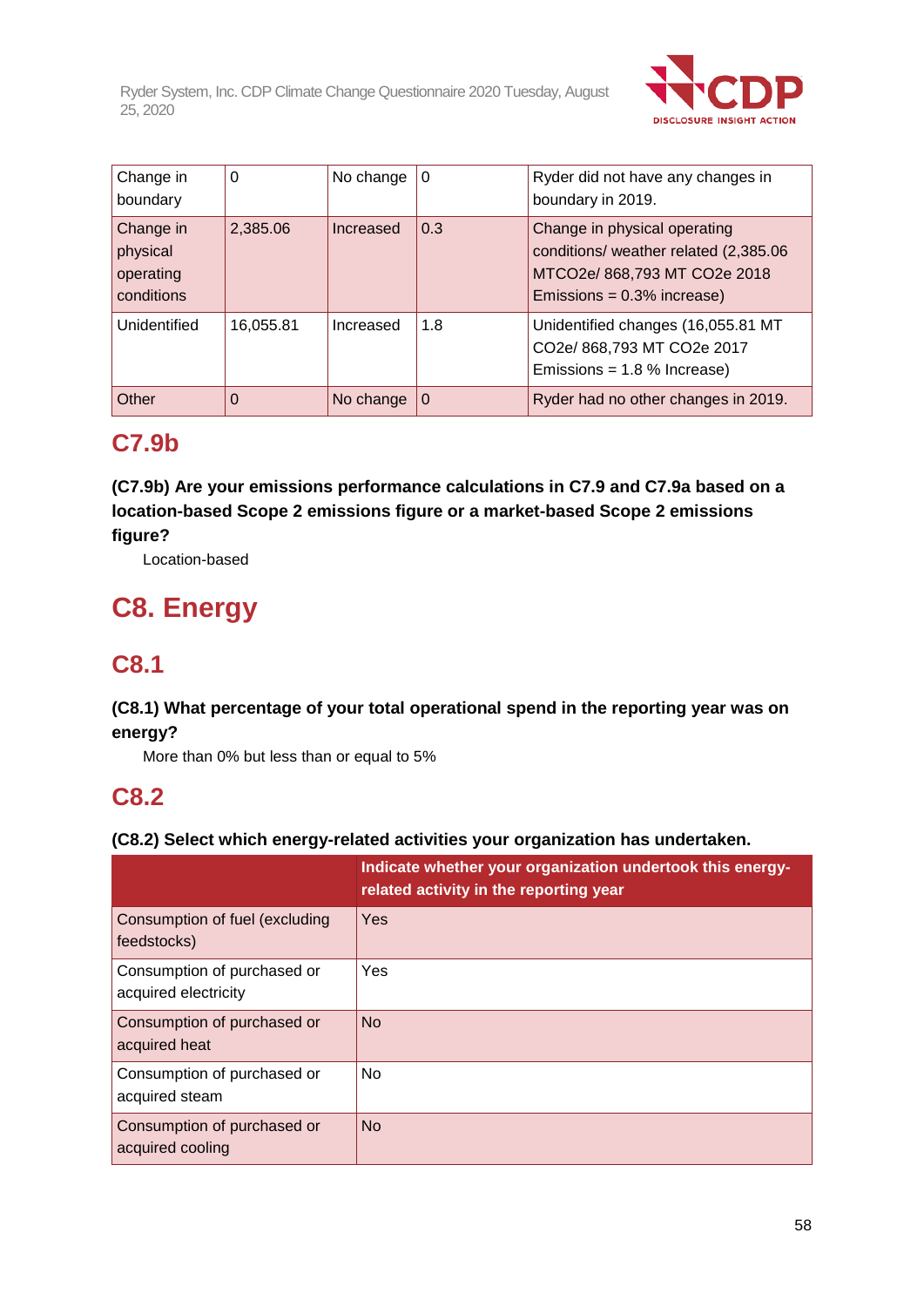

| Generation of electricity, heat, | No. |
|----------------------------------|-----|
| steam, or cooling                |     |

# **C8.2a**

## **(C8.2a) Report your organization's energy consumption totals (excluding feedstocks) in MWh.**

|                                                        | <b>Heating</b><br>value         | <b>MWh from</b><br>renewable<br><b>sources</b> | <b>MWh from non-</b><br>renewable<br><b>SOUrces</b> | <b>Total (renewable</b><br>and non-renewable)<br><b>MWh</b> |
|--------------------------------------------------------|---------------------------------|------------------------------------------------|-----------------------------------------------------|-------------------------------------------------------------|
| Consumption of fuel<br>(excluding feedstock)           | LHV (lower<br>heating<br>value) | $\mathbf 0$                                    | 3,435,249                                           | 3,435,249                                                   |
| Consumption of<br>purchased or acquired<br>electricity |                                 | 0                                              | 226,978                                             | 226,978                                                     |
| <b>Total energy</b><br>consumption                     |                                 | $\Omega$                                       | 3,662,227                                           | 3,662,227                                                   |

# **C8.2b**

## **(C8.2b) Select the applications of your organization's consumption of fuel.**

|                                                            | Indicate whether your organization undertakes this<br>fuel application |
|------------------------------------------------------------|------------------------------------------------------------------------|
| Consumption of fuel for the generation of<br>electricity   | <b>No</b>                                                              |
| Consumption of fuel for the generation of<br>heat          | Yes                                                                    |
| Consumption of fuel for the generation of<br>steam         | <b>No</b>                                                              |
| Consumption of fuel for the generation of<br>cooling       | No                                                                     |
| Consumption of fuel for co-generation or<br>tri-generation | <b>No</b>                                                              |

# **C8.2c**

**(C8.2c) State how much fuel in MWh your organization has consumed (excluding feedstocks) by fuel type.**

**Fuels (excluding feedstocks)**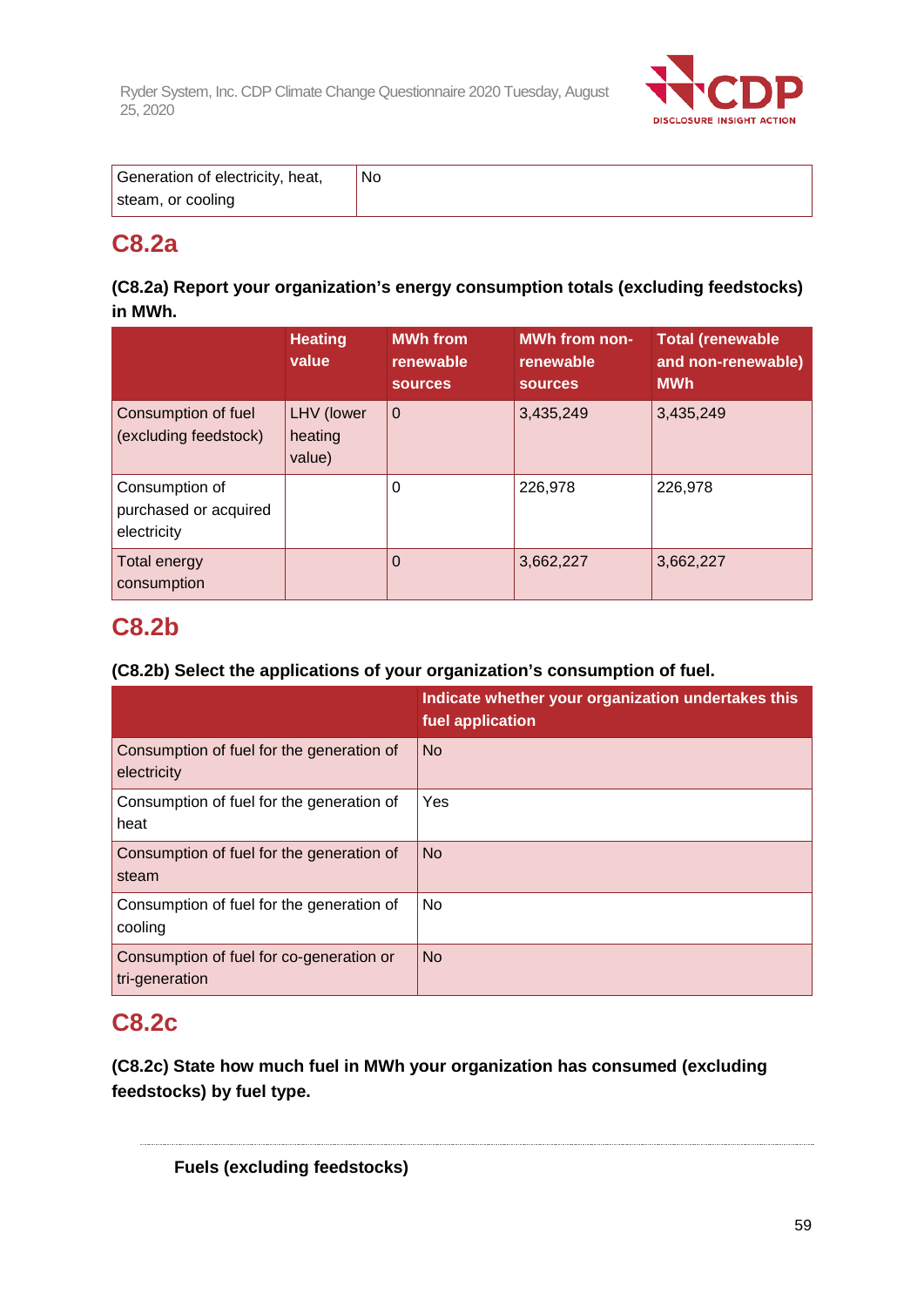

#### Diesel

#### **Heating value**

LHV (lower heating value)

#### **Total fuel MWh consumed by the organization**

3,212,852

**Emission factor**

22.2

### **Unit**

lb CO2e per gallon

#### **Emissions factor source**

U.S. EPA Office of Transportation and Air Quality Emission Facts document EPA 420-F-05-001 dated February 2005

#### **Comment**

Ryder has established the SmartWay Tool as the technical basis and source for all mobile emission factors. Diesel emissions are based on a factor of 22.2 lbs of CO2 per gallon of diesel fuel, as documented in the US EPA Office of Transportation and Air Quality EPA 420-F-05-001 dated February 2005, and which is the basis for all SmartWay CO2 emission calculations.

#### **Fuels (excluding feedstocks)**

Fuel Oil Number 2

#### **Heating value**

LHV (lower heating value)

#### **Total fuel MWh consumed by the organization**

5,024

#### **Emission factor**

163.0539

#### **Unit**

lb CO2 per million Btu

#### **Emissions factor source**

US: 163.0539 lb/MMBTU, 2019 TCR Canada: 115.719 lb/MMBTU, 2019 TCR Burning Oil UK: 298.1152 lb/MMBTU, 2019 DEFRA Gas Oil UK: 349.1537 lb/MMBTU, 2019 DEFRA

#### **Comment**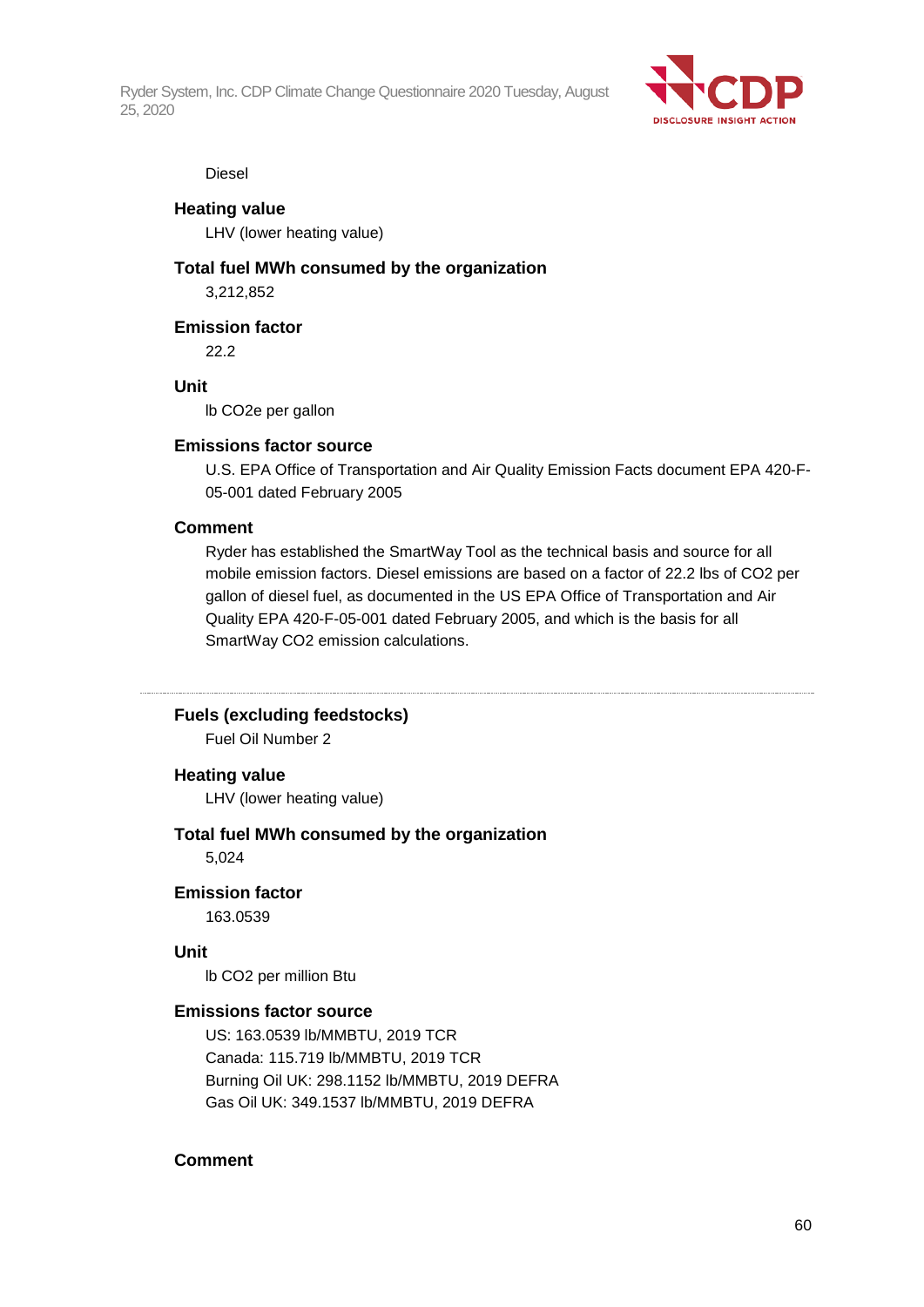

## **Fuels (excluding feedstocks)**

Natural Gas

### **Heating value**

LHV (lower heating value)

## **Total fuel MWh consumed by the organization**

208,341

## **Emission factor**

116.9773

**Unit**

lb CO2e per million Btu

## **Emissions factor source**

Natural Gas US: 116.9773 lb/MMBTU, 2019 TCR Canada: 115.719 lb/MMBTU, 2019 TCR UK: 132.05 lb/MMBTU, 2019 DEFRA

## **Comment**

## **Fuels (excluding feedstocks)**

Propane Gas

## **Heating value**

LHV (lower heating value)

# **Total fuel MWh consumed by the organization**

9,032

## **Emission factor**

136.0473

#### **Unit**

lb CO2 per million Btu

## **Emissions factor source**

Propane: US: 136.0473 lb/MMBTU, 2019 TCR Canada: 178.0199 lb/MMBTU, 2019 TCR UK: 178.55 lb/MMBTU, 2019 DEFRA

## **Comment**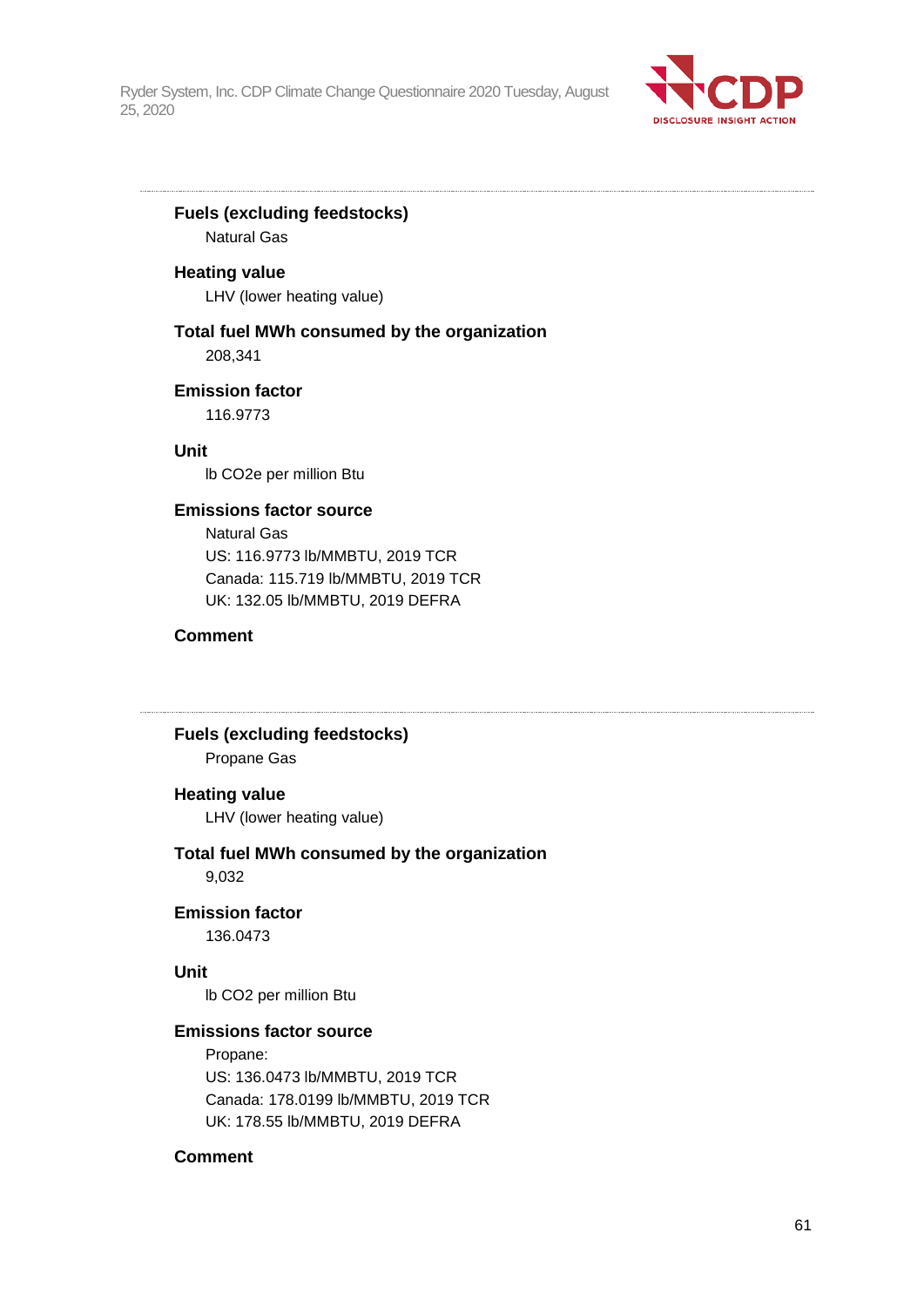

## **C8.2e**

**(C8.2e) Provide details on the electricity, heat, steam, and/or cooling amounts that were accounted for at a zero emission factor in the market-based Scope 2 figure reported in C6.3.**

**Sourcing method** None (no purchases of low-carbon electricity, heat, steam or cooling)

**Low-carbon technology type**

**Country/region of consumption of low-carbon electricity, heat, steam or cooling**

**MWh consumed accounted for at a zero emission factor**

**Comment**

# **C-TS8.5**

**(C-TS8.5) Provide any efficiency metrics that are appropriate for your organization's transport products and/or services.**

**Activity** Heavy Duty Vehicles (HDV) **Metric figure** 1,400 **Metric numerator** Other, please specify

CO2 Grams per Mile

**Metric denominator** Other, please specify

**Metric numerator: Unit total**

**Metric denominator: Unit total**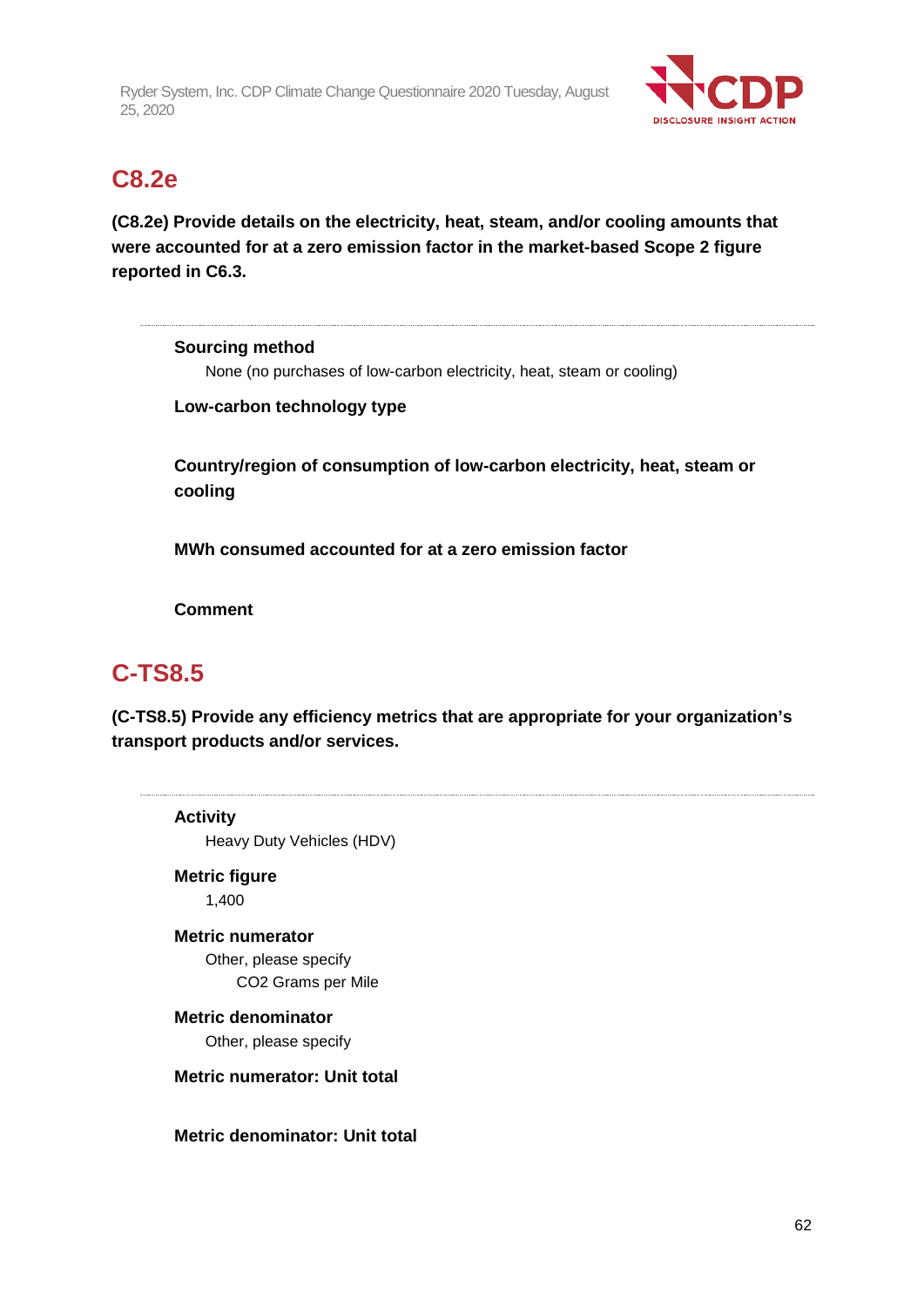

## **% change from last year**

### **Please explain**

Ryder DTS Fleet provides annual updates to the EPA SmartWay Carrier Tool. The tool generates greenhouse gas and other emission data with scientifically-based methods using EPA emission factors, and provides consistent and comparable metrics for freight emissions across all industry sectors. In 2019, Ryder DTS generated approximately 1,400 grams of CO2 per mile as calculated by the Carrier tool.

# **C9. Additional metrics**

## **C9.1**

**(C9.1) Provide any additional climate-related metrics relevant to your business.**

# **C-TO9.3/C-TS9.3**

**(C-TO9.3/C-TS9.3) Provide tracking metrics for the implementation of low-carbon transport technology over the reporting year.**

**Activity** Heavy Duty Vehicles (HDV)

#### **Metric**

Fleet adoption

#### **Technology**

Battery electric vehicle (BEV)

**Metric figure**

500

#### **Metric unit**

**Units** 

### **Explanation**

Ryder ordered 500 Chanje commercial electric vehicles which will be deployed by FedEx. The initiative will enable a broader adoption of electric trucks in the U.S. Market.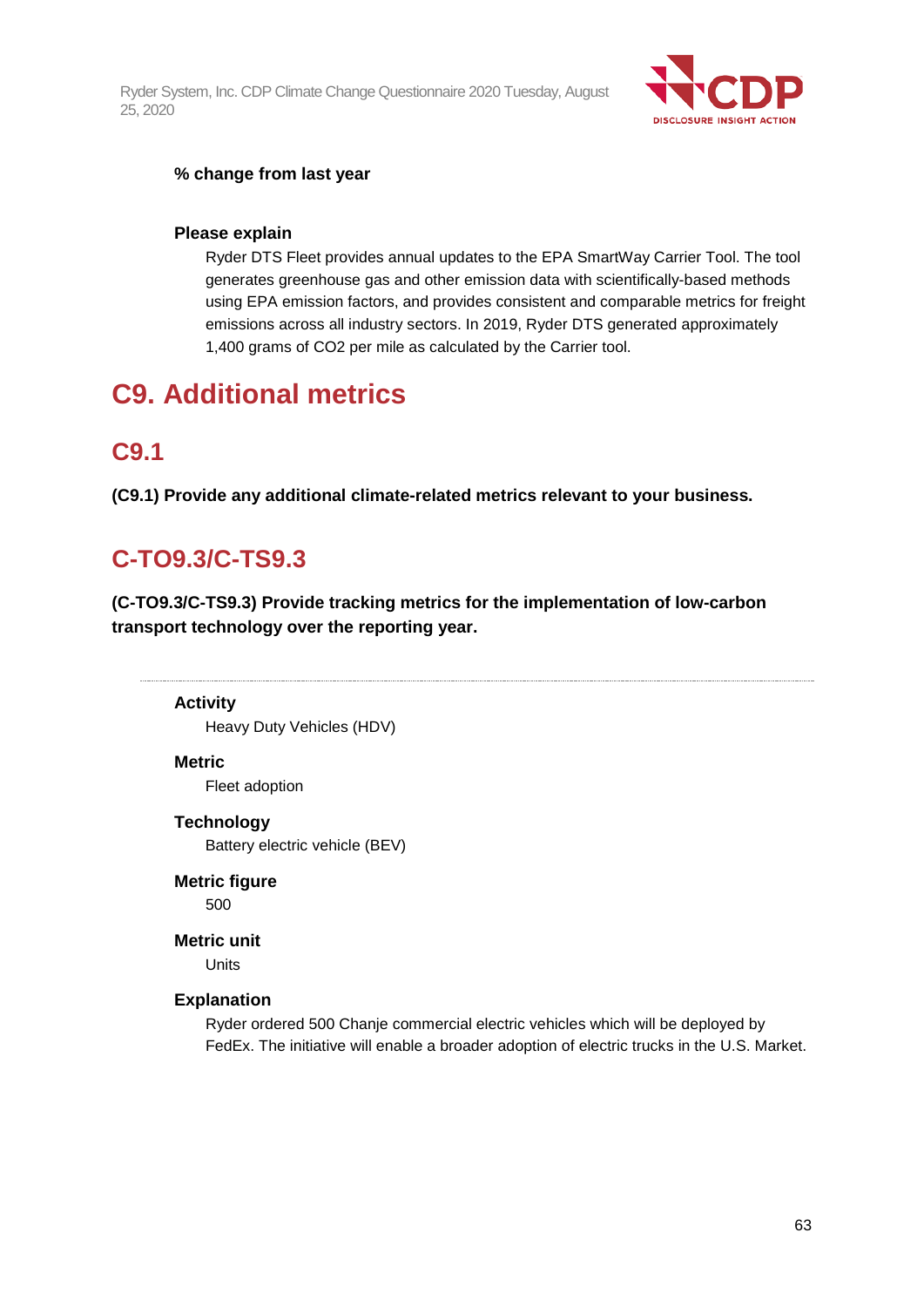

# **C-CE9.6/C-CG9.6/C-CH9.6/C-CN9.6/C-CO9.6/C-EU9.6/C-MM9.6/C-OG9.6/C-RE9.6/C-ST9.6/C-TO9.6/C-TS9.6**

**(C-CE9.6/C-CG9.6/C-CH9.6/C-CN9.6/C-CO9.6/C-EU9.6/C-MM9.6/C-OG9.6/C-RE9.6/C-ST9.6/C-TO9.6/C-TS9.6) Does your organization invest in research and development (R&D) of low-carbon products or services related to your sector activities?**

|     | Investment in low-carbon R&D | <b>Comment</b> |
|-----|------------------------------|----------------|
| Row | Yes                          |                |

# **C-TO9.6a/C-TS9.6a**

**(C-TO9.6a/C-TS9.6a) Provide details of your organization's investments in low-carbon R&D for transport-related activities over the last three years.**

# **Activity** Heavy Duty Vehicles (HDV) **Technology area** Electrification **Stage of development in the reporting year** Pilot demonstration **Average % of total R&D investment over the last 3 years R&D investment figure in the reporting year (optional) Comment**

# **C10. Verification**

# **C10.1**

**(C10.1) Indicate the verification/assurance status that applies to your reported emissions.**

|                                          | <b>Verification/assurance status</b>     |
|------------------------------------------|------------------------------------------|
| Scope 1                                  | No third-party verification or assurance |
| Scope 2 (location-based or market-based) | No third-party verification or assurance |
| Scope 3                                  | No third-party verification or assurance |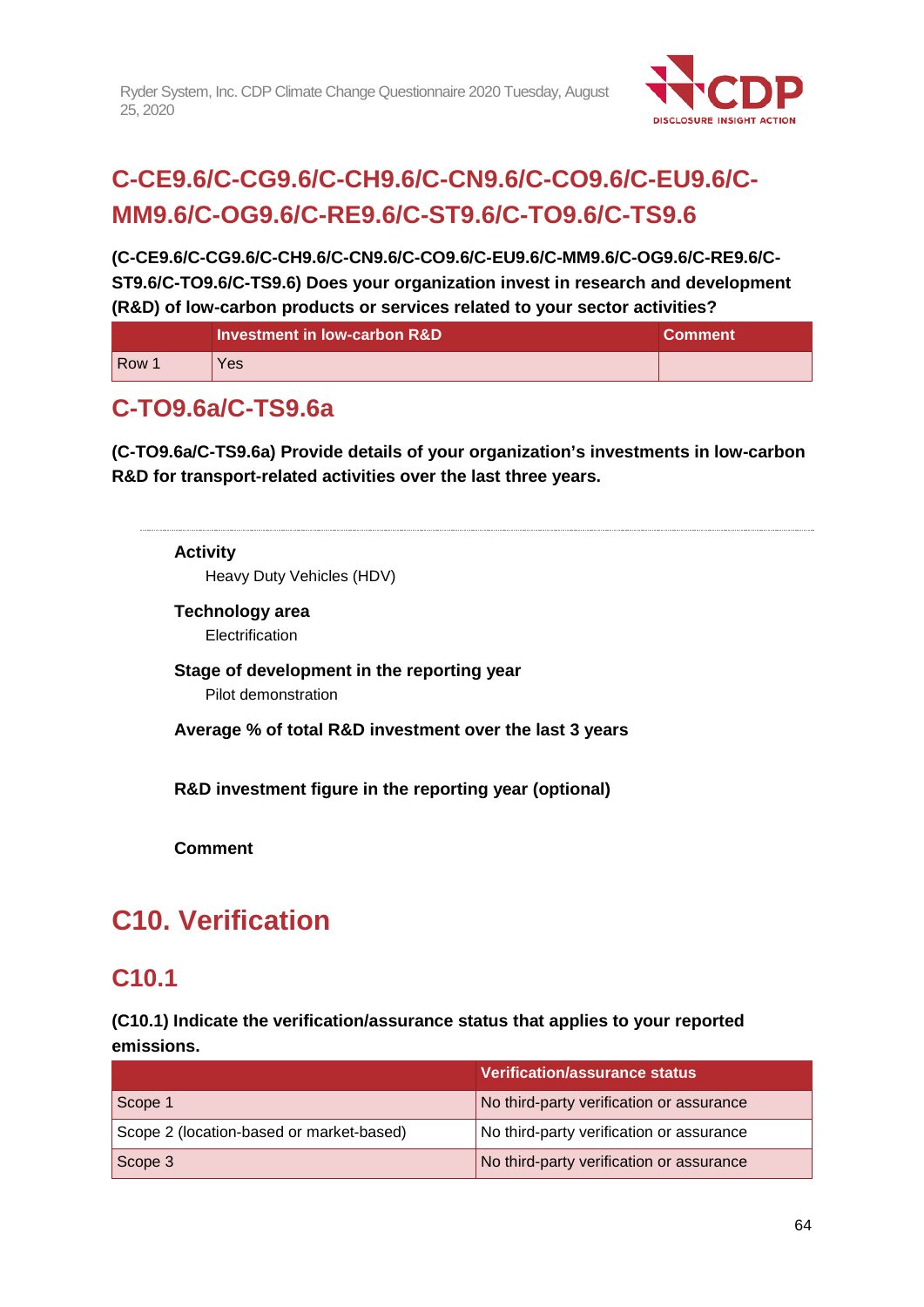

# **C10.2**

**(C10.2) Do you verify any climate-related information reported in your CDP disclosure other than the emissions figures reported in C6.1, C6.3, and C6.5?**

No, but we are actively considering verifying within the next two years

# **C11. Carbon pricing**

# **C11.1**

**(C11.1) Are any of your operations or activities regulated by a carbon pricing system** 

## **(i.e. ETS, Cap & Trade or Carbon Tax)?**

No, and we do not anticipate being regulated in the next three years

# **C11.2**

**(C11.2) Has your organization originated or purchased any project-based carbon credits within the reporting period?**

No

# **C11.3**

**(C11.3) Does your organization use an internal price on carbon?** No, and we do not currently anticipate doing so in the next two years

# **C12. Engagement**

# **C12.1**

## **(C12.1) Do you engage with your value chain on climate-related issues?**

Yes, our suppliers

Yes, our customers

## **C12.1a**

## **(C12.1a) Provide details of your climate-related supplier engagement strategy.**

## **Type of engagement**

Information collection (understanding supplier behavior)

## **Details of engagement**

Collect climate change and carbon information at least annually from suppliers

## **% of suppliers by number**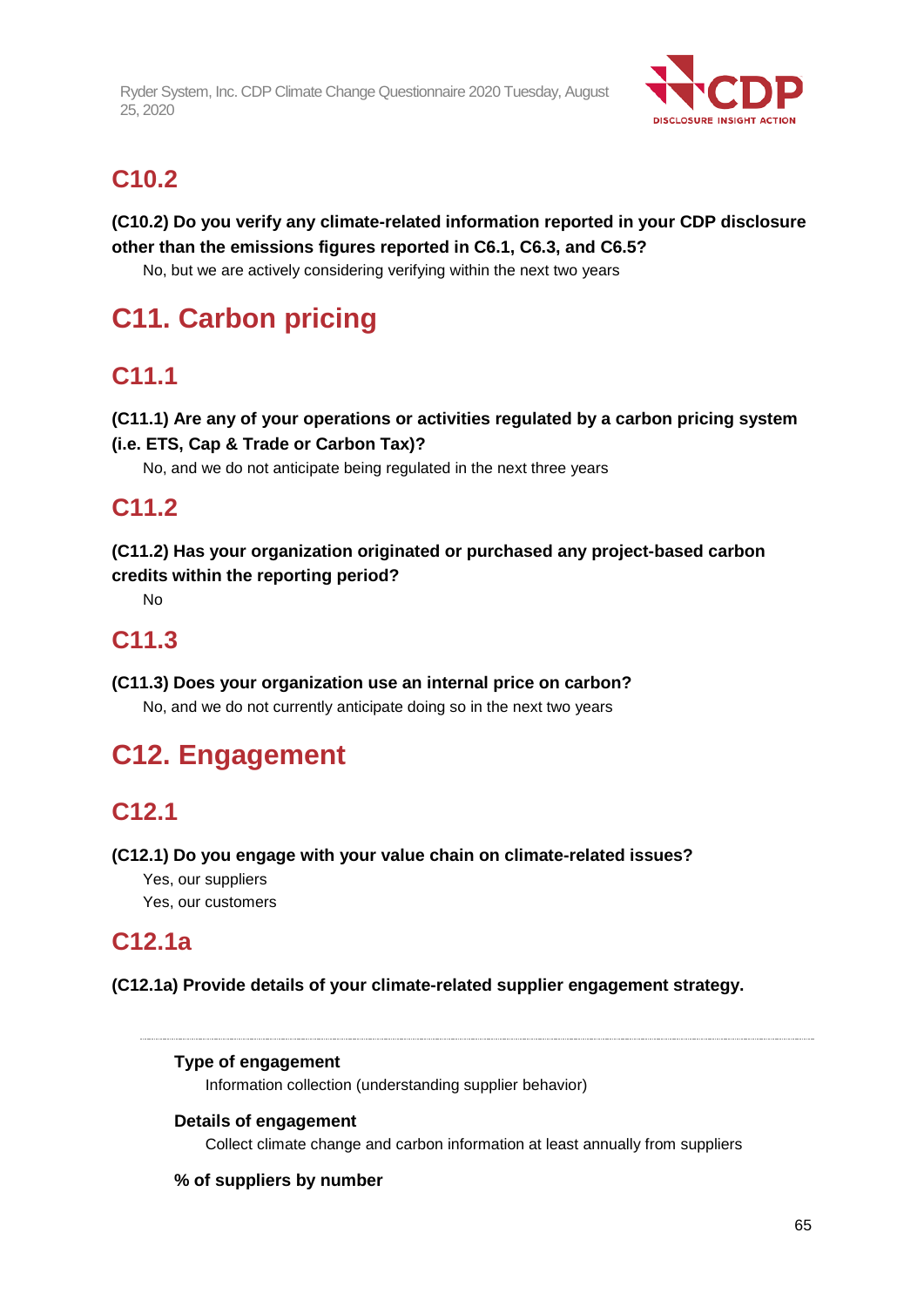

#### 0.01

## **% total procurement spend (direct and indirect)**

3.12

**% of supplier-related Scope 3 emissions as reported in C6.5** 4.2

### **Rationale for the coverage of your engagement**

Direct supplier engagement and forming lasting partnerships has mutual benefits. Ryder has recognized the value of establishing strong partnerships with strategic suppliers such as Original Engine Manufacturers (OEMs) as it encourages cost and resource efficiencies. Ryder maintains close relationships with all major suppliers, but particularly with the OEMs who are critical for our business and help support deployment of emerging fuel efficient technologies. For example, Ryder and Freightliner have supplied compressed natural gas-fueled trucks to Indian River Transport Company. The CNG trucks are used for 10 to 12 runs a day and run 24 hours a day. This was the request of Indian River Transport customers who were looking for smaller carbon footprints, lower fuel costs and reduced noise level in the communities where these trucks are operating.

#### **Impact of engagement, including measures of success**

Since 2009, Ryder has included sustainability questions in its RFP and Sourcing information to help in the qualifying and selection process for key suppliers. For environmental service and product providers, responses were weighted and included in the selection criteria. For other suppliers, responses were considered but were not always determinative. In 2019, Ryder started a broad-based company-wide supplier initiative to review current supplier code of conducts, sustainability programs and begin discussion on opportunities to reduce emissions. Ryder Environmental Services and Procurement teams have been working with a number of suppliers in those efforts to advance emission reduction benefits. Going forward, Ryder will now review select strategic suppliers to drive toward increased reporting and scoping of beneficial emission reduction opportunities. As part of this initiative, Ryder will develop supplier specific greenhouse gas reduction performance targets and standard reporting.

#### **Comment**

# **C12.1b**

**(C12.1b) Give details of your climate-related engagement strategy with your customers.**

#### **Type of engagement**

Collaboration & innovation

#### **Details of engagement**

Run a campaign to encourage innovation to reduce climate change impacts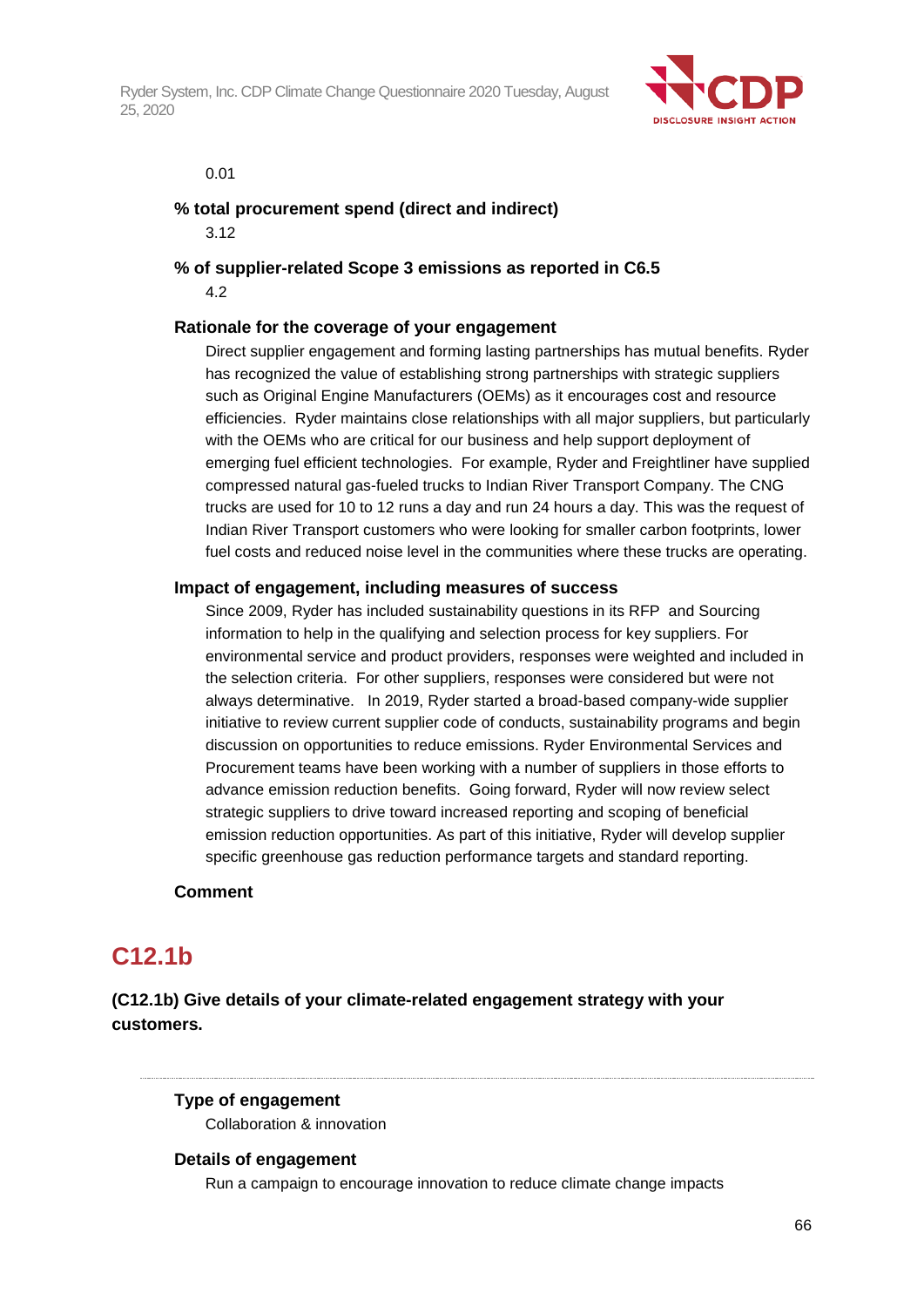

## **% of customers by number** 86

## **% of customer - related Scope 3 emissions as reported in C6.5** 86

## **Please explain the rationale for selecting this group of customers and scope of engagement**

Ryder engages with its customers on GHG emissions and climate change strategies through several initiatives and offerings. i) Ryder's innovative ChoiceLease offers our customers the option to convert some or all of their fleet to greener, more fuel-efficient vehicles at any time. Ryder's alternative fuel fleet includes compressed and liquid natural gas vehicles, which are offered in select markets as well as hybrid vehicles, which are available in most U.S. markets. Ryder customers are educated and provided a menu of green-to-greener services, with some solutions requiring a higher initial capital investment to produce the maximum amount of emission reductions long-term. Customers can also select optimum network designs for maximum fuel savings and emission reduction, and they can incorporate carbon offsets to neutralize their transportation related emissions. Ryder's strategy for prioritizing engagements is to meet customer demand for low carbon solutions.

## **Impact of engagement, including measures of success**

i. The impact of the engagement has been the successful creation of business opportunities and reduction in emissions. For example, Michigan based beverage container recycling company UBCR, LLC has operated its Ryder NGV fleet for more than 7 million miles from 2011 to 2019. As an early adopter of Ryder's NGV solution, UBCR has reduced its greenhouse gas emissions by approximately 2,704 MTCO2e and replaced more than one million gallons of diesel fuel with lower-emission, domestically produced natural gas. Sixteen compressed natural gas vehicles, designed with the latest modifications and technological advances, will replace UBCR's entire truck fleet. ii. Ryder measures success as expanding business opportunities.

# **C12.3**

## **(C12.3) Do you engage in activities that could either directly or indirectly influence public policy on climate-related issues through any of the following?**

Direct engagement with policy makers

# **C12.3a**

| <b>Focus of</b><br>legislation | position | Corporate Details of engagement                                                                                                       | <b>Proposed legislative</b><br>solution                   |
|--------------------------------|----------|---------------------------------------------------------------------------------------------------------------------------------------|-----------------------------------------------------------|
| Energy<br>efficiency           | Support  | (a) Ryder directly supported advocacy efforts<br>with policy makers on tax, vehicle GHG<br>emission standards and other incentives to | Ryder supports this<br>legislation without<br>exceptions. |

## **(C12.3a) On what issues have you been engaging directly with policy makers?**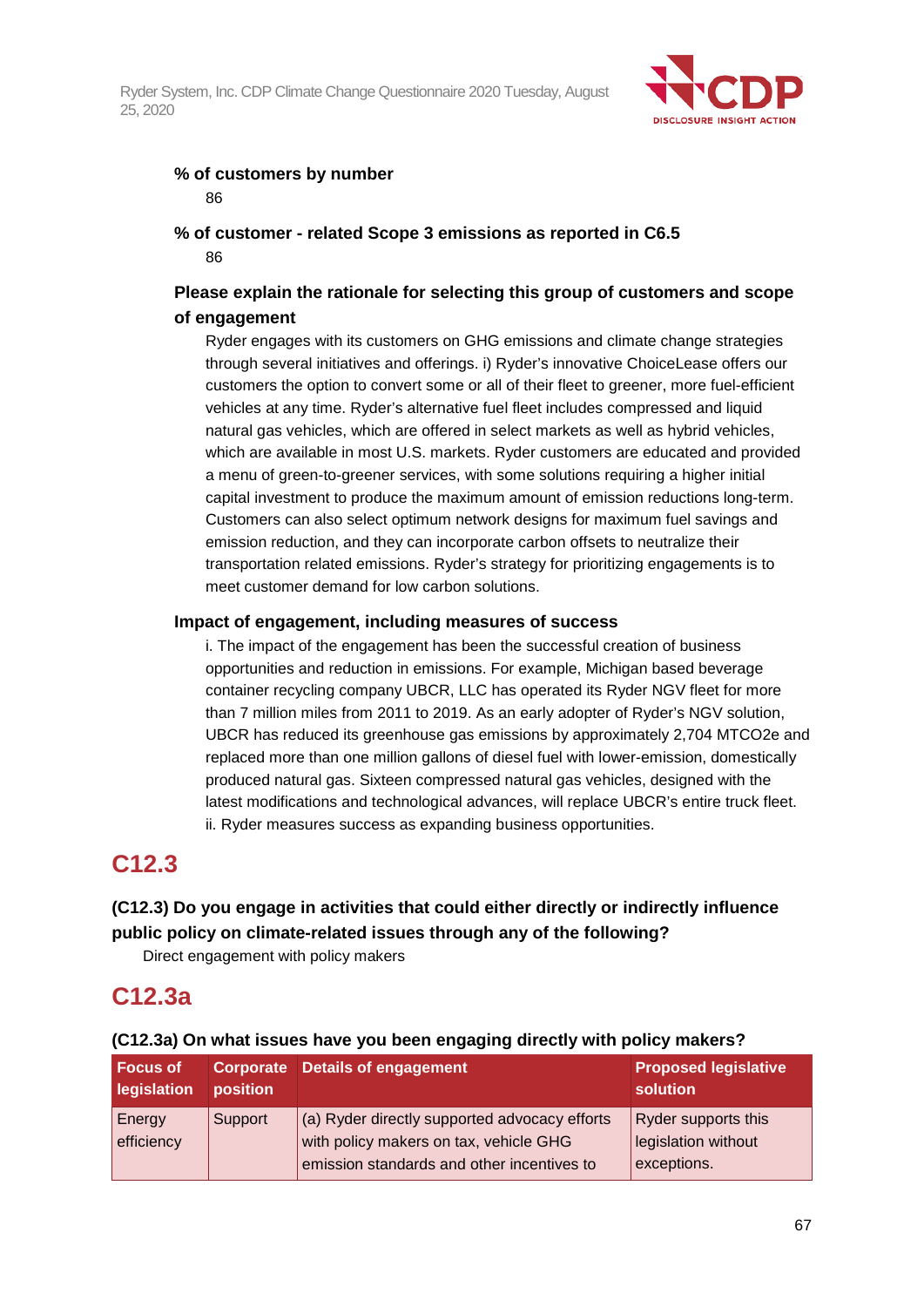

|                                  |         | promote the development and adoption of new<br>federal engine emission standards & the use of<br>alternative truck technologies to reduce fuel<br>consumption (b) Ryder has worked with federal<br>and state policy makers throughout the US and<br>Canada to recommend and define alternative<br>fuel legislation. Ryder works closely with<br>government as well as trade associations like<br>NGVA, ATA, TRALA, US Chamber of<br>Commerce, Business Round Table and other<br>organizations to provide policy makers with<br>legislative comments that support the needs of |                                                                                                                                                   |
|----------------------------------|---------|-------------------------------------------------------------------------------------------------------------------------------------------------------------------------------------------------------------------------------------------------------------------------------------------------------------------------------------------------------------------------------------------------------------------------------------------------------------------------------------------------------------------------------------------------------------------------------|---------------------------------------------------------------------------------------------------------------------------------------------------|
|                                  |         | both business and the environment.                                                                                                                                                                                                                                                                                                                                                                                                                                                                                                                                            |                                                                                                                                                   |
| Mandatory<br>carbon<br>reporting | Support | Ryder advocates directly with U.S policy<br>makers on the NHTSA/EPA GHG standards<br>through its network of professional & trucking<br>trade associations to provide for emissions<br>mitigation through decreased fuel consumption<br>standards                                                                                                                                                                                                                                                                                                                              | Ryder supports federal,<br>universal standard and<br>legislation for carbon<br>reporting versus state-<br>specific standards and<br>requirements. |

# **C12.3f**

## **(C12.3f) What processes do you have in place to ensure that all of your direct and indirect activities that influence policy are consistent with your overall climate change strategy?**

Ryder's Executive Vice President, Chief Legal Officer and Corporate Secretary is responsible for overseeing the company's direct and indirect activities that influence public policy development and government relations that are related to Ryder's business across all services and geographies. The Vice President, Environmental, Real Estate, and Fuel Services, maintains day-to-day operational responsibility for Environmental Programs including climate change impacts, reduction strategies and performance reporting to the Chief Legal Officer and Corporate Secretary. Our monitoring of climate-related issues includes a review of Ryders's scope 1, 2 and 3 GHG emissions and identifying new opportunities for reductions, as well as customer emission reduction benefits. In addition, business and market opportunities are explored to assist customers with emission reductions resulting from improved transportation management and supply chain solutions. An Environmental Report of our progress in these areas is reviewed annually with our Board of Directors Corporate Governance Committee. This executive reporting alignment ensures that all of our direct and indirect activities that influence policy are integrated, aligned and consistent with our overall climate change strategy.

# **C12.4**

**(C12.4) Have you published information about your organization's response to climate change and GHG emissions performance for this reporting year in places other than in your CDP response? If so, please attach the publication(s).**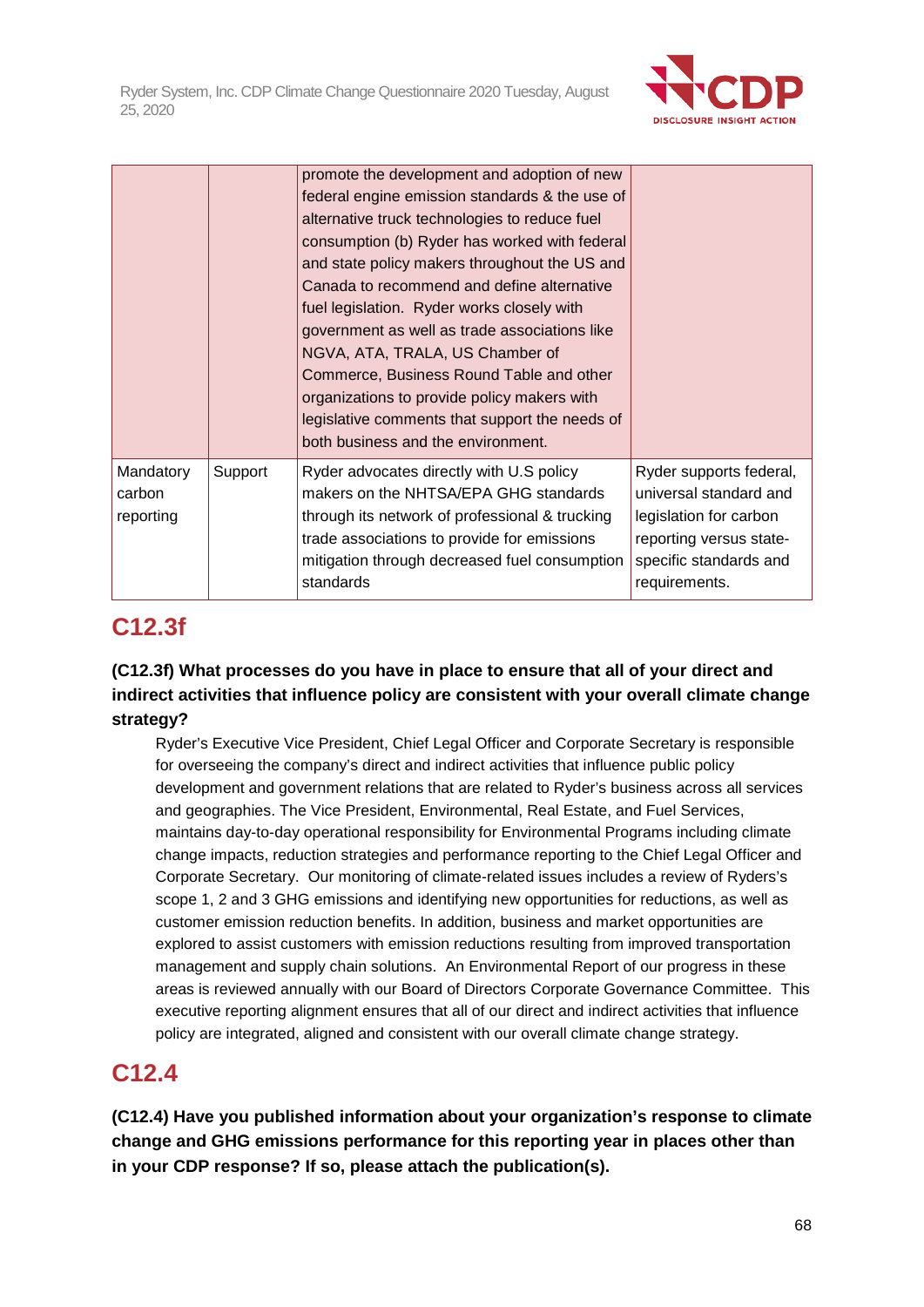

## **Publication**

In voluntary sustainability report

**Status** Complete

**Attach the document**

## **Page/Section reference**

http://rydercsr.com/

### **Content elements**

**Governance** Strategy Risks & opportunities Emissions figures Emission targets Other metrics

## **Comment**

# **C15. Signoff**

# **C-FI**

**(C-FI) Use this field to provide any additional information or context that you feel is relevant to your organization's response. Please note that this field is optional and is not scored.**

# **C15.1**

**(C15.1) Provide details for the person that has signed off (approved) your CDP climate change response.**

|            | <b>Job title</b>                                                          | <b>Corresponding job category</b>           |
|------------|---------------------------------------------------------------------------|---------------------------------------------|
| <b>Row</b> | Vice President, Environmental, Real Estate and Fuel Other, please specify |                                             |
|            | <b>Services</b>                                                           | Vice President at Corporate<br>Headquarters |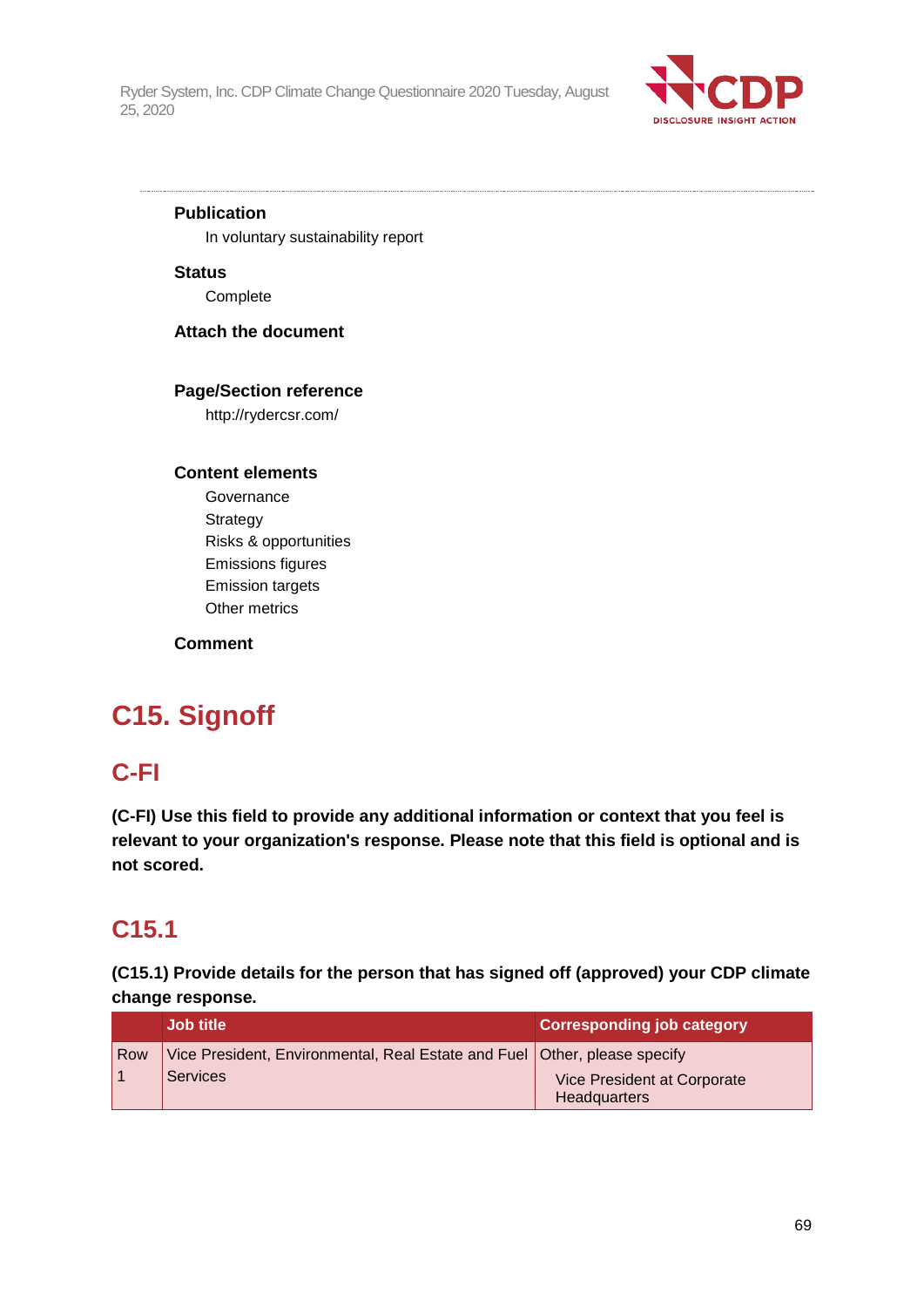

# **SC. Supply chain module**

# **SC0.0**

## **(SC0.0) If you would like to do so, please provide a separate introduction to this module.**

Ryder provides customized Ryder Dedicated Transportation Solutions (DTS) and Supply Chain Solutions (SCS). These customized solutions determine which party controls the source of the emissions, which party has access to the source data on which to compute the emissions, if the emissions are Scope 1, 2, or 3, and therefore how they should be allocated and reported. In the Ryder Dedicated Transportation Solutions, our customers direct their product movement but Ryder owns and controls the equipment, fuel, and administrative services (including driver hiring, training, routing, scheduling, and fleet sizing). As Ryder provides the fuel, hires the driver, and controls the vehicle, the emissions originating from the vehicle fuel consumption are allocated to, and reported by, Ryder as Scope 1. These same emissions would be reported as Scope 3 by our customers.

Ryder also provides Supply Chain Solutions (SCS). SCS product offerings include three categories: 1) Professional Services to identify efficiencies and opportunities for supply chain integration; 2) Distribution Management to manage warehouse operations, product distribution networks, and 3) Transportation Solutions which provide 3rd party freight and carrier management services.

Within Distribution Management, Ryder's client often owns or leases the physical brick and mortar distribution center. In these customer controlled facilities, all utilities will be in the name of, and paid by, the client. In these cases, Ryder would not report Scope 1 and 2 utility-related emissions and actually does not even have access to the source data on which to compute it. Ultimately, the customized solutions determine which party controls, computes, and reports the respective emissions. Ryder will therefore report all client emissions based on the specifics of these customized solutions.

# **SC0.1**

## **(SC0.1) What is your company's annual revenue for the stated reporting period?**

|       | <b>Annual Revenue</b> |
|-------|-----------------------|
| Row 1 | 8,584,653,000         |

# **SC0.2**

**(SC0.2) Do you have an ISIN for your company that you would be willing to share with CDP?**

Yes

# **SC0.2a**

**(SC0.2a) Please use the table below to share your ISIN.**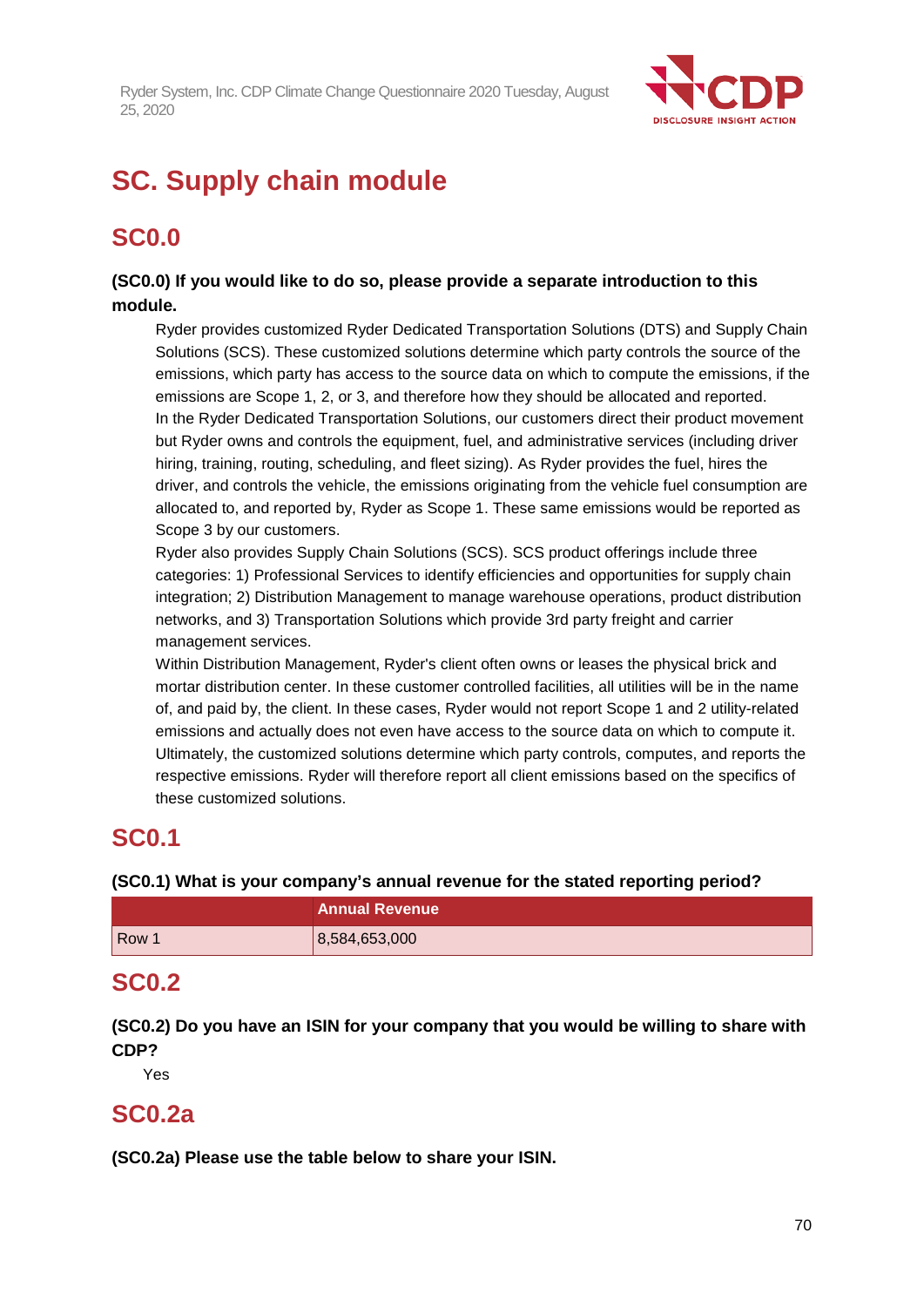

|     | <b>ISIN country code (2)</b><br>letters) | ISIN numeric identifier and single check digit (10 numbers<br>overall) |
|-----|------------------------------------------|------------------------------------------------------------------------|
| Row | US                                       | 7835491082                                                             |

# **SC1.1**

**(SC1.1) Allocate your emissions to your customers listed below according to the goods or services you have sold them in this reporting period.**

**Requesting member** AT&T Inc. **Scope of emissions** Scope 3 **Allocation level** Company wide **Allocation level detail Emissions in metric tonnes of CO2e** 9,099 **Uncertainty (±%)**  $\overline{2}$ **Major sources of emissions** Ryder Dedicated Transportation Solutions - Fleet Operations **Verified** No **Allocation method** Allocation not necessary due to type of primary data available **Please explain how you have identified the GHG source, including major limitations to this process and assumptions made** Ryder has established the SmartWay Tool as the technical basis and main source for mobile emission factors. The AT&T Scope 3 emissions are based on a factor of 22.2 lbs of CO2 per gallon of diesel fuel, as documented in the US EPA Office of Transportation and Air Quality EPA 420-F-05-001 dated February 2005, and which is the basis for

SmartWay CO2 emission calculations.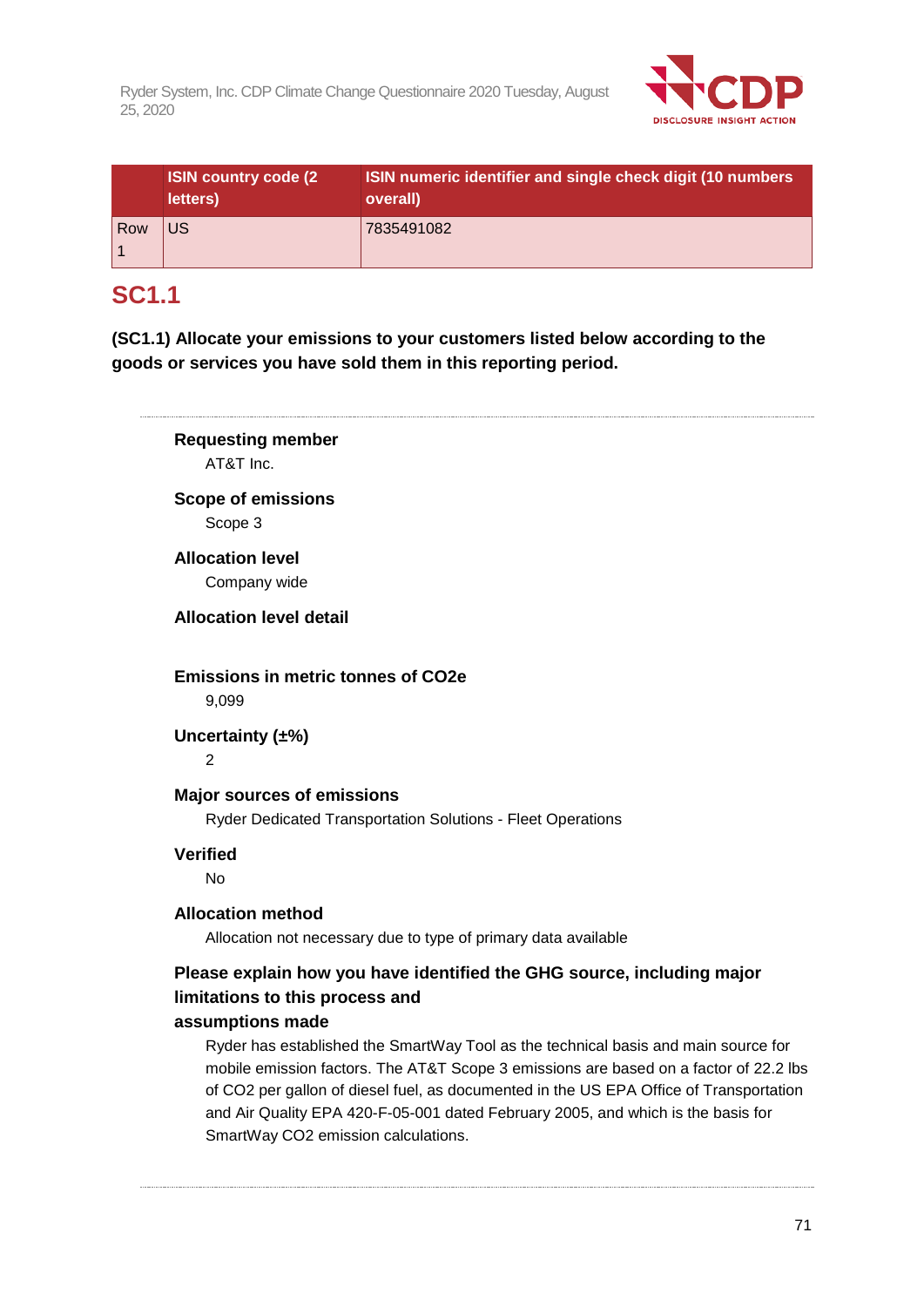

## **Requesting member** Diageo Plc

## **Scope of emissions** Scope 3

# **Allocation level**

Company wide

## **Allocation level detail**

## **Emissions in metric tonnes of CO2e**

854.15

## **Uncertainty (±%)**

 $\mathfrak{D}$ 

## **Major sources of emissions**

Stationary Scope 2 - Warehouse operations

### **Verified**

No

### **Allocation method**

Allocation not necessary due to type of primary data available

## **Please explain how you have identified the GHG source, including major limitations to this process and**

## **assumptions made**

Ryder operates two warehouses for Diageo which is considered under operational control. We receive electric utilities for this warehouse. Emissions were calculated using the Mexico emission factor for electricity.

#### **Requesting member**

Fiat Chrysler Automobiles NV

**Scope of emissions**

Scope 3

## **Allocation level**

Company wide

### **Allocation level detail**

**Emissions in metric tonnes of CO2e** 1,630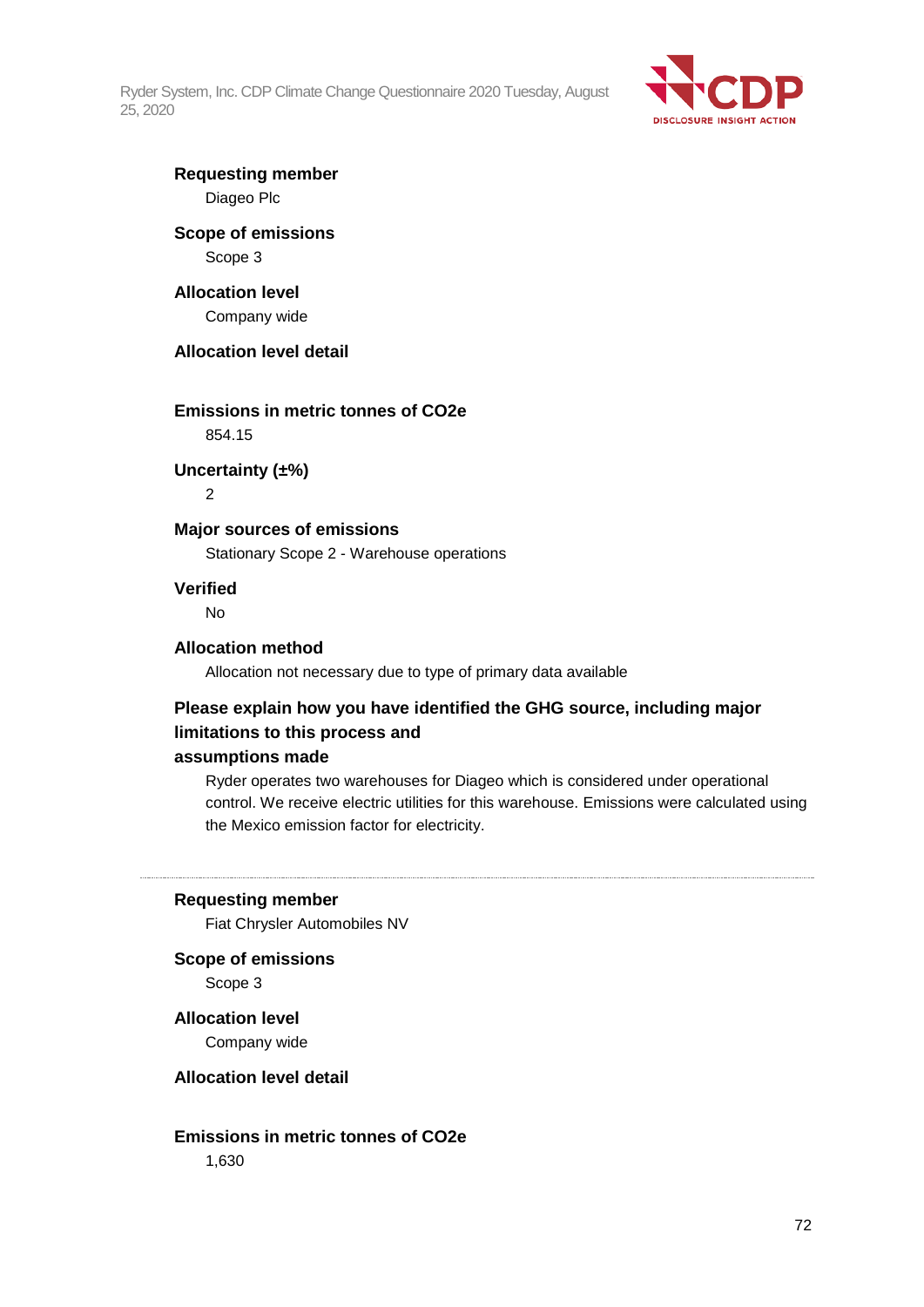Ryder System, Inc. CDP Climate Change Questionnaire 2020 Tuesday, August 25, 2020



### **Uncertainty (±%)**

2

#### **Major sources of emissions**

Ryder Dedicated Transportation Solutions - Fleet Operations

#### **Verified**

No

#### **Allocation method**

Allocation not necessary due to type of primary data available

# **Please explain how you have identified the GHG source, including major limitations to this process and**

#### **assumptions made**

Ryder has established the SmartWay Tool as the technical basis and main source for mobile emission factors. The FIAT CHRYSLER Scope 3 emissions are based on a factor of 22.2 lbs of CO2 per gallon of diesel fuel, as documented in the US EPA Office of Transportation and Air Quality EPA 420-F-05-001 dated February 2005, and which is the basis for SmartWay CO2 emission calculations.

#### **Requesting member**

General Motors Company

**Scope of emissions**

Scope 3

#### **Allocation level**

Company wide

#### **Allocation level detail**

#### **Emissions in metric tonnes of CO2e**

932,780

### **Uncertainty (±%)**

 $\overline{2}$ 

#### **Major sources of emissions**

3rd Party Carrier Managed Transportation for Powertrain Stamping and Assembly, and Ryder Operated Equipment assigned to the Material Optimization Centers.

#### **Verified**

No

#### **Allocation method**

Allocation not necessary due to type of primary data available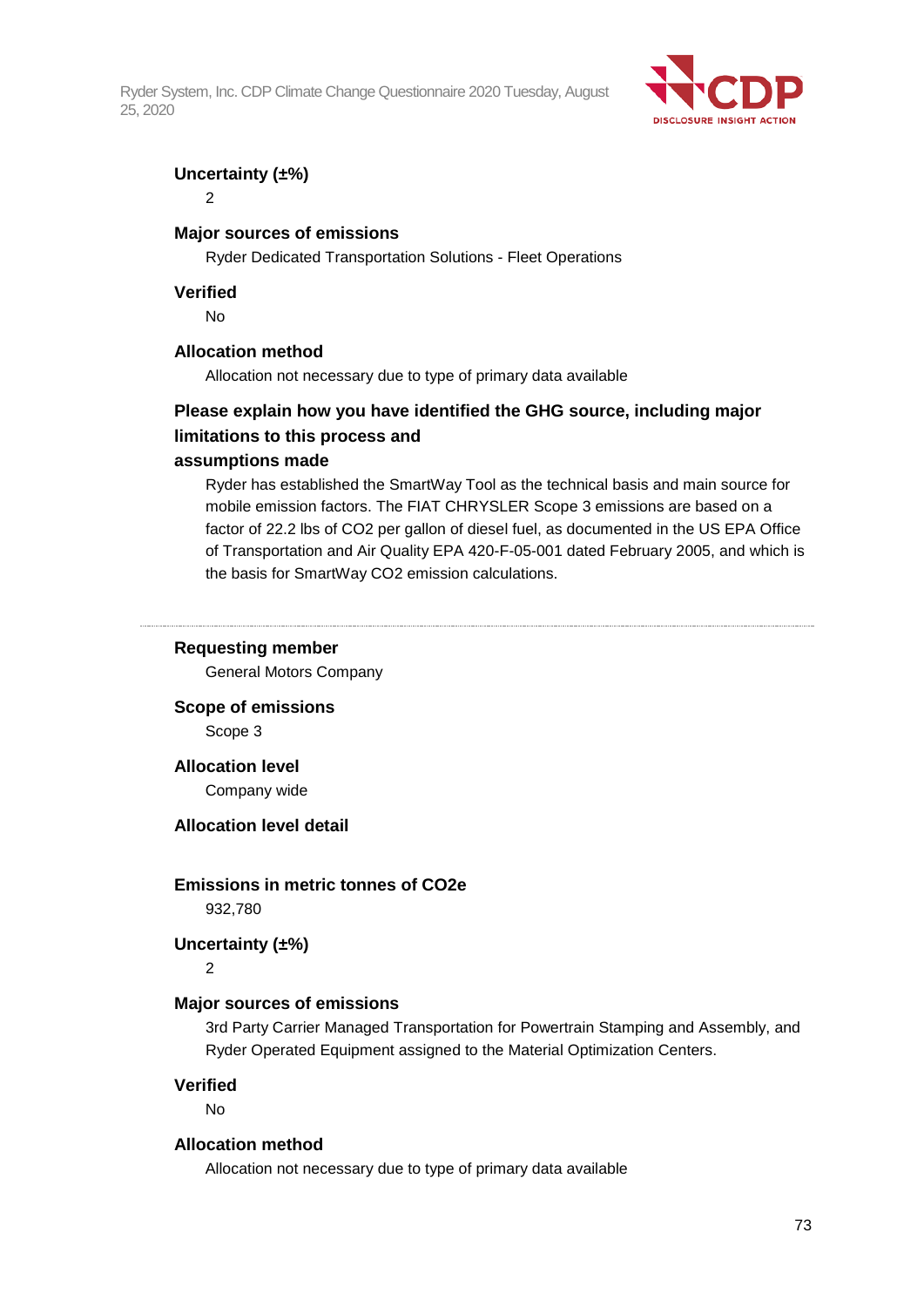

# **Please explain how you have identified the GHG source, including major limitations to this process and**

## **assumptions made**

Ryder has established the SmartWay Tool as the technical basis and source for mobile emission factors. GM Scope 3 emissions for Ryder operated equipment are based on a factor of 22.2 lbs of CO2 per gallon of diesel fuel, as documented in the US EPA Office of Transportation and Air Quality EPA 420-F-05-001 dated February 2005, and which is the basis for SmartWay CO2 emission calculations. 3rd Party Carrier Managed Transportation emissions are based on CO2 grams/mile as documented in the US EPA SmartWay Carrier Performance data.

#### **Requesting member**

Grupo Bimbo, S.A.B. de C.V.

**Scope of emissions** Scope 3

**Allocation level**

Company wide

#### **Allocation level detail**

# **Emissions in metric tonnes of CO2e**

7,789

**Uncertainty (±%)**

 $\overline{2}$ 

## **Major sources of emissions**

Ryder Dedicated Transportation Solutions - Fleet Operations

#### **Verified**

No

#### **Allocation method**

Allocation not necessary due to type of primary data available

# **Please explain how you have identified the GHG source, including major limitations to this process and**

#### **assumptions made**

Ryder has established the SmartWay Tool as the technical basis and main source for mobile emission factors. The Grupo Bimbo Scope 3 emissions are based on a factor of 22.2 lbs of CO2 per gallon of diesel fuel, as documented in the US EPA Office of Transportation and Air Quality EPA 420- F-05-001 dated February 2005, and which is the basis for SmartWay CO2 emission calculations.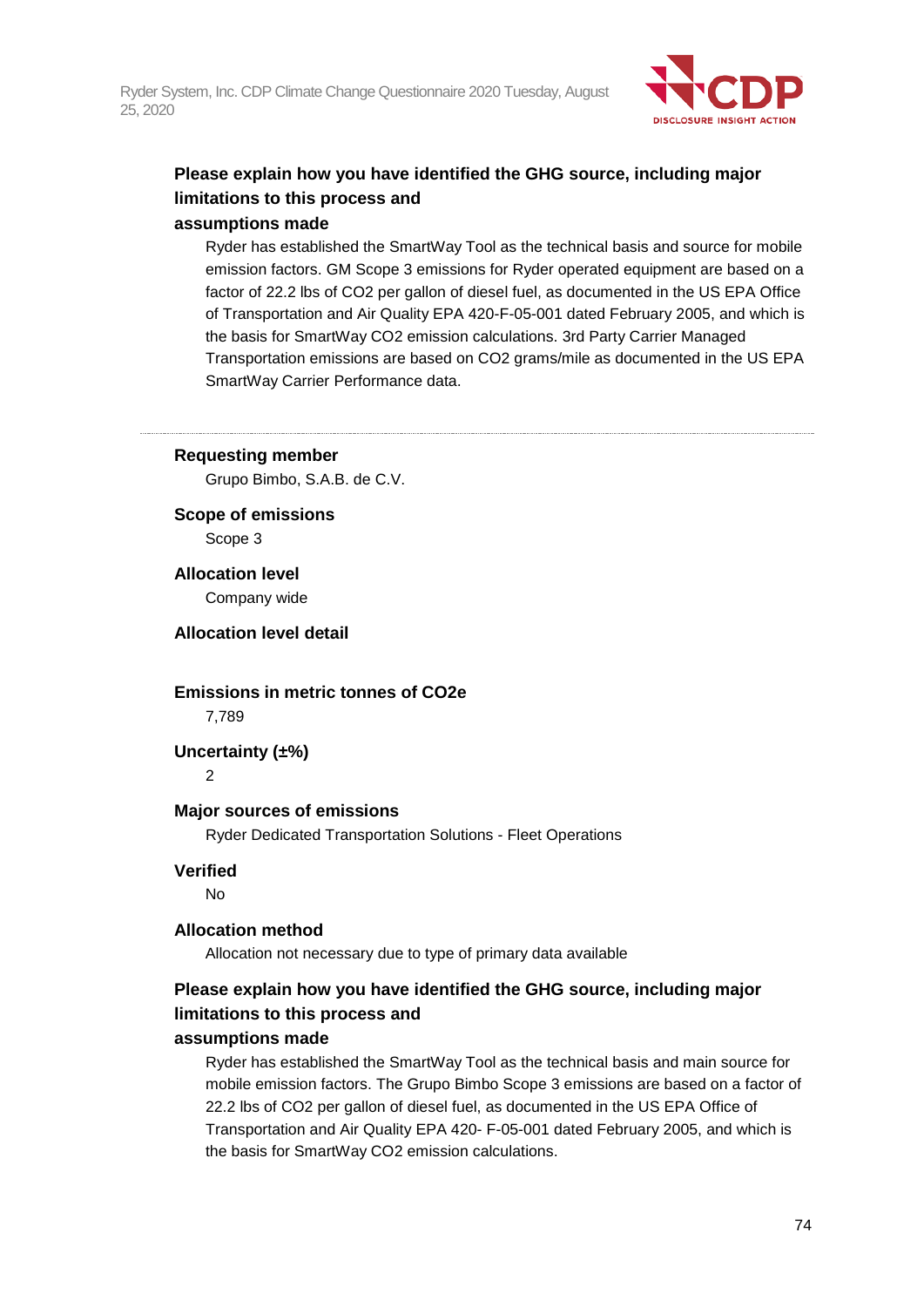

# **Requesting member**

Hewlett Packard Enterprise Company

#### **Scope of emissions**

Scope 3

#### **Allocation level**

Company wide

#### **Allocation level detail**

#### **Emissions in metric tonnes of CO2e**

24,191

**Uncertainty (±%)**

2

### **Major sources of emissions**

Ryder Dedicated Transportation Solutions - Fleet Operations.

#### **Verified**

No

#### **Allocation method**

Allocation not necessary due to type of primary data available

# **Please explain how you have identified the GHG source, including major limitations to this process and**

#### **assumptions made**

Ryder has established the SmartWay Tool as the technical basis and main source for mobile emission factors. The HP Scope 3 emissions are based on a factor of 22.2 lbs of CO2 per gallon of diesel fuel, as documented in the US EPA Office of Transportation and Air Quality EPA 420-F-05-001 dated February 2005, and which is the basis for SmartWay CO2 emission calculations.

#### **Requesting member**

Kellogg Company

#### **Scope of emissions** Scope 3

**Allocation level**

Company wide

#### **Allocation level detail**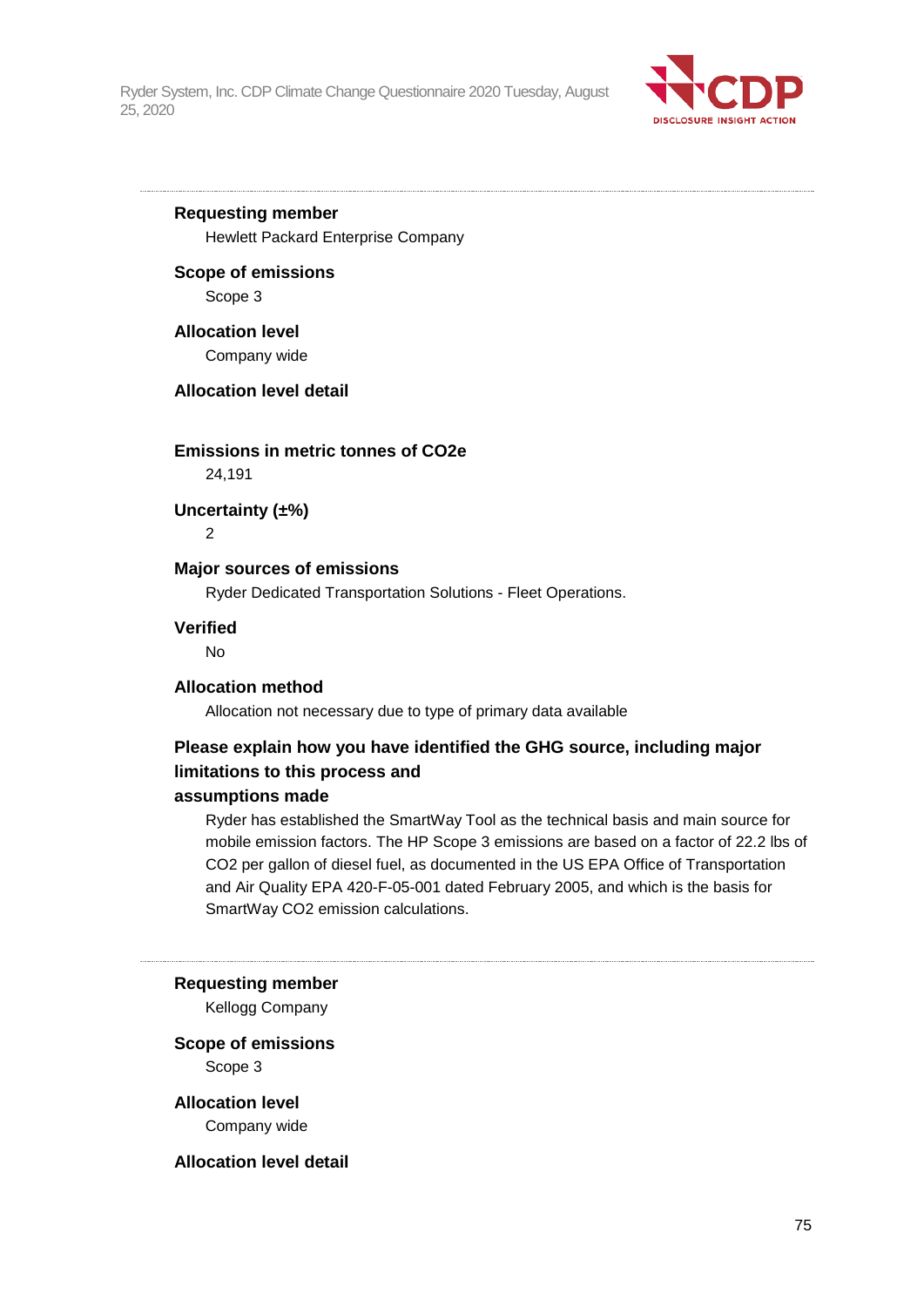Ryder System, Inc. CDP Climate Change Questionnaire 2020 Tuesday, August 25, 2020



## **Emissions in metric tonnes of CO2e** 1,978

# **Uncertainty (±%)**

2

# **Major sources of emissions**

Ryder Dedicated Transportation Solutions - Fleet Operations.

# **Verified**

No

# **Allocation method**

Allocation not necessary due to type of primary data available

# **Please explain how you have identified the GHG source, including major limitations to this process and**

## **assumptions made**

Ryder has established the SmartWay Tool as the technical basis and main source for mobile emission factors. The Kellogg's Scope 3 emissions are based on a factor of 22.2 lbs of CO2 per gallon of diesel fuel, as documented in the US EPA Office of Transportation and Air Quality EPA 420-F-05-001 dated February 2005, and which is the basis for SmartWay CO2 emission calculations.

# **SC1.2**

# **(SC1.2) Where published information has been used in completing SC1.1, please provide a reference(s).**

US EPA Office of Transportation and Air Quality EPA 420-F-05-001 dated February 2005 GHG Protocol Table 14 Carbon Emissions Factors by Weight Distance

# **SC1.3**

**(SC1.3) What are the challenges in allocating emissions to different customers, and what would help you to overcome these challenges?**

| <b>Allocation</b><br>challenges                                 | Please explain what would help you overcome these challenges                                                                                                                                                                                                                                                                                                                                                                                                                                                                                                                                                                                                                                           |
|-----------------------------------------------------------------|--------------------------------------------------------------------------------------------------------------------------------------------------------------------------------------------------------------------------------------------------------------------------------------------------------------------------------------------------------------------------------------------------------------------------------------------------------------------------------------------------------------------------------------------------------------------------------------------------------------------------------------------------------------------------------------------------------|
| Other, please<br>specify<br>Determining<br>emission<br>factors. | The challenge is not in allocating emissions to different customers. The challenge<br>is in determining the appropriate emission factors for ocean, air, and package<br>transportation. Our primary 3rd party carriers are Less-Than-Truckload,<br>Truckload, InterModal, and Rail. Our data points are # of freight bills, weight, and<br>miles. These are not the appropriate data points for air, ocean, and package.<br>Separating downstream transportation activity by transportation mode, and<br>establishing standardized emission factors by mode, would bring consistency to<br>the methodology and allow for evaluating transportation emissions across<br>modes, industries, and sectors. |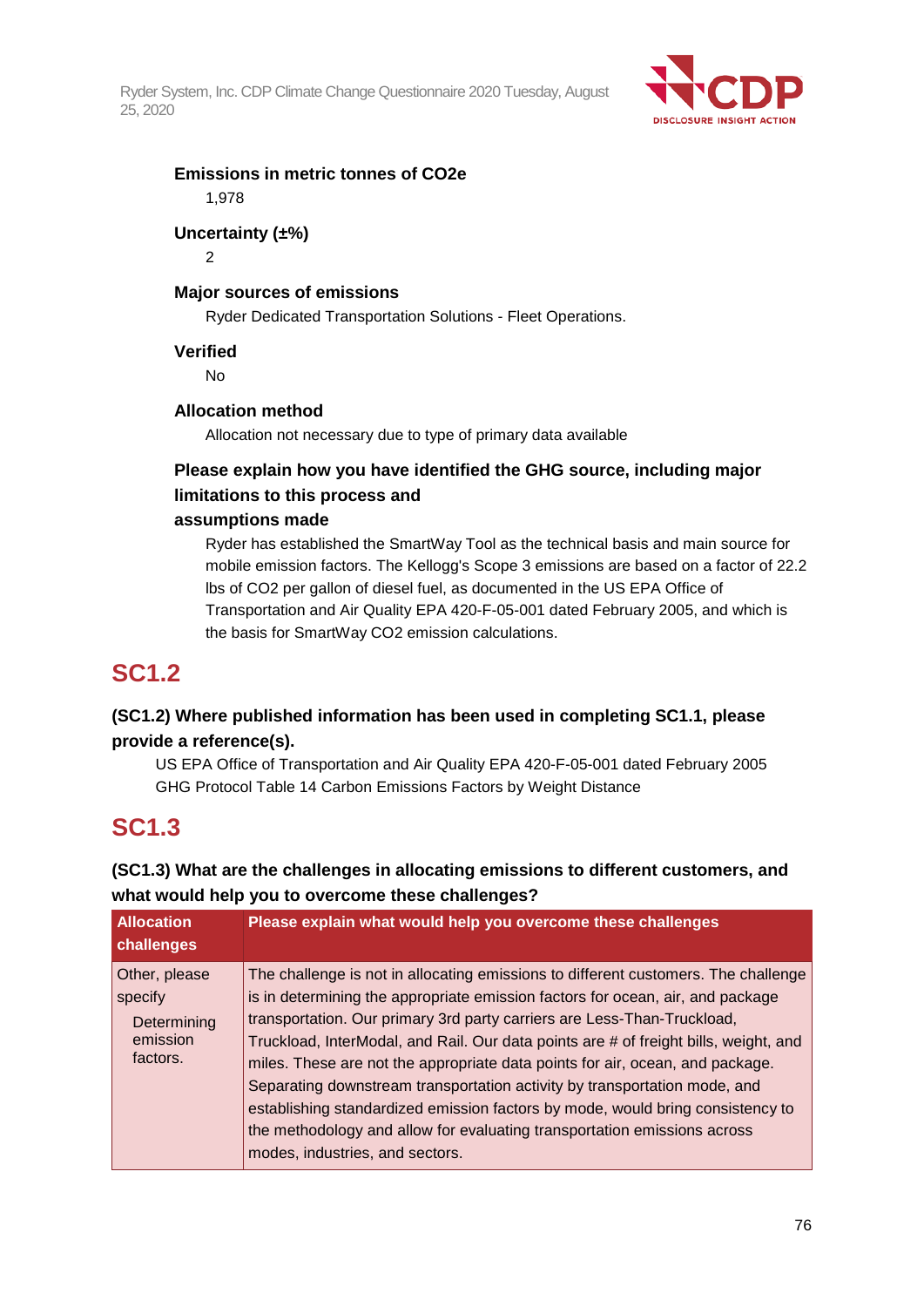Ryder System, Inc. CDP Climate Change Questionnaire 2020 Tuesday, August 25, 2020



# **SC1.4**

# **(SC1.4) Do you plan to develop your capabilities to allocate emissions to your customers in the future?**

Yes

# **SC1.4a**

# **(SC1.4a) Describe how you plan to develop your capabilities.**

Ryder System has the capability to capture, measure, track, and analyze 3rd party carrier transportation management data for all of our clients and, as such, is able to report Scope 3 downstream transportation emissions.

# **SC2.1**

# **(SC2.1) Please propose any mutually beneficial climate-related projects you could collaborate on with specific CDP Supply Chain members.**

# **Requesting member**

General Motors Company

## **Group type of project**

Relationship sustainability assessment

## **Type of project**

Assessing products or services life cycle footprint to identify efficiencies

## **Emissions targeted**

Actions that would reduce both our own and our customers' emissions

## **Estimated timeframe for carbon reductions to be realized**

1-3 years

**Estimated lifetime CO2e savings**

# **Estimated payback**

# **Details of proposal**

Ryder Supply Chain Solutions has the technical expertise and capabilities to provide GM with carbon footprint metrics that will allow it to measure, track, and monitor GHG by carrier and by mode. We would welcome the opportunity to incorporate these carbon footprint metrics in the GM reporting platform.